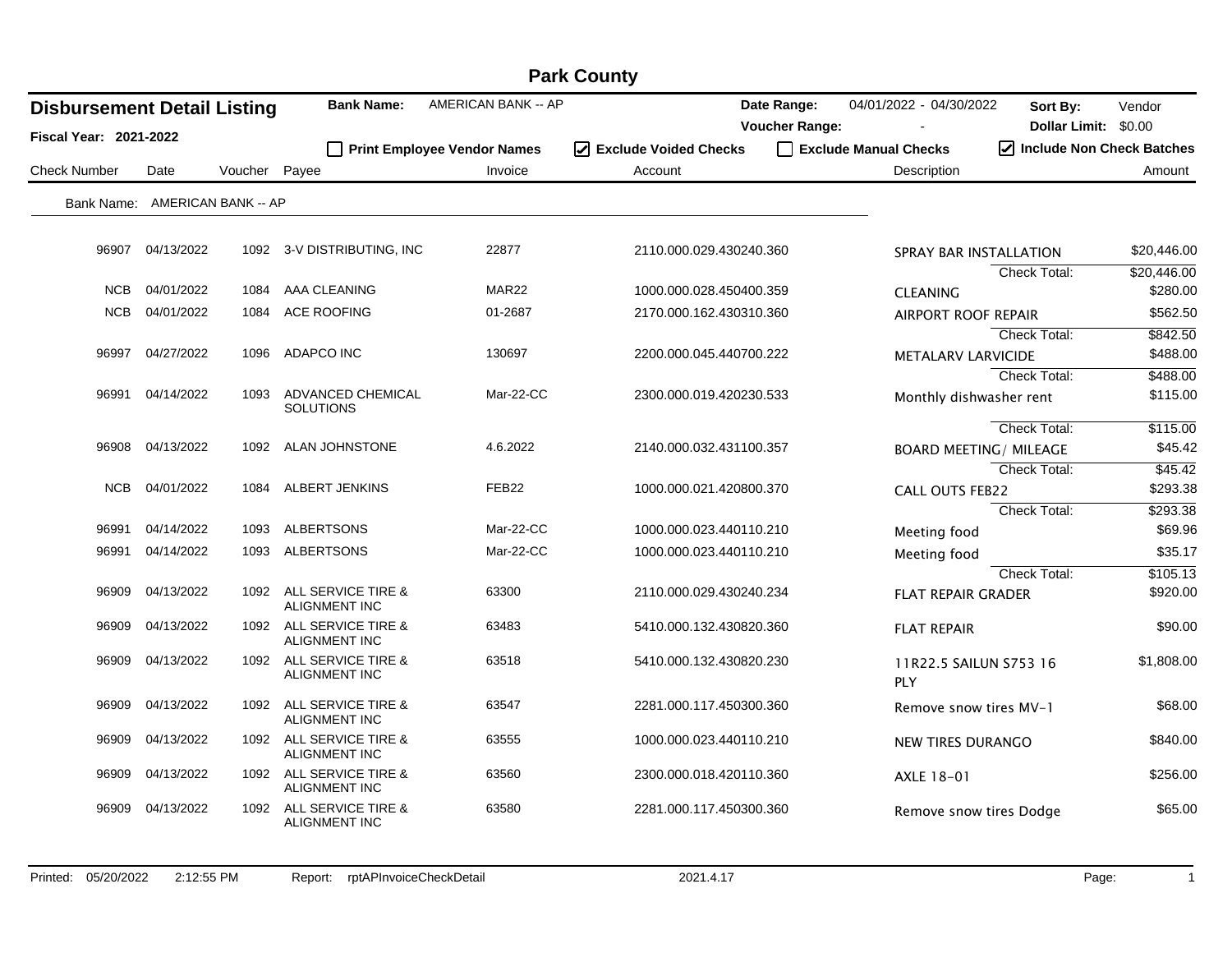|                                    | <b>Park County</b> |         |                                     |                                    |                                   |                       |                                                |                           |            |  |  |  |
|------------------------------------|--------------------|---------|-------------------------------------|------------------------------------|-----------------------------------|-----------------------|------------------------------------------------|---------------------------|------------|--|--|--|
| <b>Disbursement Detail Listing</b> |                    |         | <b>Bank Name:</b>                   | AMERICAN BANK -- AP                |                                   | Date Range:           | 04/01/2022 - 04/30/2022                        | Sort By:                  | Vendor     |  |  |  |
| Fiscal Year: 2021-2022             |                    |         |                                     |                                    |                                   | <b>Voucher Range:</b> |                                                | Dollar Limit: \$0.00      |            |  |  |  |
|                                    |                    |         |                                     | <b>Print Employee Vendor Names</b> | <b>Exclude Voided Checks</b><br>⋈ |                       | Exclude Manual Checks                          | Include Non Check Batches |            |  |  |  |
| <b>Check Number</b>                | Date               | Voucher | Payee                               | Invoice                            | Account                           |                       | Description                                    |                           | Amount     |  |  |  |
| 96909                              | 04/13/2022         | 1092    | ALL SERVICE TIRE &<br>ALIGNMENT INC | 63605                              | 2300.000.018.420110.360           |                       | OIL CHANGE 23-C1                               |                           | \$70.00    |  |  |  |
|                                    |                    |         |                                     |                                    |                                   |                       |                                                | <b>Check Total:</b>       | \$4,117.00 |  |  |  |
| 96910                              | 04/13/2022         | 1092    | ALLISON MARTIN                      | 4.6.22                             | 2140.000.032.431100.357           |                       | <b>BOARD MEETING</b>                           |                           | \$20.27    |  |  |  |
|                                    |                    |         |                                     |                                    |                                   |                       |                                                | <b>Check Total:</b>       | \$20.27    |  |  |  |
| 96911                              | 04/13/2022         | 1092    | ALPINE ELECTRONICS                  | 10279142                           | 1000.000.097.410580.220           |                       | <b>CAT 6 CABLE</b>                             |                           | \$15.99    |  |  |  |
|                                    |                    |         |                                     |                                    |                                   |                       |                                                | <b>Check Total:</b>       | \$15.99    |  |  |  |
| 96991                              | 04/14/2022         | 1093    | ALPINE ELECTRONICS                  | Mar-22-CC                          | 1000.000.012.411230.220           |                       | Phone cord                                     |                           | \$20.99    |  |  |  |
| 96991                              | 04/14/2022         | 1093    | <b>AMAZON</b>                       | Mar-22-CC                          | 1000.000.000.132050.000           |                       | <b>Batteries</b>                               |                           | \$25.22    |  |  |  |
| 96991                              | 04/14/2022         | 1093    | AMAZON                              | Mar-22-CC                          | 1000.000.001.410100.210           |                       | 4 port USB adapter                             |                           | \$21.58    |  |  |  |
| 96991                              | 04/14/2022         | 1093    | <b>AMAZON</b>                       | Mar-22-CC                          | 1000.000.001.410100.210           |                       | Monthly membership                             |                           | \$14.99    |  |  |  |
| 96991                              | 04/14/2022         | 1093    | AMAZON                              | Mar-22-CC                          | 1000.000.010.410660.210           |                       | Tape measure, side cutting<br>pliers           |                           | \$402.00   |  |  |  |
| 96991                              | 04/14/2022         | 1093    | AMAZON                              | Mar-22-CC                          | 1000.000.011.411110.210           |                       | Coffee, cups, clasp<br>envelopes, file folders |                           | \$237.62   |  |  |  |
| 96991                              | 04/14/2022         | 1093    | AMAZON                              | Mar-22-CC                          | 1000.000.011.411110.210           |                       | Monthly Prime membership                       |                           | \$14.99    |  |  |  |
| 96991                              | 04/14/2022         | 1093    | AMAZON                              | Mar-22-CC                          | 1000.000.012.411230.220           |                       | <b>Batteries</b>                               |                           | \$42.94    |  |  |  |
| 96991                              | 04/14/2022         | 1093    | AMAZON                              | Mar-22-CC                          | 1000.000.016.411800.210           |                       | True image toner cartridge                     |                           | \$147.85   |  |  |  |
| 96991                              | 04/14/2022         | 1093    | <b>AMAZON</b>                       | Mar-22-CC                          | 1000.000.022.440120.210           |                       | Mesh wall hanging file                         |                           | \$24.99    |  |  |  |
| 96991                              | 04/14/2022         | 1093    | AMAZON                              | Mar-22-CC                          | 1000.000.022.440120.210           |                       | Metal rim key tags                             |                           | \$6.99     |  |  |  |
| 96991                              | 04/14/2022         | 1093    | AMAZON                              | Mar-22-CC                          | 1000.000.022.440120.210           |                       | Denied stamp, date stamp                       |                           | \$16.74    |  |  |  |
| 96991                              | 04/14/2022         | 1093    | AMAZON                              | Mar-22-CC                          | 1000.000.023.440110.210           |                       | Disposable silverwear                          |                           | \$18.99    |  |  |  |
| 96991                              | 04/14/2022         | 1093    | AMAZON                              | Mar-22-CC                          | 1000.000.023.440110.210           |                       | Table cloth                                    |                           | \$16.99    |  |  |  |
| 96991                              | 04/14/2022         | 1093    | AMAZON                              | Mar-22-CC                          | 1000.000.023.440110.210           |                       | Adjustable standing desk                       |                           | \$114.99   |  |  |  |
| 96991                              | 04/14/2022         | 1093    | AMAZON                              | Mar-22-CC                          | 1000.000.028.450400.210           |                       | Wall mount snap frame                          |                           | \$38.98    |  |  |  |
| 96991                              | 04/14/2022         | 1093    | AMAZON                              | Mar-22-CC                          | 1000.000.028.450400.210           |                       | Portable air conitioner                        |                           | \$331.99   |  |  |  |
| 96991                              | 04/14/2022         | 1093    | AMAZON                              | Mar-22-CC                          | 1000.000.028.450400.210           |                       | Markers, extension<br>cord, Post-It easel pad  |                           | \$270.76   |  |  |  |
| 96991                              | 04/14/2022         | 1093    | AMAZON                              | Mar-22-CC                          | 1000.000.028.450400.210           |                       | Barcode scanner, wireless<br>mouse, trash bags |                           | \$187.21   |  |  |  |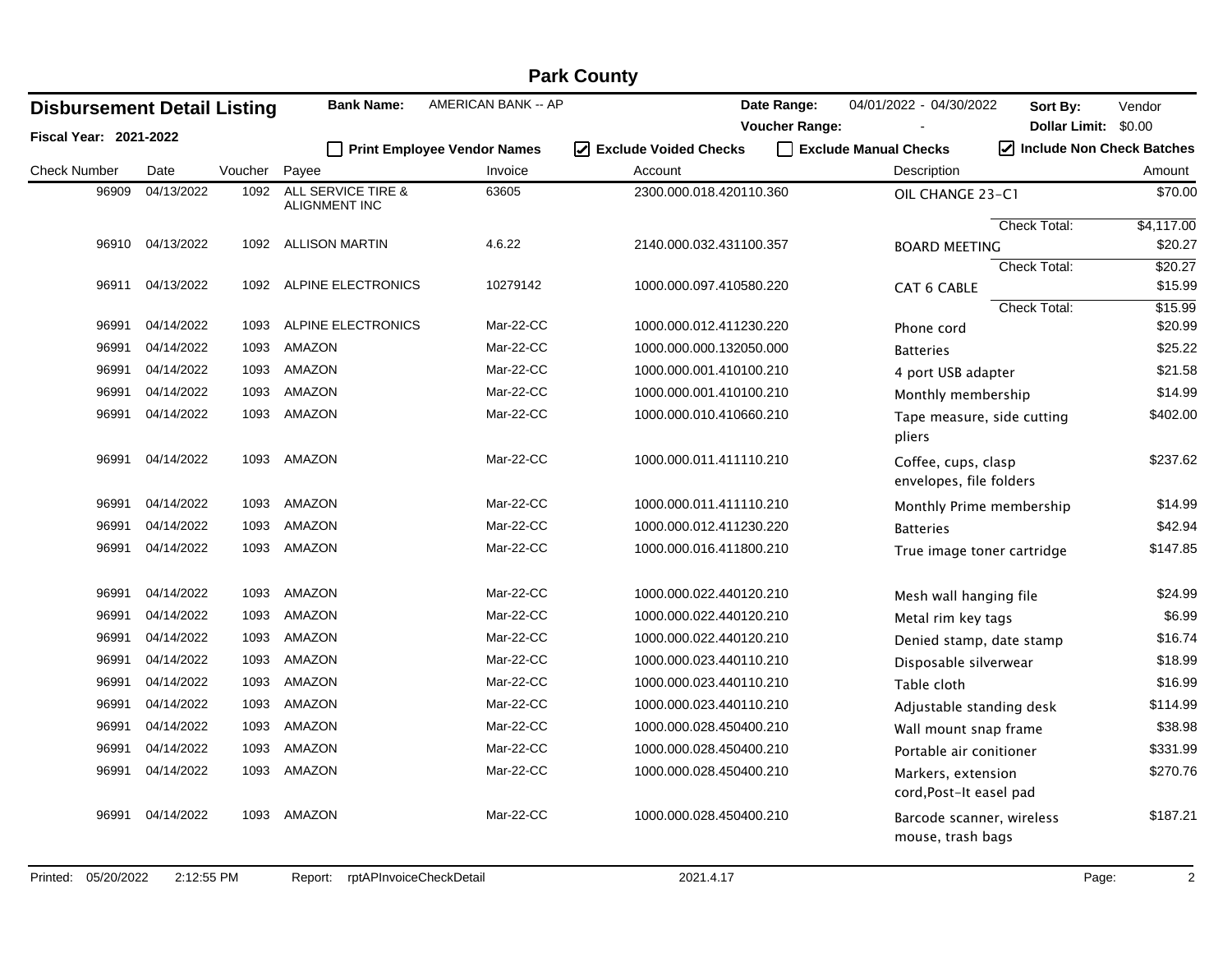| <b>Disbursement Detail Listing</b> |            |         | <b>Bank Name:</b> | AMERICAN BANK -- AP                |                                   | Date Range:           | 04/01/2022 - 04/30/2022                         | Sort By:                                       | Vendor     |
|------------------------------------|------------|---------|-------------------|------------------------------------|-----------------------------------|-----------------------|-------------------------------------------------|------------------------------------------------|------------|
| <b>Fiscal Year: 2021-2022</b>      |            |         |                   |                                    |                                   | <b>Voucher Range:</b> |                                                 | Dollar Limit: \$0.00                           |            |
|                                    |            |         |                   | <b>Print Employee Vendor Names</b> | <b>Exclude Voided Checks</b><br>☑ |                       | Exclude Manual Checks                           | $\sqrt{\phantom{a}}$ Include Non Check Batches |            |
| <b>Check Number</b>                | Date       | Voucher | Payee             | Invoice                            | Account                           |                       | Description                                     |                                                | Amount     |
| 96991                              | 04/14/2022 | 1093    | <b>AMAZON</b>     | Mar-22-CC                          | 1000.000.083.410550.210           |                       | HP toner cartridge                              |                                                | \$35.99    |
| 96991                              | 04/14/2022 | 1093    | AMAZON            | Mar-22-CC                          | 1000.000.083.410550.210           |                       | Document holder                                 |                                                | \$13.26    |
| 96991                              | 04/14/2022 | 1093    | AMAZON            | Mar-22-CC                          | 1000.000.083.410550.220           |                       | Ergonomic mesh office chair                     |                                                | \$155.87   |
| 96991                              | 04/14/2022 | 1093    | AMAZON            | Mar-22-CC                          | 1000.000.096.410810.210           |                       | True image toner cartridge                      |                                                | \$147.85   |
| 96991                              | 04/14/2022 | 1093    | AMAZON            | Mar-22-CC                          | 2110.000.029.430240.220           |                       | <b>Supplies</b>                                 |                                                | \$30.99    |
| 96991                              | 04/14/2022 | 1093    | AMAZON            | Mar-22-CC                          | 2110.000.029.430240.220           |                       | <b>Supplies</b>                                 |                                                | \$64.99    |
| 96991                              | 04/14/2022 | 1093    | AMAZON            | Mar-22-CC                          | 2110.000.029.430240.220           |                       | Monthly membership                              |                                                | \$14.99    |
| 96991                              | 04/14/2022 | 1093    | AMAZON            | Mar-22-CC                          | 2160.000.034.460210.220           |                       | Padlocks, supplies for<br>waxing floors         |                                                | \$62.54    |
| 96991                              | 04/14/2022 | 1093    | AMAZON            | Mar-22-CC                          | 2160.000.034.460210.224           |                       | 36" commercial microfiber<br>mop kit for waxing |                                                | \$66.95    |
| 96991                              | 04/14/2022 | 1093    | AMAZON            | Mar-22-CC                          | 2260.008.911.440100.244           |                       | Nanuk foam inserts                              |                                                | \$56.77    |
| 96991                              | 04/14/2022 | 1093    | AMAZON            | Mar-22-CC                          | 2260.008.911.440100.244           |                       | Video conference<br>equipment                   |                                                | \$1,043.98 |
| 96991                              | 04/14/2022 | 1093    | AMAZON            | Mar-22-CC                          | 2260.008.911.440100.258           |                       | Neighborhood Defenders<br>book                  |                                                | \$19.62    |
| 96991                              | 04/14/2022 | 1093    | AMAZON            | Mar-22-CC                          | 2285.000.903.450301.360           |                       | Scotch Guard for bus seats                      |                                                | \$35.64    |
| 96991                              | 04/14/2022 | 1093    | AMAZON            | Mar-22-CC                          | 2300.000.018.420110.220           |                       | Car marker pens                                 |                                                | \$87.92    |
| 96991                              | 04/14/2022 | 1093    | AMAZON            | Mar-22-CC                          | 2300.000.018.420110.220           |                       | Metal closet hooks                              |                                                | \$16.99    |
| 96991                              | 04/14/2022 | 1093    | AMAZON            | Mar-22-CC                          | 2300.000.018.420110.220           |                       | Rewritable recording format                     |                                                | \$13.62    |
| 96991                              | 04/14/2022 | 1093    | <b>AMAZON</b>     | Mar-22-CC                          | 2300.000.019.420230.220           |                       | Stainless steel manual can<br>opener            |                                                | \$28.94    |
| 96991                              | 04/14/2022 | 1093    | AMAZON            | Mar-22-CC                          | 2360.000.056.460452.210           |                       | Mailing labels                                  |                                                | \$54.26    |
| 96991                              | 04/14/2022 | 1093    | AMAZON            | Mar-22-CC                          | 2360.000.056.460452.220           |                       | The Value of Museums book                       |                                                | \$49.00    |
| 96991                              | 04/14/2022 | 1093    | AMAZON            | Mar-22-CC                          | 2360.000.056.460452.220           |                       | Paint brushes, glue sticks,<br>paint sets       |                                                | \$94.05    |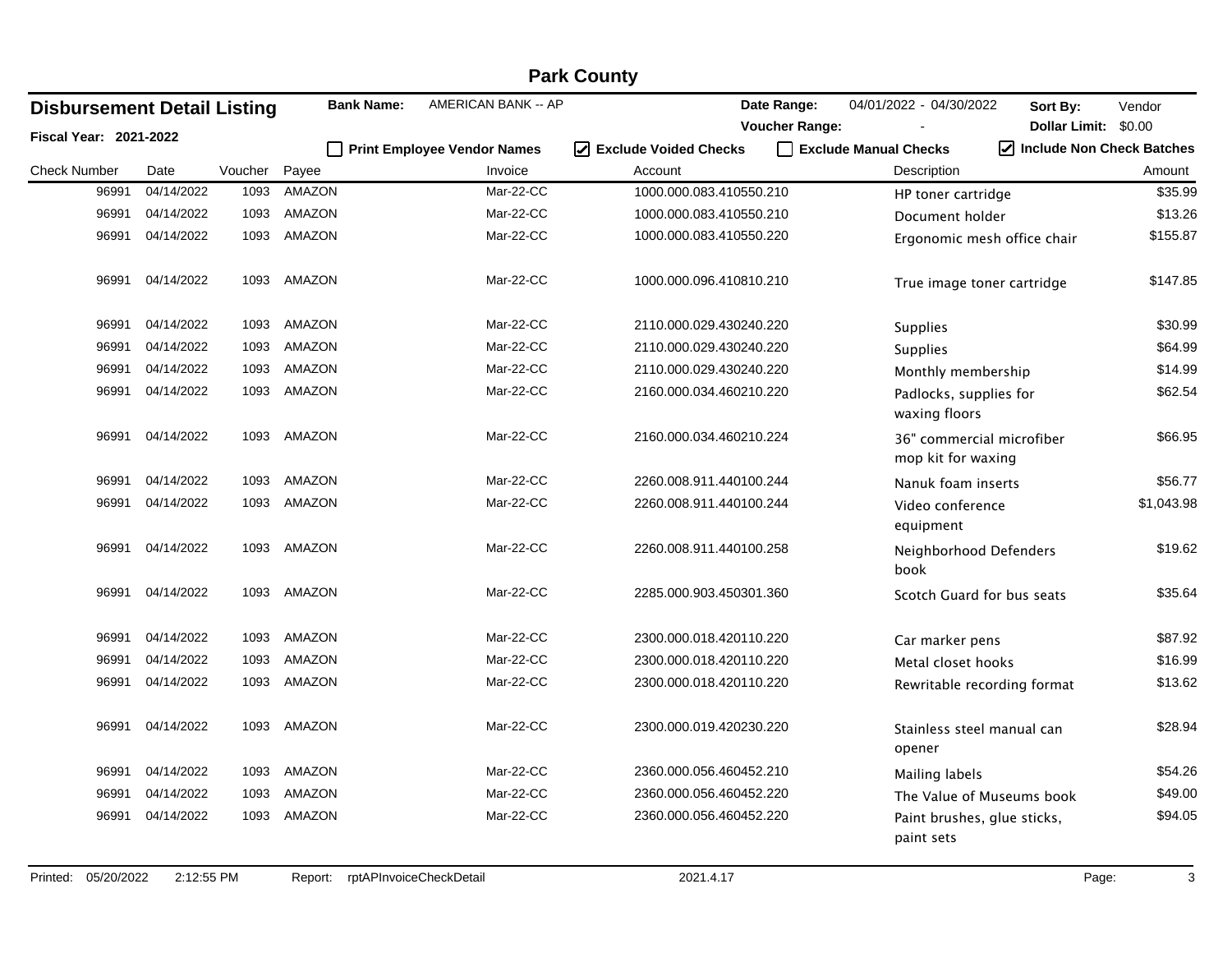|                     | <b>Park County</b>            |                                    |         |                                    |                     |                         |                                         |                                                |  |  |  |  |
|---------------------|-------------------------------|------------------------------------|---------|------------------------------------|---------------------|-------------------------|-----------------------------------------|------------------------------------------------|--|--|--|--|
|                     |                               | <b>Disbursement Detail Listing</b> |         | <b>Bank Name:</b>                  | AMERICAN BANK -- AP | Date Range:             | 04/01/2022 - 04/30/2022<br>Sort By:     | Vendor                                         |  |  |  |  |
|                     | <b>Fiscal Year: 2021-2022</b> |                                    |         |                                    |                     | <b>Voucher Range:</b>   |                                         | Dollar Limit: \$0.00                           |  |  |  |  |
|                     |                               |                                    |         | <b>Print Employee Vendor Names</b> |                     | I Exclude Voided Checks | Exclude Manual Checks                   | $\sqrt{\phantom{a}}$ Include Non Check Batches |  |  |  |  |
| <b>Check Number</b> |                               | Date                               | Voucher | Payee                              | Invoice             | Account                 | Description                             | Amount                                         |  |  |  |  |
|                     | 96991                         | 04/14/2022                         | 1093    | AMAZON                             | Mar-22-CC           | 2360.000.056.460452.220 | Sony Camera manual<br>Friends           | \$31.95                                        |  |  |  |  |
|                     | 96991                         | 04/14/2022                         |         | 1093 AMAZON                        | Mar-22-CC           | 2840.000.175.431100.230 | Tape measure, markers,<br>marking flags | \$152.10                                       |  |  |  |  |
|                     | 96991                         | 04/14/2022                         | 1093    | AMAZON                             | Mar-22-CC           | 2900.000.093.420590.220 | Safety sign holders                     | \$91.98                                        |  |  |  |  |
|                     | 96991                         | 04/14/2022                         | 1093    | AMAZON                             | Mar-22-CC           | 2979.000.079.440190.210 | Breast pump flanges                     | \$19.98                                        |  |  |  |  |
|                     |                               |                                    |         |                                    |                     |                         | Check Total:                            | \$4,347.04                                     |  |  |  |  |
|                     |                               | 96912 04/13/2022                   | 1092    | AMERICAN AUTOMOTIVE LLC            | 3439                | 2300.000.018.420110.360 | <b>TUNE UP 1603</b>                     | \$383.46                                       |  |  |  |  |
|                     |                               |                                    |         |                                    |                     |                         | Check Total:                            | \$383.46                                       |  |  |  |  |
|                     | 96998                         | 04/27/2022                         | 1096    | AMERICAN AUTOMOTIVE LLC            | 3496                | 2300.000.018.420110.360 | TUNE UP VEH 16-04                       | \$984.49                                       |  |  |  |  |
|                     |                               |                                    |         |                                    |                     |                         | Check Total:                            | \$984.49                                       |  |  |  |  |
|                     | 96999                         | 04/27/2022                         | 1096    | AMERIGAS PROPANE LP                | 3135319006          | 1000.000.046.411230.340 | Propane old depot                       | \$773.69                                       |  |  |  |  |
|                     |                               |                                    |         |                                    |                     |                         | <b>Check Total:</b>                     | \$773.69                                       |  |  |  |  |
|                     | 97000                         | 04/27/2022                         | 1096    | ARTISTIC LANDSCAPING               | 6785                | 1000.000.000.132050.000 | <b>CITY SHARE</b>                       | \$192.40                                       |  |  |  |  |
|                     | 97000                         | 04/27/2022                         | 1096    | ARTISTIC LANDSCAPING               | 6785                | 1000.000.012.411230.360 | POWER RAKED LAWN                        | \$327.60                                       |  |  |  |  |
|                     |                               |                                    |         |                                    |                     |                         | Check Total:                            | \$520.00                                       |  |  |  |  |
|                     | 97001                         | 04/27/2022                         | 1096    | <b>ASPEN</b>                       | 2021-04             | 2260.008.911.440431.730 | JAN22-MAR22 WAGES                       | \$5,475.94                                     |  |  |  |  |
|                     |                               |                                    |         |                                    |                     |                         | Check Total:                            | \$5,475.94                                     |  |  |  |  |
|                     |                               | 96913 04/13/2022                   | 1092    | AXON ENTERPRISE INC                | <b>INUS063732</b>   | 2300.000.018.420110.220 | TASER EQUIPMENT                         | \$7,354.84                                     |  |  |  |  |
|                     |                               |                                    |         |                                    |                     |                         | Check Total:                            | \$7,354.84                                     |  |  |  |  |
|                     |                               | 97002 04/27/2022                   | 1096    | <b>BETH O'NEILL</b>                | 04182022            | 2285.000.903.450301.360 | <b>WRO3 FULL DETAIL</b>                 | \$560.00                                       |  |  |  |  |
|                     |                               |                                    |         |                                    |                     |                         | Check Total:                            | \$560.00                                       |  |  |  |  |
|                     | NCB.                          | 04/15/2022                         | 1091    | BETTER DAYS CLEANING               | 1083                | 2110.000.029.430240.350 | Clean shop                              | \$180.00                                       |  |  |  |  |
|                     |                               |                                    |         |                                    |                     |                         | <b>Check Total:</b>                     | \$180.00                                       |  |  |  |  |
|                     |                               | 96914 04/13/2022                   |         | 1092 BLACKFOOT                     | APR22               | 1000.000.000.132050.000 | COL Ph/Int 36.7% to<br>Oct'23-MAR-22    | \$2,208.49                                     |  |  |  |  |
|                     | 96914                         | 04/13/2022                         | 1092    | <b>BLACKFOOT</b>                   | APR22               | 1000.000.000.132050.000 | COL Ph/Int Oth<br>Sites-MAR-22          | \$2,861.54                                     |  |  |  |  |
|                     |                               | 96914 04/13/2022                   |         | 1092 BLACKFOOT                     | APR22               | 1000.000.000.132060.000 | Pk Cty RFD $#1$ Ph/Int -<br>$MAP-22$    | \$359.74                                       |  |  |  |  |
|                     |                               | 96914 04/13/2022                   |         | 1092 BLACKFOOT                     | APR22               | 1000.000.000.132070.000 | Library Ph/Internet -<br>MAR-22         | \$395.90                                       |  |  |  |  |
|                     | Printed: 05/20/2022           | 2:12:55 PM                         |         | Report: rptAPInvoiceCheckDetail    |                     | 2021.4.17               |                                         | Page:<br>4                                     |  |  |  |  |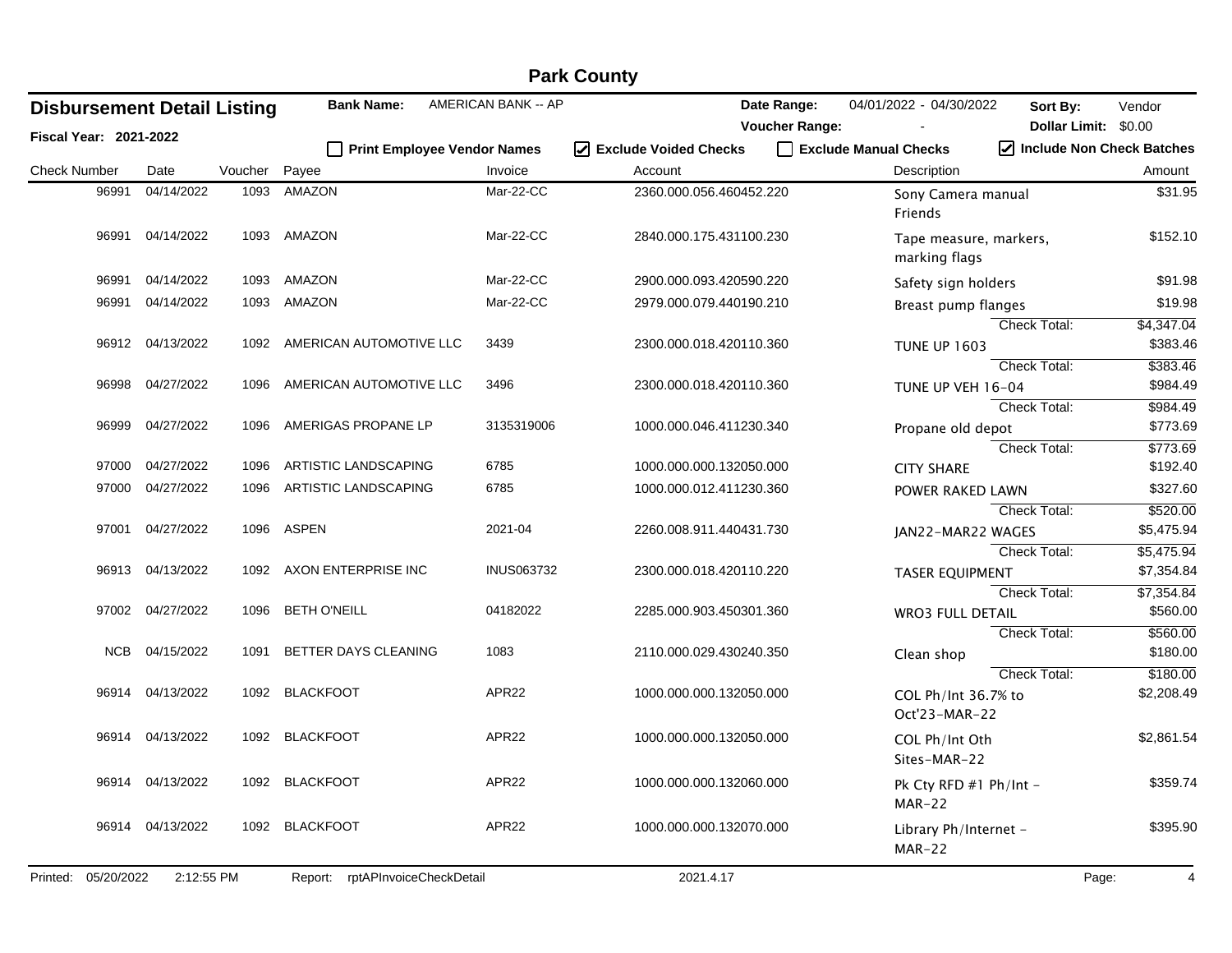| <b>Disbursement Detail Listing</b> |                  |         | <b>Bank Name:</b>                  | AMERICAN BANK -- AP |                                   | Date Range:           | 04/01/2022 - 04/30/2022                   | Sort By:                                       | Vendor      |
|------------------------------------|------------------|---------|------------------------------------|---------------------|-----------------------------------|-----------------------|-------------------------------------------|------------------------------------------------|-------------|
| Fiscal Year: 2021-2022             |                  |         |                                    |                     |                                   | <b>Voucher Range:</b> |                                           | Dollar Limit: \$0.00                           |             |
|                                    |                  |         | <b>Print Employee Vendor Names</b> |                     | ☑<br><b>Exclude Voided Checks</b> | $\mathsf{L}$          | <b>Exclude Manual Checks</b>              | $\sqrt{\phantom{a}}$ Include Non Check Batches |             |
| <b>Check Number</b>                | Date             | Voucher | Payee                              | Invoice             | Account                           |                       | Description                               |                                                | Amount      |
| 96914                              | 04/13/2022       | 1092    | <b>BLACKFOOT</b>                   | APR22               | 1000.000.001.410100.342           |                       | County Phn-57%-MAR-22                     |                                                | \$71.36     |
| 96914                              | 04/13/2022       |         | 1092 BLACKFOOT                     | APR22               | 1000.000.011.411110.342           |                       | Cty Atty Ph/Int-MAR-22                    |                                                | \$605.86    |
| 96914                              | 04/13/2022       |         | 1092 BLACKFOOT                     | APR22               | 1000.000.097.410580.340           |                       | County Intrnt-MAR-22                      |                                                | \$2,986.49  |
| 96914                              | 04/13/2022       | 1092    | <b>BLACKFOOT</b>                   | APR22               | 2110.000.029.430240.342           |                       | Rd Shop Ph/Int-MAR-22                     |                                                | \$173.32    |
| 96914                              | 04/13/2022       |         | 1092 BLACKFOOT                     | APR22               | 2160.000.034.460210.342           |                       | Fairgrds Ph/Int-MAR-22                    |                                                | \$605.86    |
| 96914                              | 04/13/2022       |         | 1092 BLACKFOOT                     | APR22               | 2180.000.038.410331.342           |                       | Distr Ct Phn-6%-MAR-22                    |                                                | \$6.91      |
| 96914                              | 04/13/2022       | 1092    | <b>BLACKFOOT</b>                   | APR22               | 2250.000.047.411010.342           |                       | Plan Phn-2%-MAR-22                        |                                                | \$2.30      |
| 96914                              | 04/13/2022       | 1092    | <b>BLACKFOOT</b>                   | APR22               | 2300.000.018.420110.342           |                       | PCSO Phn-10%-MAR-22                       |                                                | \$12.66     |
| 96914                              | 04/13/2022       | 1092    | <b>BLACKFOOT</b>                   | APR22               | 2300.000.019.420230.342           |                       | Detn Phn-4%-MAR-22                        |                                                | \$4.60      |
| 96914                              | 04/13/2022       |         | 1092 BLACKFOOT                     | APR22               | 2360.000.056.460452.342           |                       | Museum Ph/Int-MAR-22                      |                                                | \$554.84    |
| 96914                              | 04/13/2022       | 1092    | <b>BLACKFOOT</b>                   | APR22               | 2382.000.018.420740.342           |                       | SAR Ph/Int-MAR-22                         |                                                | \$605.86    |
| 96914                              | 04/13/2022       | 1092    | <b>BLACKFOOT</b>                   | APR22               | 2850.000.099.420750.342           |                       | 911 Phone-2%-MAR-22                       |                                                | \$2.30      |
| 96914                              | 04/13/2022       | 1092    | <b>BLACKFOOT</b>                   | APR22               | 2870.000.011.411130.342           |                       | VicWit Phn-1%-MAR-22                      |                                                | \$1.15      |
| 96914                              | 04/13/2022       |         | 1092 BLACKFOOT                     | APR22               | 2900.000.089.411300.342           |                       | State Phn-9%-MAR-22                       |                                                | \$11.51     |
| 96914                              | 04/13/2022       |         | 1092 BLACKFOOT                     | APR22               | 2900.000.089.411300.350           |                       | PILT-All Constr-MAR-22                    |                                                | \$339.75    |
| 96914                              | 04/13/2022       | 1092    | <b>BLACKFOOT</b>                   | APR22               | 2900.000.089.411300.350           |                       | COL 36.7% to                              |                                                | \$625.00    |
|                                    |                  |         |                                    |                     |                                   |                       | Oct'23-MAR-22                             |                                                |             |
| 96914                              | 04/13/2022       | 1092    | <b>BLACKFOOT</b>                   | APR22               | 2958.000.020.420600.342           |                       | OEM Phn-6%-MAR-22                         |                                                | \$8.06      |
| 96914                              | 04/13/2022       |         | 1092 BLACKFOOT                     | APR22               | 2975.000.902.440100.342           |                       | Health Phn-3%-MAR-22                      |                                                | \$3.45      |
| 96914                              | 04/13/2022       |         | 1092 BLACKFOOT                     | APR22               | 5410.000.130.430820.342           |                       | Transfr St Ph/Int-MAR-22                  |                                                | \$173.32    |
|                                    |                  |         |                                    |                     |                                   |                       |                                           | Check Total:                                   | \$12,620.27 |
|                                    | 97003 04/27/2022 | 1096    | BOB BARKER COMPANY, INC            | SO0104926           | 2300.000.019.420230.220           |                       | SHERIFF JAIL OPERATING<br><b>SUPPLIES</b> |                                                | \$136.61    |
|                                    |                  |         |                                    |                     |                                   |                       |                                           | <b>Check Total:</b>                            | \$136.61    |
|                                    | 96915 04/13/2022 |         | 1092 BOB BOYD                      | 4.6.2022            | 2140.000.032.431100.357           |                       | <b>BOARD MEETING/MILEAGE</b>              |                                                | \$41.91     |
|                                    |                  |         |                                    |                     |                                   |                       |                                           | Check Total:                                   | \$41.91     |
| 96991                              | 04/14/2022       | 1093    | BOUND TREE MEDICAL LLC             | Mar-22-CC           | 2300.000.018.420110.220           |                       | Medical supplies                          |                                                | \$55.33     |
|                                    |                  |         |                                    |                     |                                   |                       |                                           | Check Total:                                   | \$55.33     |
| 96916                              | 04/13/2022       | 1092    | <b>BOZEMAN HEALTH</b>              | 313931747           | 2300.000.018.420110.351           |                       | <b>NEW EMPLOYEE</b>                       |                                                | \$313.60    |
|                                    |                  |         |                                    |                     |                                   |                       |                                           | Check Total:                                   | \$313.60    |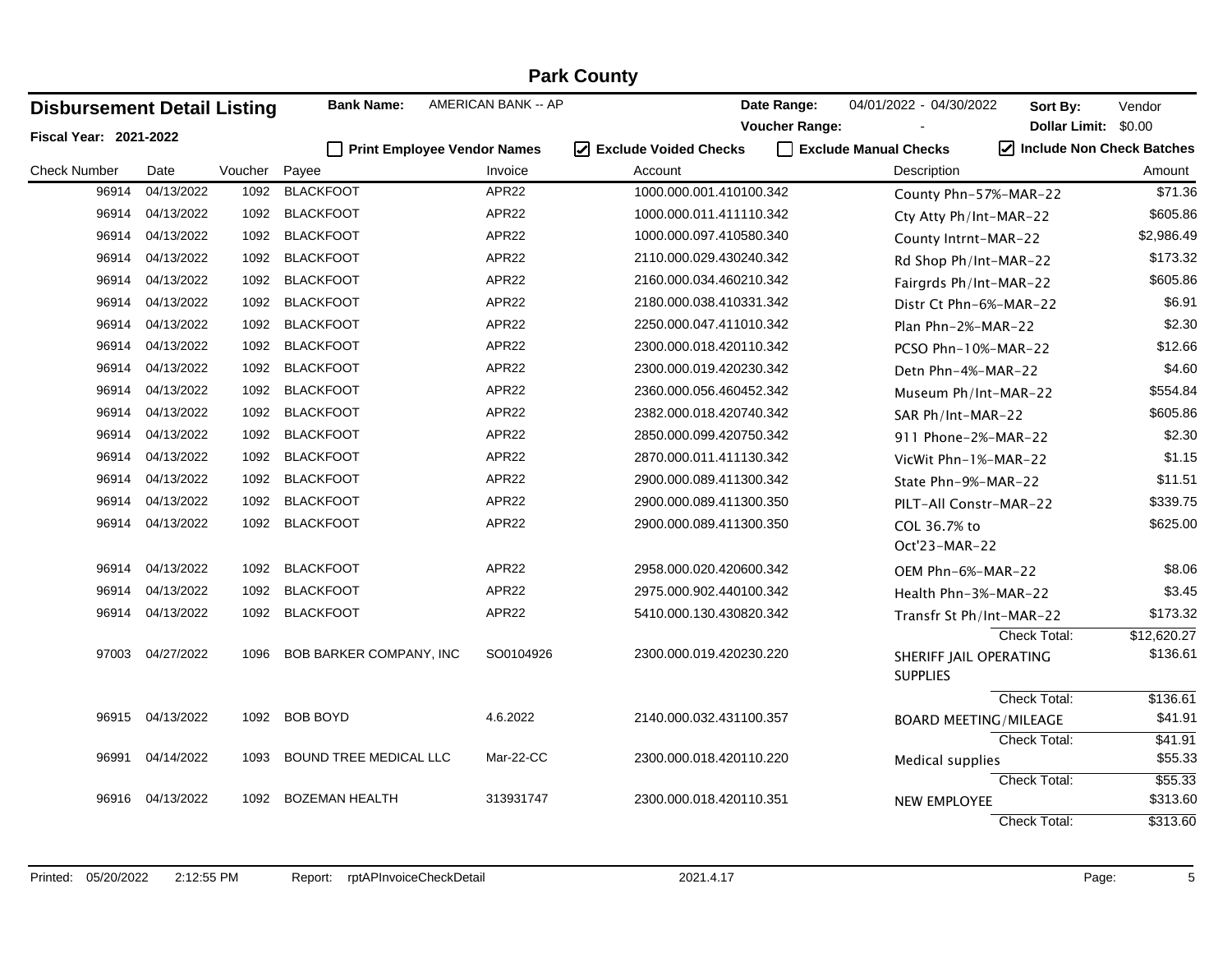|                                    |                  |         |                                                 |                                    | <b>Fain Coulity</b>     |                       |                              |                           |                           |
|------------------------------------|------------------|---------|-------------------------------------------------|------------------------------------|-------------------------|-----------------------|------------------------------|---------------------------|---------------------------|
| <b>Disbursement Detail Listing</b> |                  |         | <b>Bank Name:</b>                               | AMERICAN BANK -- AP                |                         | Date Range:           | 04/01/2022 - 04/30/2022      | Sort By:                  | Vendor                    |
| <b>Fiscal Year: 2021-2022</b>      |                  |         |                                                 |                                    |                         | <b>Voucher Range:</b> |                              | Dollar Limit: \$0.00      |                           |
|                                    |                  |         |                                                 | <b>Print Employee Vendor Names</b> | □ Exclude Voided Checks |                       | Exclude Manual Checks        | Include Non Check Batches |                           |
| <b>Check Number</b>                | Date             | Voucher | Payee                                           | Invoice                            | Account                 |                       | Description                  |                           | Amount                    |
| 96917                              | 04/13/2022       | 1092    | <b>BOZEMAN TROPHY &amp;</b><br><b>ENGRAVING</b> | 24049                              | 1000.000.012.411230.220 |                       | Name plates                  |                           | \$12.00                   |
|                                    | 96917 04/13/2022 | 1092    | <b>BOZEMAN TROPHY &amp;</b><br><b>ENGRAVING</b> | 24107                              | 1000.000.012.411230.220 |                       | Name plates                  |                           | \$36.00                   |
|                                    |                  |         |                                                 |                                    |                         |                       |                              | <b>Check Total:</b>       | \$48.00                   |
|                                    | 96918 04/13/2022 | 1092    | <b>BRUCE LAY</b>                                | 4.6.22                             | 2140.000.032.431100.357 |                       | <b>BOARD MEETING/MILEAGE</b> |                           | \$29.04                   |
|                                    |                  |         |                                                 |                                    |                         |                       |                              | <b>Check Total:</b>       | \$29.04                   |
| 97004                              | 04/27/2022       | 1096    | <b>BTM TRUCKING</b>                             | 100                                | 4011.000.029.430230.940 |                       | HEAVY HAUL DUMP TRUCK        |                           | \$60,000.00               |
|                                    |                  |         |                                                 |                                    |                         |                       |                              | <b>Check Total:</b>       | \$60,000.00               |
| 97056                              | 04/27/2022       | 1098    | <b>BTM TRUCKING</b>                             | $100 - 2$                          | 4011.000.029.430230.940 |                       | <b>DUMP TRAILER</b>          |                           | \$35,000.00               |
| 96919                              | 04/13/2022       | 1092    | <b>BURNT IMAGE LLC</b>                          | 3256                               | 2300.000.018.420110.220 |                       |                              | Check Total:              | \$35,000.00<br>\$3,000.00 |
|                                    |                  |         |                                                 |                                    |                         |                       | <b>VIDEO PRODUCTION</b>      | Check Total:              | \$3,000.00                |
| 96920                              | 04/13/2022       | 1092    | <b>BUTTE AUTO LLC</b>                           | B1506                              | 2300.000.018.420110.940 |                       | SHERIFF CAPITAL OUTLAY       |                           | \$45,000.00               |
|                                    |                  |         |                                                 |                                    |                         |                       | <b>EQUIP</b>                 |                           |                           |
|                                    |                  |         |                                                 |                                    |                         |                       |                              | Check Total:              | \$45,000.00               |
| 96921                              | 04/13/2022       | 1092    | CARQUEST OF LIVINGSTON                          | 537361                             | 5410.000.132.430820.230 |                       | <b>Grinding Wheels</b>       |                           | \$20.50                   |
| 96921                              | 04/13/2022       | 1092    | CARQUEST OF LIVINGSTON                          | 537478                             | 2110.000.029.430240.220 |                       | Eletrical 525                |                           | \$447.23                  |
| 96921                              | 04/13/2022       | 1092    | CARQUEST OF LIVINGSTON                          | 537509                             | 2110.000.029.430240.220 |                       | <b>Brakes for WR3</b>        |                           | \$485.45                  |
| 96921                              | 04/13/2022       | 1092    | CARQUEST OF LIVINGSTON                          | 537544                             | 2110.000.029.430240.220 |                       | <b>HD BUTT Connector</b>     |                           | \$14.68                   |
| 96921                              | 04/13/2022       | 1092    | CARQUEST OF LIVINGSTON                          | 537680                             | 2110.000.029.430240.220 |                       | Anti seize compound          |                           | \$9.00                    |
| 96921                              | 04/13/2022       | 1092    | CARQUEST OF LIVINGSTON                          | 537683                             | 2110.000.029.430240.220 |                       | Adapter                      |                           | \$34.49                   |
| 96921                              | 04/13/2022       | 1092    | CARQUEST OF LIVINGSTON                          | 537685                             | 2110.000.029.430240.220 |                       | Parts                        |                           | \$13.29                   |
| 96921                              | 04/13/2022       | 1092    | CARQUEST OF LIVINGSTON                          | 537686                             | 2110.000.029.430240.220 |                       | Parts credit                 |                           | (\$13.29)                 |
| 96921                              | 04/13/2022       | 1092    | CARQUEST OF LIVINGSTON                          | 537973                             | 2110.000.029.430240.220 |                       | V4415F11                     |                           | \$72.90                   |
| 96921                              | 04/13/2022       | 1092    | CARQUEST OF LIVINGSTON                          | 538031                             | 2110.000.029.430240.220 |                       | Bulb                         |                           | \$44.07                   |
| 96921                              | 04/13/2022       | 1092    | CARQUEST OF LIVINGSTON                          | 538066                             | 2900.000.147.411800.350 |                       | <b>FLASHER</b>               |                           | \$10.39                   |
| 96921                              | 04/13/2022       | 1092    | CARQUEST OF LIVINGSTON                          | 538083                             | 2110.000.029.430240.220 |                       | Air Filter                   |                           | \$207.16                  |
| 96921                              | 04/13/2022       | 1092    | CARQUEST OF LIVINGSTON                          | 538186                             | 2110.000.029.430240.220 |                       | BATTERY 513                  |                           | \$321.98                  |
| 96921                              | 04/13/2022       | 1092    | CARQUEST OF LIVINGSTON                          | 538188                             | 2110.000.029.430240.220 |                       | <b>BATTERY 513 CORE</b>      |                           | (\$54.00)                 |
| 96921                              | 04/13/2022       | 1092    | CARQUEST OF LIVINGSTON                          | 538222                             | 2110.000.029.430240.220 |                       | <b>SWITCH</b>                |                           | \$34.64                   |
| 96921                              | 04/13/2022       | 1092    | <b>CARQUEST OF LIVINGSTON</b>                   | 538278                             | 2110.000.029.430240.220 |                       | <b>AIR FILTER</b>            |                           | \$22.20                   |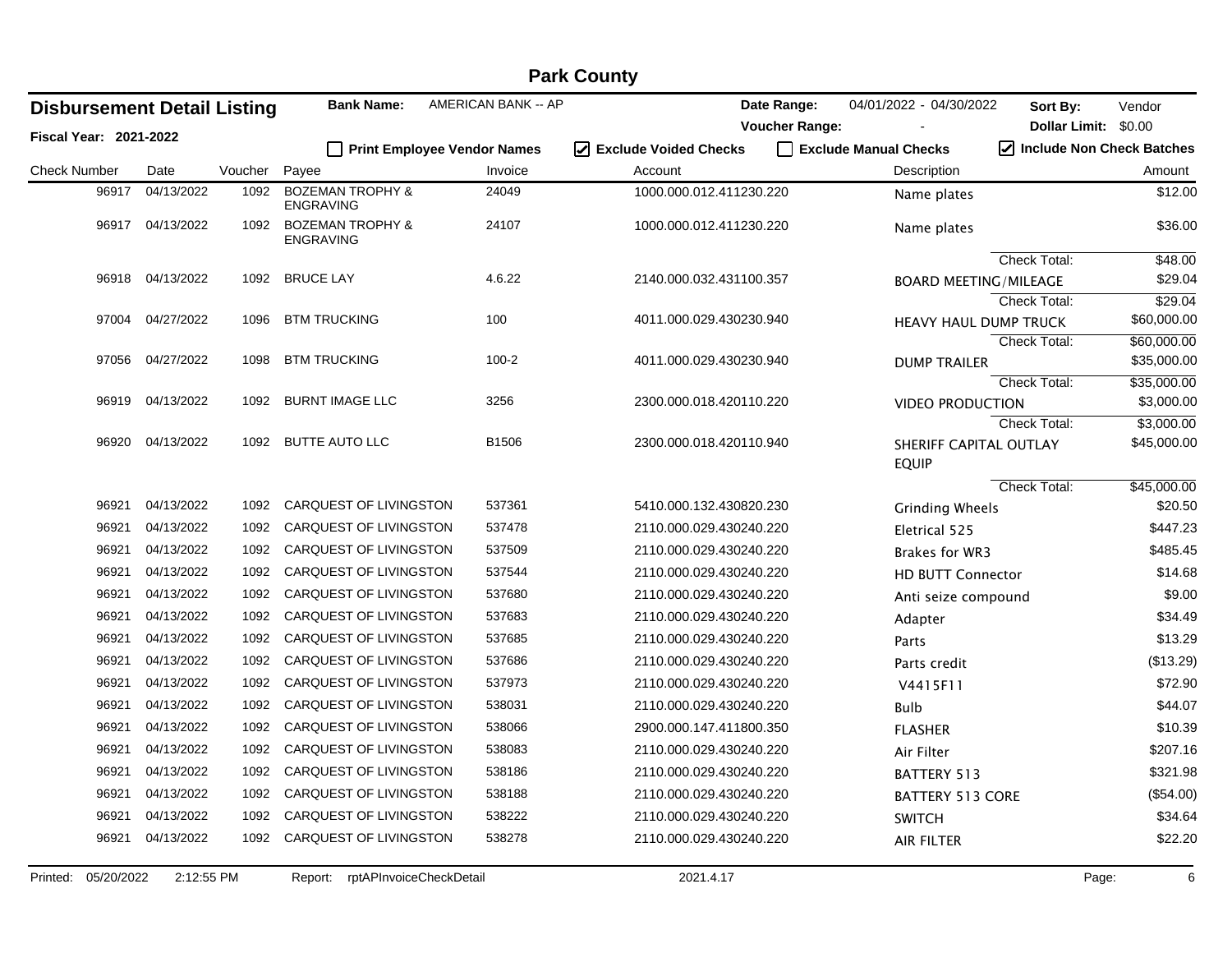| <b>Disbursement Detail Listing</b> |            |         | <b>Bank Name:</b>           | AMERICAN BANK -- AP |                         | Date Range:           | 04/01/2022 - 04/30/2022 | Sort By:             | Vendor                                         |
|------------------------------------|------------|---------|-----------------------------|---------------------|-------------------------|-----------------------|-------------------------|----------------------|------------------------------------------------|
| Fiscal Year: 2021-2022             |            |         |                             |                     |                         | <b>Voucher Range:</b> |                         | Dollar Limit: \$0.00 |                                                |
|                                    |            |         | Print Employee Vendor Names |                     | ☑ Exclude Voided Checks |                       | Exclude Manual Checks   |                      | $\sqrt{\phantom{a}}$ Include Non Check Batches |
| <b>Check Number</b>                | Date       | Voucher | Payee                       | Invoice             | Account                 |                       | Description             |                      | Amount                                         |
| 96921                              | 04/13/2022 | 1092    | CARQUEST OF LIVINGSTON      | 538597              | 2110.000.029.430240.220 |                       | <b>LAMP</b>             |                      | \$5.08                                         |
| 96921                              | 04/13/2022 | 1092    | CARQUEST OF LIVINGSTON      | 538625              | 2110.000.029.430240.220 |                       | <b>BATTERY 463</b>      |                      | \$116.57                                       |
| 96921                              | 04/13/2022 | 1092    | CARQUEST OF LIVINGSTON      | 538749              | 2900.000.147.411800.350 |                       | WIPER BLADES FOR JEEP   |                      | \$38.84                                        |
| 96921                              | 04/13/2022 | 1092    | CARQUEST OF LIVINGSTON      | 538784              | 2110.000.029.430240.220 |                       | <b>BRAKES</b>           |                      | \$187.34                                       |
| 96921                              | 04/13/2022 | 1092    | CARQUEST OF LIVINGSTON      | 538817              | 2110.000.029.430240.220 |                       | <b>MUD FLAP</b>         |                      | \$38.92                                        |
| 96921                              | 04/13/2022 | 1092    | CARQUEST OF LIVINGSTON      | 538876              | 2110.000.029.430240.220 |                       | STABILIZER BAR          |                      | \$64.72                                        |
| 96921                              | 04/13/2022 | 1092    | CARQUEST OF LIVINGSTON      | 538883              | 2110.000.029.430240.220 |                       | OIL                     |                      | \$95.63                                        |
| 96921                              | 04/13/2022 | 1092    | CARQUEST OF LIVINGSTON      | 539119              | 2300.000.018.420110.360 |                       | WIPER BLADES TRUCK #    |                      | \$42.86                                        |
| 96921                              | 04/13/2022 | 1092    | CARQUEST OF LIVINGSTON      | 539136              | 2110.000.029.430240.220 |                       | <b>BRAKES</b>           |                      | \$219.83                                       |
| 96921                              | 04/13/2022 | 1092    | CARQUEST OF LIVINGSTON      | 539137              | 2110.000.029.430240.220 |                       | <b>AXEL CREDIT</b>      |                      | (\$187.34)                                     |
| 96921                              | 04/13/2022 | 1092    | CARQUEST OF LIVINGSTON      | 539139              | 2110.000.029.430240.220 |                       | <b>SOCKETS</b>          |                      | \$28.85                                        |
| 96921                              | 04/13/2022 | 1092    | CARQUEST OF LIVINGSTON      | 539149              | 2110.000.029.430240.220 |                       | <b>SENSOR</b>           |                      | \$14.81                                        |
| 96921                              | 04/13/2022 | 1092    | CARQUEST OF LIVINGSTON      | 539244              | 2110.000.029.430240.220 |                       | OIL                     |                      | \$32.15                                        |
| 96921                              | 04/13/2022 | 1092    | CARQUEST OF LIVINGSTON      | 539283              | 2110.000.029.430240.220 |                       | <b>OIL FILTER</b>       |                      | \$13.28                                        |
| 96921                              | 04/13/2022 | 1092    | CARQUEST OF LIVINGSTON      | 539340              | 2110.000.029.430240.220 |                       | <b>FILTER</b>           |                      | \$83.98                                        |
| 96921                              | 04/13/2022 | 1092    | CARQUEST OF LIVINGSTON      | 539400              | 2110.000.029.430240.220 |                       | filter                  |                      | \$24.49                                        |
| 96921                              | 04/13/2022 | 1092    | CARQUEST OF LIVINGSTON      | 539498              | 2110.000.029.430240.220 |                       | AIR FILTER              |                      | \$35.68                                        |
| 96921                              | 04/13/2022 | 1092    | CARQUEST OF LIVINGSTON      | 539499              | 2110.000.029.430240.220 |                       | <b>AIR FILTER</b>       |                      | \$10.14                                        |
| 96921                              | 04/13/2022 | 1092    | CARQUEST OF LIVINGSTON      | 539750              | 2110.000.029.430240.220 |                       | AIR FILTER              |                      | (\$35.68)                                      |
| 96921                              | 04/13/2022 | 1092    | CARQUEST OF LIVINGSTON      | 539751              | 2110.000.029.430240.220 |                       | <b>BRAKE SHOES</b>      |                      | (\$56.06)                                      |
| 96921                              | 04/13/2022 | 1092    | CARQUEST OF LIVINGSTON      | 539752              | 2110.000.029.430240.220 |                       | <b>AIR VALVE</b>        |                      | \$239.19                                       |
| 96921                              | 04/13/2022 | 1092    | CARQUEST OF LIVINGSTON      | 539861              | 2110.000.029.430240.220 |                       | <b>MASTER SWITCH</b>    |                      | \$36.53                                        |
| 96921                              | 04/13/2022 | 1092    | CARQUEST OF LIVINGSTON      | 539884              | 2110.000.029.430240.220 |                       | OIL                     |                      | \$42.48                                        |
| 96921                              | 04/13/2022 | 1092    | CARQUEST OF LIVINGSTON      | 539888              | 2110.000.029.430240.220 |                       | <b>BRAKE PADS</b>       |                      | \$33.14                                        |
| 96921                              | 04/13/2022 | 1092    | CARQUEST OF LIVINGSTON      | 539890              | 2110.000.029.430240.220 |                       | OIL PUMP                |                      | \$114.30                                       |
| 96921                              | 04/13/2022 | 1092    | CARQUEST OF LIVINGSTON      | 539965              | 2110.000.029.430240.220 |                       | <b>BRAKES</b>           |                      | \$152.72                                       |
| 96921                              | 04/13/2022 | 1092    | CARQUEST OF LIVINGSTON      | 539968              | 2110.000.029.430240.220 |                       | FILTER 525              |                      | \$95.18                                        |
| 96921                              | 04/13/2022 | 1092    | CARQUEST OF LIVINGSTON      | 539985              | 2110.000.029.430240.220 |                       | LIGHTS 525              |                      | \$15.71                                        |
| 96921                              | 04/13/2022 | 1092    | CARQUEST OF LIVINGSTON      | 539996              | 2110.000.029.430240.220 |                       | <b>GASKET MAKER</b>     |                      | \$38.62                                        |
| 96921                              | 04/13/2022 | 1092    | CARQUEST OF LIVINGSTON      | 540106              | 2110.000.029.430240.220 |                       | <b>BELTS</b>            |                      | \$36.00                                        |
|                                    |            |         |                             |                     |                         |                       |                         |                      |                                                |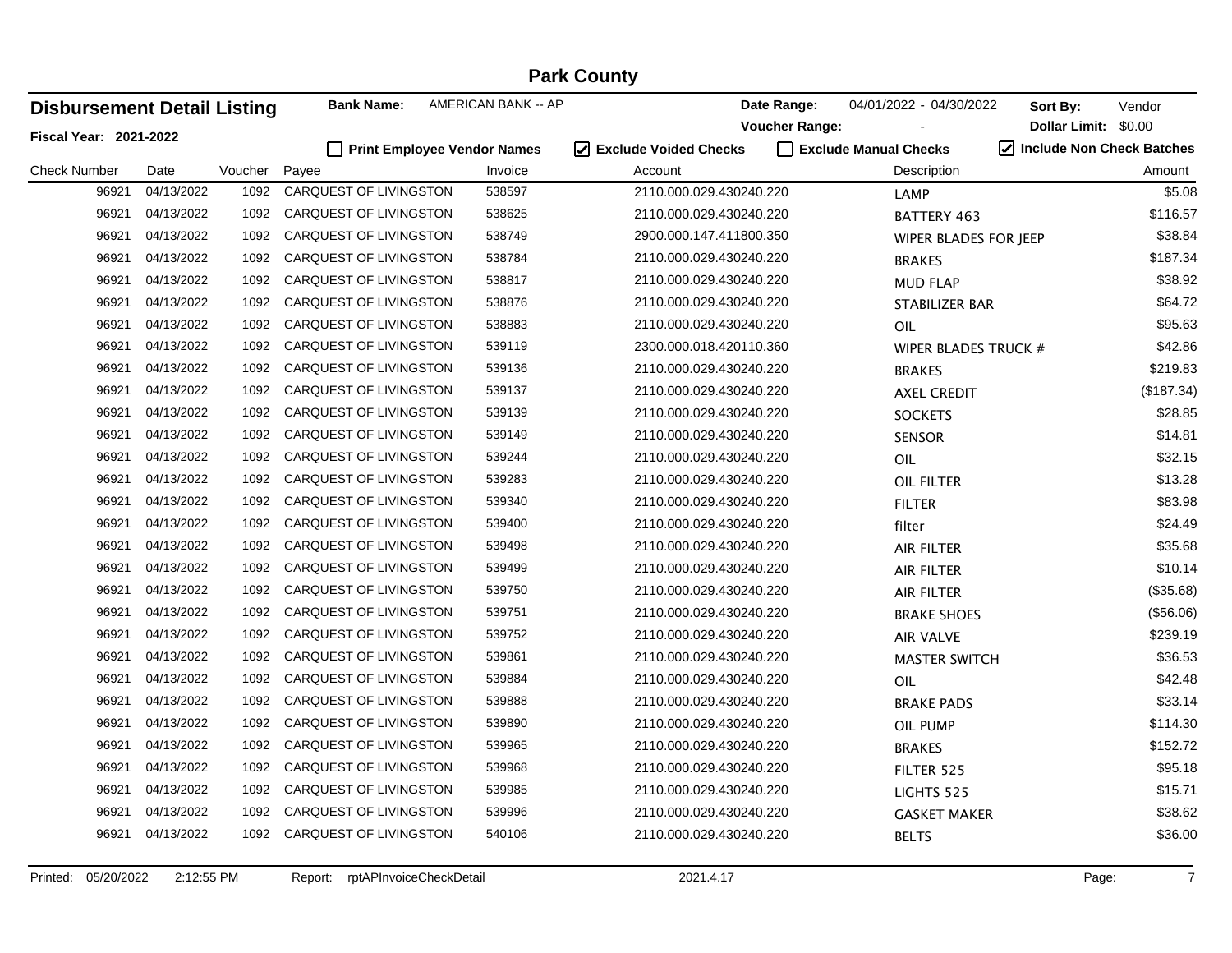|                                    | <b>Park County</b> |                 |                                                |                     |                                    |                                             |                                                     |  |  |  |  |  |
|------------------------------------|--------------------|-----------------|------------------------------------------------|---------------------|------------------------------------|---------------------------------------------|-----------------------------------------------------|--|--|--|--|--|
| <b>Disbursement Detail Listing</b> |                    |                 | <b>Bank Name:</b>                              | AMERICAN BANK -- AP | Date Range:                        | 04/01/2022 - 04/30/2022                     | Sort By:<br>Vendor                                  |  |  |  |  |  |
| <b>Fiscal Year: 2021-2022</b>      |                    |                 |                                                |                     | <b>Voucher Range:</b>              |                                             | Dollar Limit: \$0.00<br>7 Include Non Check Batches |  |  |  |  |  |
|                                    |                    |                 | <b>Print Employee Vendor Names</b>             |                     | I Exclude Voided Checks            | Exclude Manual Checks                       |                                                     |  |  |  |  |  |
| <b>Check Number</b><br>96921       | Date<br>04/13/2022 | Voucher<br>1092 | Payee<br>CARQUEST OF LIVINGSTON                | Invoice<br>540189   | Account<br>2110.000.029.430240.220 | Description                                 | Amount<br>\$103.86                                  |  |  |  |  |  |
|                                    | 04/13/2022         |                 | CARQUEST OF LIVINGSTON                         |                     |                                    | LED                                         |                                                     |  |  |  |  |  |
| 96921                              |                    | 1092            |                                                | 730379              | 2300.000.018.420110.232            | BATTERY 1501                                | \$116.57<br><b>Check Total:</b>                     |  |  |  |  |  |
| 96922                              | 04/13/2022         | 1092            | <b>CENTURYLINK</b>                             | APR11 MISC          | 2110.000.029.430240.342            | <b>TELEPHONES - FEB</b>                     | \$3,469.08<br>\$91.67                               |  |  |  |  |  |
| 96922                              | 04/13/2022         | 1092            | <b>CENTURYLINK</b>                             | APR11 MISC          | 2300.000.018.420110.342            | <b>TELEPHONES GARD - FEB</b>                | \$128.54                                            |  |  |  |  |  |
| 96922                              | 04/13/2022         | 1092            | <b>CENTURYLINK</b>                             | APR11 MISC          | 2830.000.072.430890.342            |                                             | \$45.80                                             |  |  |  |  |  |
| 96922                              | 04/13/2022         | 1092            | <b>CENTURYLINK</b>                             | APR11 MISC          | 2850.000.099.420750.342            | <b>TELEPHONE - FEB</b>                      | \$2,447.24                                          |  |  |  |  |  |
| 96922                              | 04/13/2022         | 1092            | <b>CENTURYLINK</b>                             | APR11 MISC          | 5410.000.132.430820.342            | PHONES & DATA - FEB                         | \$64.42                                             |  |  |  |  |  |
|                                    |                    |                 |                                                |                     |                                    | PHONE - CC COMP - FEB                       | \$2,777.67<br>Check Total:                          |  |  |  |  |  |
|                                    | 97005 04/27/2022   | 1096            | <b>CENTURYLINK</b>                             | APR22 MAIN          | 1000.000.000.132050.000            | ANALOG LINE - LOBBY<br><b>ELEVATORS</b>     | \$8.46                                              |  |  |  |  |  |
| 97005                              | 04/27/2022         | 1096            | <b>CENTURYLINK</b>                             | APR22 MAIN          | 1000.000.012.411230.342            | <b>ANALOG LINE - ELEVATOR</b>               | \$37.28                                             |  |  |  |  |  |
| 97005                              | 04/27/2022         | 1096            | <b>CENTURYLINK</b>                             | APR22 MAIN          | 2850.000.099.420750.342            | ANALOG LINE - DISPATCH                      | \$335.69                                            |  |  |  |  |  |
|                                    |                    |                 |                                                |                     |                                    |                                             | <b>Check Total:</b><br>\$381.43                     |  |  |  |  |  |
| 97006                              | 04/27/2022         | 1096            | <b>CENTURYLINK BUSINESS</b><br><b>SERVICES</b> | 288946635           | 1000.000.001.410100.342            | LONG DISTANCE - Jan<br>39.30%               | \$14.96                                             |  |  |  |  |  |
| 97006                              | 04/27/2022         | 1096            | <b>CENTURYLINK BUSINESS</b><br><b>SERVICES</b> | 288946635           | 2850.000.099.420750.342            | LONG DISTANCE - Jan<br>60.70%               | \$23.11                                             |  |  |  |  |  |
|                                    |                    |                 |                                                |                     |                                    |                                             | Check Total:<br>\$38.07                             |  |  |  |  |  |
| 96991                              | 04/14/2022         | 1093            | <b>CHARTER COMMUNICATIONS</b>                  | Mar-22-CC           | 1000.000.028.450400.342            | Phone and internet                          | \$311.94                                            |  |  |  |  |  |
| 96991                              | 04/14/2022         | 1093            | <b>CHARTER COMMUNICATIONS</b>                  | Mar-22-CC           | 2140.000.032.431100.342            | Phone and internet                          | \$77.98                                             |  |  |  |  |  |
| 96991                              | 04/14/2022         | 1093            | <b>CHARTER COMMUNICATIONS</b>                  | Mar-22-CC           | 2975.001.023.440100.350            | Covid vaccine clinic internet<br>Mar-Apr 22 | \$107.97                                            |  |  |  |  |  |
| 96991                              | 04/14/2022         | 1093            | <b>CHARTER COMMUNICATIONS</b>                  | Mar-22-CC           | 2975.001.023.440100.350            | Covid vaccine clinic internet<br>Feb-Mar 22 | \$107.97                                            |  |  |  |  |  |
|                                    |                    |                 |                                                |                     |                                    |                                             | Check Total:<br>\$605.86                            |  |  |  |  |  |
|                                    | 96923 04/13/2022   | 1092            | <b>CITY OF LIVINGSTON</b>                      | 3372                | 5410.000.132.430820.350            | <b>RECYCLING FEE</b>                        | \$600.00                                            |  |  |  |  |  |
|                                    |                    |                 |                                                |                     |                                    |                                             | Check Total:<br>\$600.00                            |  |  |  |  |  |
|                                    | 97007 04/27/2022   | 1096            | <b>CITY OF LIVINGSTON</b>                      | MAY22               | 2900.000.018.420110.350            | <b>COL DISPATCH - MAY</b>                   | \$32,800.00                                         |  |  |  |  |  |
|                                    |                    |                 |                                                |                     |                                    |                                             | Check Total:<br>\$32,800.00                         |  |  |  |  |  |
|                                    | 96924 04/13/2022   | 1092            | <b>COLMEY VETERINARY</b><br><b>HOSPITAL</b>    | 334339              | 2300.000.018.420110.350            | <b>EXAM FOR STRAY DOGS</b>                  | \$171.00                                            |  |  |  |  |  |
| 05/20/2022<br>Printed:             | 2:12:55 PM         |                 | Report: rptAPInvoiceCheckDetail                |                     | 2021.4.17                          |                                             | Page:<br>8                                          |  |  |  |  |  |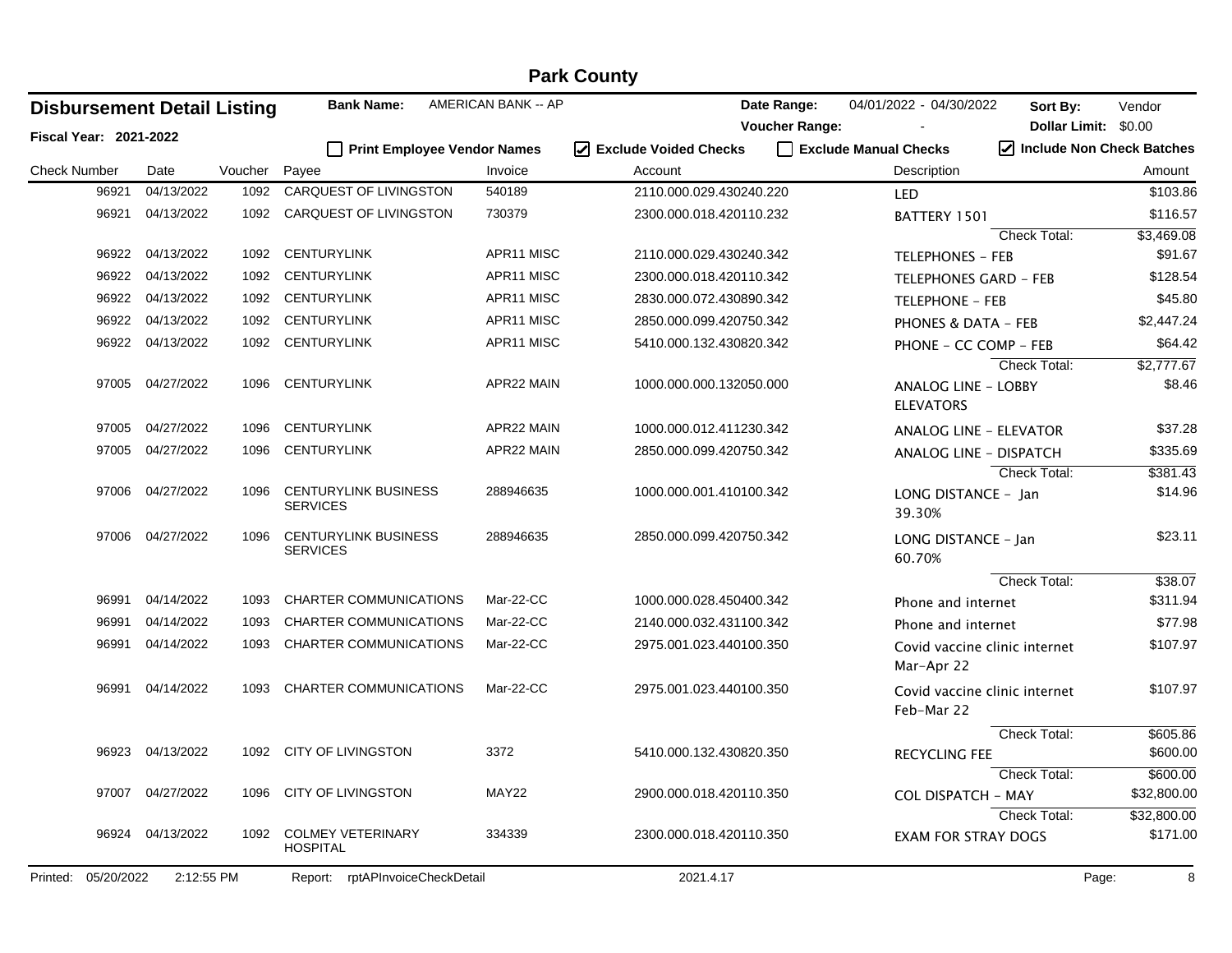| <b>Park County</b>                 |            |         |                                         |                     |                                 |                             |                             |                      |  |  |  |
|------------------------------------|------------|---------|-----------------------------------------|---------------------|---------------------------------|-----------------------------|-----------------------------|----------------------|--|--|--|
| <b>Disbursement Detail Listing</b> |            |         | <b>Bank Name:</b>                       | AMERICAN BANK -- AP | Date Range:                     | 04/01/2022 - 04/30/2022     | Sort By:                    | Vendor               |  |  |  |
| Fiscal Year: 2021-2022             |            |         |                                         |                     | <b>Voucher Range:</b>           |                             | Dollar Limit: \$0.00        |                      |  |  |  |
|                                    |            |         | П<br><b>Print Employee Vendor Names</b> |                     | $\sqrt{}$ Exclude Voided Checks | Exclude Manual Checks       | √ Include Non Check Batches |                      |  |  |  |
| <b>Check Number</b>                | Date       | Voucher | Payee                                   | Invoice             | Account                         | Description                 |                             | Amount               |  |  |  |
|                                    |            |         |                                         |                     |                                 |                             | Check Total:                | \$171.00             |  |  |  |
| 96993                              | 04/14/2022 |         | <b>COOKE CITY SINCLAIR</b>              | V144359             | 2382.000.018.420740.231         | SAR GAS, OIL, FUEL          |                             | \$642.82             |  |  |  |
| <b>NCB</b>                         | 04/27/2022 | 1095    | <b>CUSHING TERRELL</b>                  | 167043              |                                 |                             | <b>Check Total:</b>         | \$642.82             |  |  |  |
|                                    |            |         |                                         |                     | 1000.000.001.410100.356         | 9TH ST ISLAND RIGHT OF      |                             | \$575.10             |  |  |  |
|                                    |            |         |                                         |                     |                                 | <b>WAY</b>                  |                             |                      |  |  |  |
| 96926                              | 04/13/2022 | 1092    | D W BURNS PLUMBING &                    | 179349              | 1000.000.012.411230.360         |                             | <b>Check Total:</b>         | \$575.10<br>\$346.51 |  |  |  |
|                                    |            |         | <b>HEATING INC</b>                      |                     |                                 | <b>JAIL KITCHEN SINK</b>    |                             |                      |  |  |  |
|                                    |            |         |                                         |                     |                                 |                             | Check Total:                | \$346.51             |  |  |  |
| <b>NCB</b>                         | 04/01/2022 | 1084    | DATA IMAGING SYSTEMS INC                | 35748               | 1000.000.001.410100.350         | Image Storage               |                             | \$179.00             |  |  |  |
| <b>NCB</b>                         | 04/01/2022 | 1084    | DATA IMAGING SYSTEMS INC                | 35748               | 1000.000.022.440120.350         | Image Storage               |                             | \$179.00             |  |  |  |
| <b>NCB</b>                         | 04/01/2022 | 1084    | DATA IMAGING SYSTEMS INC                | 35748               | 1000.000.142.411040.355         | Image Storage               |                             | \$179.00             |  |  |  |
| <b>NCB</b>                         | 04/15/2022 | 1091    | DATA IMAGING SYSTEMS INC                | 35764               | 1000.000.001.410100.350         | Image Storage               |                             | \$179.00             |  |  |  |
| <b>NCB</b>                         | 04/15/2022 | 1091    | DATA IMAGING SYSTEMS INC                | 35764               | 1000.000.022.440120.350         | Image Storage               |                             | \$179.00             |  |  |  |
| <b>NCB</b>                         | 04/15/2022 | 1091    | DATA IMAGING SYSTEMS INC                | 35764               | 1000.000.142.411040.355         | Image Storage               |                             | \$179.00             |  |  |  |
| <b>NCB</b>                         | 04/15/2022 | 1091    | <b>DAVID EVANS</b>                      | 20220408            | 2300.000.018.420110.370         | <b>MILEAGE</b>              |                             | \$117.50             |  |  |  |
|                                    |            |         |                                         |                     |                                 |                             | Check Total:                | \$1,191.50           |  |  |  |
| 96927                              | 04/13/2022 | 1092    | DELL MARKETING LP                       | 10572782015         | 1000.000.097.410580.212         | OPTIPLEX 7090               |                             | \$1,599.41           |  |  |  |
| 96927                              | 04/13/2022 | 1092    | DELL MARKETING LP                       | 10572806012         | 2859.000.142.411060.940         | 2 PRECISION 7920 TOWER      |                             | \$8,531.02           |  |  |  |
|                                    |            |         |                                         |                     |                                 |                             | <b>Check Total:</b>         | \$10,130.43          |  |  |  |
| 97008                              | 04/27/2022 | 1096    | <b>DELL MARKETING LP</b>                | 10574029393         | 1000.000.001.410100.220         | <b>COMMISSIONERS</b>        |                             | \$2,587.42           |  |  |  |
|                                    |            |         |                                         |                     |                                 | <b>WORKSTATION 5560</b>     |                             |                      |  |  |  |
| 97008                              | 04/27/2022 | 1096    | DELL MARKETING LP                       | 10575846824         | 1000.000.003.410910.210         | <b>COMPUTER MONITOR 22"</b> |                             | \$326.39             |  |  |  |
| 97008                              | 04/27/2022 | 1096    | DELL MARKETING LP                       | 10575846824         | 1000.000.010.410660.210         | <b>COMPUTER MONITOR 22"</b> |                             | \$326.39             |  |  |  |
| 97008                              | 04/27/2022 | 1096    | DELL MARKETING LP                       | 10575846824         | 2393.000.003.410940.220         | <b>COMPUTER MONITOR 22"</b> |                             | \$326.38             |  |  |  |
|                                    |            |         |                                         |                     |                                 |                             | Check Total:                | \$3,566.58           |  |  |  |
| 96928                              | 04/13/2022 | 1092    | <b>DELTA SIGNS &amp; GRAPHICS</b>       | 2627                | 2285.000.902.450301.350         | <b>LOGOS</b>                |                             | \$236.00             |  |  |  |
|                                    |            |         |                                         |                     |                                 |                             | Check Total:                | \$236.00             |  |  |  |
| 97009                              | 04/27/2022 | 1096    | <b>EAGLE PRINTING &amp; BUSINESS</b>    | 96496               | 1000.000.010.410660.320         | Office #12 MAILING          |                             | \$307.00             |  |  |  |
|                                    |            |         | <b>FORMS LLC</b>                        |                     |                                 | <b>ELECTION EVP</b>         |                             |                      |  |  |  |
| 97009                              | 04/27/2022 | 1096    | <b>EAGLE PRINTING &amp; BUSINESS</b>    | 96496               | 1000.000.010.410660.320         | <b>SHIPPING</b>             |                             | \$143.00             |  |  |  |
|                                    |            |         | <b>FORMS LLC</b>                        |                     |                                 |                             |                             |                      |  |  |  |
|                                    |            |         |                                         |                     |                                 |                             |                             |                      |  |  |  |

#### Printed: 05/20/2022 2:12:55 PM Report: rptAPInvoiceCheckDetail 2021.4.17 2021.4.17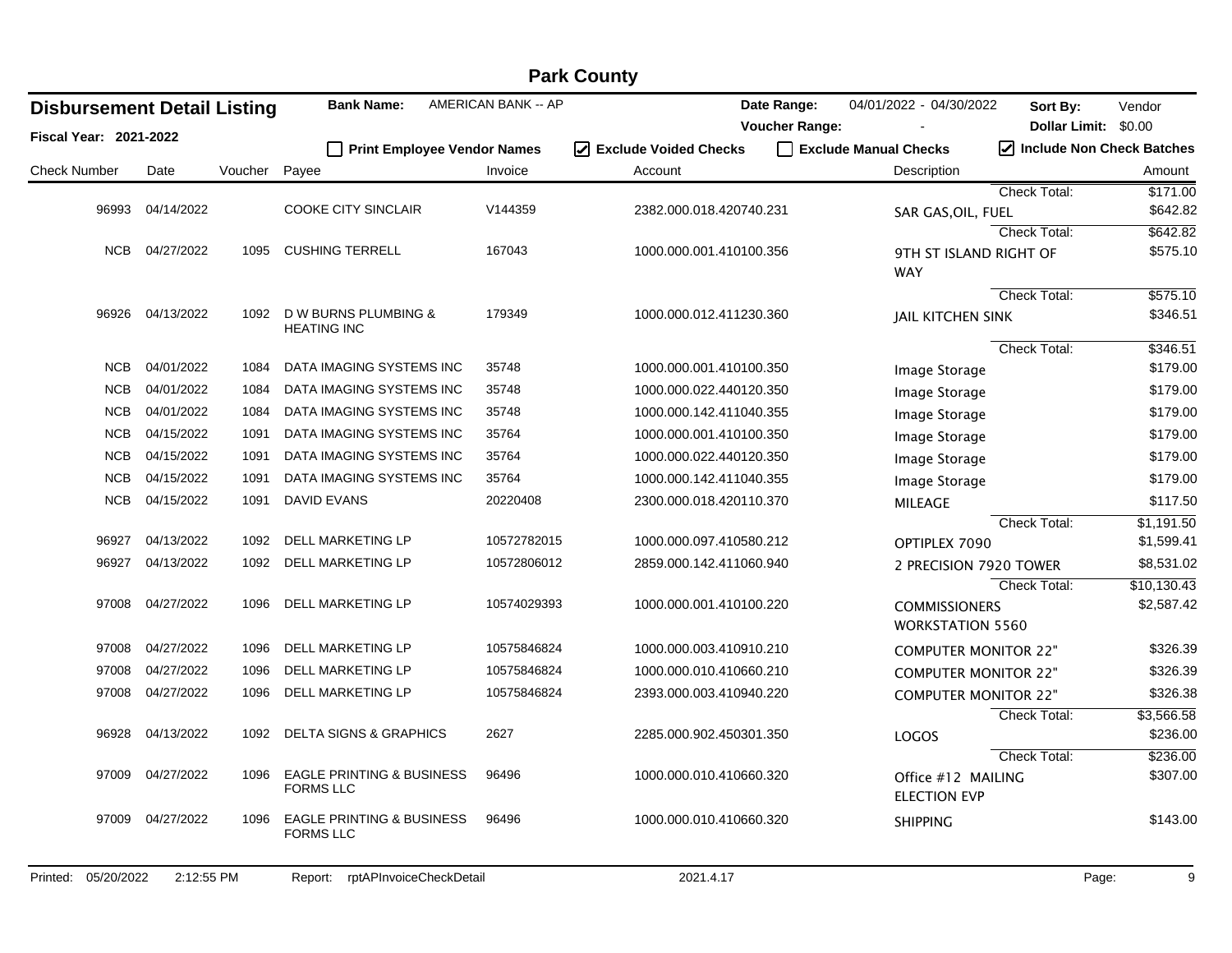| <b>Disbursement Detail Listing</b> |                  |         | <b>Bank Name:</b>                                        | AMERICAN BANK -- AP |                                   | Date Range:           | 04/01/2022 - 04/30/2022                       | Sort By:            | Vendor                                                                 |
|------------------------------------|------------------|---------|----------------------------------------------------------|---------------------|-----------------------------------|-----------------------|-----------------------------------------------|---------------------|------------------------------------------------------------------------|
| <b>Fiscal Year: 2021-2022</b>      |                  |         |                                                          |                     |                                   | <b>Voucher Range:</b> |                                               |                     | Dollar Limit: \$0.00<br>$\sqrt{\phantom{a}}$ Include Non Check Batches |
|                                    |                  |         | <b>Print Employee Vendor Names</b>                       |                     | ☑<br><b>Exclude Voided Checks</b> |                       | Exclude Manual Checks                         |                     |                                                                        |
| <b>Check Number</b>                | Date             | Voucher | Payee                                                    | Invoice             | Account                           |                       | Description                                   |                     | Amount                                                                 |
| 97009                              | 04/27/2022       | 1096    | <b>EAGLE PRINTING &amp; BUSINESS</b><br><b>FORMS LLC</b> | 96497               | 1000.000.010.410660.320           |                       | Office #11 AFFIRMATION<br><b>ELECTION EVP</b> |                     | \$672.00                                                               |
|                                    | 97009 04/27/2022 | 1096    | <b>EAGLE PRINTING &amp; BUSINESS</b><br><b>FORMS LLC</b> | 96498               | 1000.000.010.410660.320           |                       | Office #10 SECRECY<br><b>ELECTION EVP</b>     |                     | \$461.00                                                               |
|                                    |                  |         |                                                          |                     |                                   |                       |                                               | <b>Check Total:</b> | \$1,583.00                                                             |
| 96929                              | 04/13/2022       | 1092    | ECOLAB PEST ELIM DIV                                     | 6514965             | 1000.000.012.411230.360           |                       | Spray jail                                    |                     | \$129.79                                                               |
|                                    |                  |         |                                                          |                     |                                   |                       |                                               | Check Total:        | \$129.79                                                               |
| 97010                              | 04/27/2022       | 1096    | ECOLAB PEST ELIM DIV                                     | 6717140             | 1000.000.012.411230.360           |                       | Spray jail                                    |                     | \$134.79                                                               |
|                                    |                  |         |                                                          |                     |                                   |                       |                                               | Check Total:        | \$134.79                                                               |
| <b>NCB</b>                         | 04/15/2022       | 1091    | <b>ELECTION SYSTEMS &amp;</b><br>SOFTWARE, INC.          | CD2020345           | 1000.000.010.410660.321           |                       | <b>EXPRESS VOTE CARD STOCK</b>                |                     | \$70.27                                                                |
| <b>NCB</b>                         | 04/27/2022       | 1095    | <b>ELECTION SYSTEMS &amp;</b><br>SOFTWARE, INC.          | CD2020864           | 1000.000.010.410660.321           |                       | <b>4 GB MEMORY DEVICES</b><br>2022 SCHOOL     |                     | \$210.00                                                               |
| <b>NCB</b>                         | 04/27/2022       | 1095    | <b>ELECTION SYSTEMS &amp;</b><br>SOFTWARE, INC.          | CD2022436           | 1000.000.010.410660.321           |                       | <b>BALLOT LAYOUT 2022</b>                     |                     | \$119.85                                                               |
| <b>NCB</b>                         | 04/27/2022       | 1095    | <b>ELECTION SYSTEMS &amp;</b><br>SOFTWARE, INC.          | CD2022992           | 1000.000.010.410660.321           |                       | AUDIO SET UP 2022<br><b>SCHOOL ELECTION</b>   |                     | \$558.50                                                               |
| NCB                                | 04/27/2022       | 1095    | <b>ELECTION SYSTEMS &amp;</b><br>SOFTWARE, INC.          | CD2023098           | 1000.000.010.410660.321           |                       | <b>BALLOT LAYOUT 2022</b><br>PRIMARY          |                     | \$1,318.35                                                             |
| <b>NCB</b>                         | 04/15/2022       | 1091    | <b>ERICA STRICKLAND</b>                                  | 20220412            | 1000.000.083.410550.210           |                       | <b>OFFICE SUPPLIES</b>                        |                     | \$45.95                                                                |
| <b>NCB</b>                         | 04/15/2022       | 1091    | <b>ERICA STRICKLAND</b>                                  | 20220412            | 5410.000.132.430820.312           |                       | POSTAGE MOBILE HOMES                          |                     | \$247.38                                                               |
|                                    |                  |         |                                                          |                     |                                   |                       |                                               | Check Total:        | \$2,570.30                                                             |
| 97011                              | 04/27/2022       | 1096    | <b>EUBANK CREATIVE INC</b>                               | 2200109             | 2250.000.047.411010.210           |                       | PRINTED ENVELOPES<br>PLANNING DEPT            |                     | \$509.35                                                               |
|                                    |                  |         |                                                          |                     |                                   |                       |                                               | Check Total:        | \$509.35                                                               |
| <b>NCB</b>                         | 04/01/2022       | 1084    | EXEC U CARE SERVICES INC                                 | 3006                | 1000.000.000.132050.000           |                       | JANITORIAL SVC & SPLY 37%                     |                     | \$2,097.79                                                             |
| <b>NCB</b>                         | 04/01/2022       | 1084    | EXEC U CARE SERVICES INC                                 | 3006                | 1000.000.011.411110.360           |                       | <b>ATTORNEY CLEANING</b>                      |                     | \$560.00                                                               |
| <b>NCB</b>                         | 04/01/2022       | 1084    | EXEC U CARE SERVICES INC                                 | 3006                | 1000.000.012.411230.220           |                       | <b>CLEANING SUPPLIES</b>                      |                     | \$330.96                                                               |
| <b>NCB</b>                         | 04/01/2022       | 1084    | EXEC U CARE SERVICES INC                                 | 3006                | 1000.000.012.411230.350           |                       | JANITORIAL SVC 63%                            |                     | \$3,240.94                                                             |
| <b>NCB</b>                         | 04/01/2022       | 1084    | EXEC U CARE SERVICES INC                                 | 3006                | 2360.000.056.460452.350           |                       | MUSEUM CLEANING                               |                     | \$280.00                                                               |
| <b>NCB</b>                         | 04/15/2022       | 1091    | EXEC U CARE SERVICES INC                                 | 3036                | 1000.000.000.132050.000           |                       | JANITORIAL SVC & SPLY 37%                     |                     | \$2,529.48                                                             |
| <b>NCB</b>                         | 04/15/2022       | 1091    | EXEC U CARE SERVICES INC                                 | 3036                | 1000.000.011.411110.360           |                       | <b>ATTORNEY CLEANING</b>                      |                     | \$560.00                                                               |
| Printed: 05/20/2022                | 2:12:55 PM       |         | rptAPInvoiceCheckDetail<br>Report:                       |                     | 2021.4.17                         |                       |                                               |                     | Page:<br>10                                                            |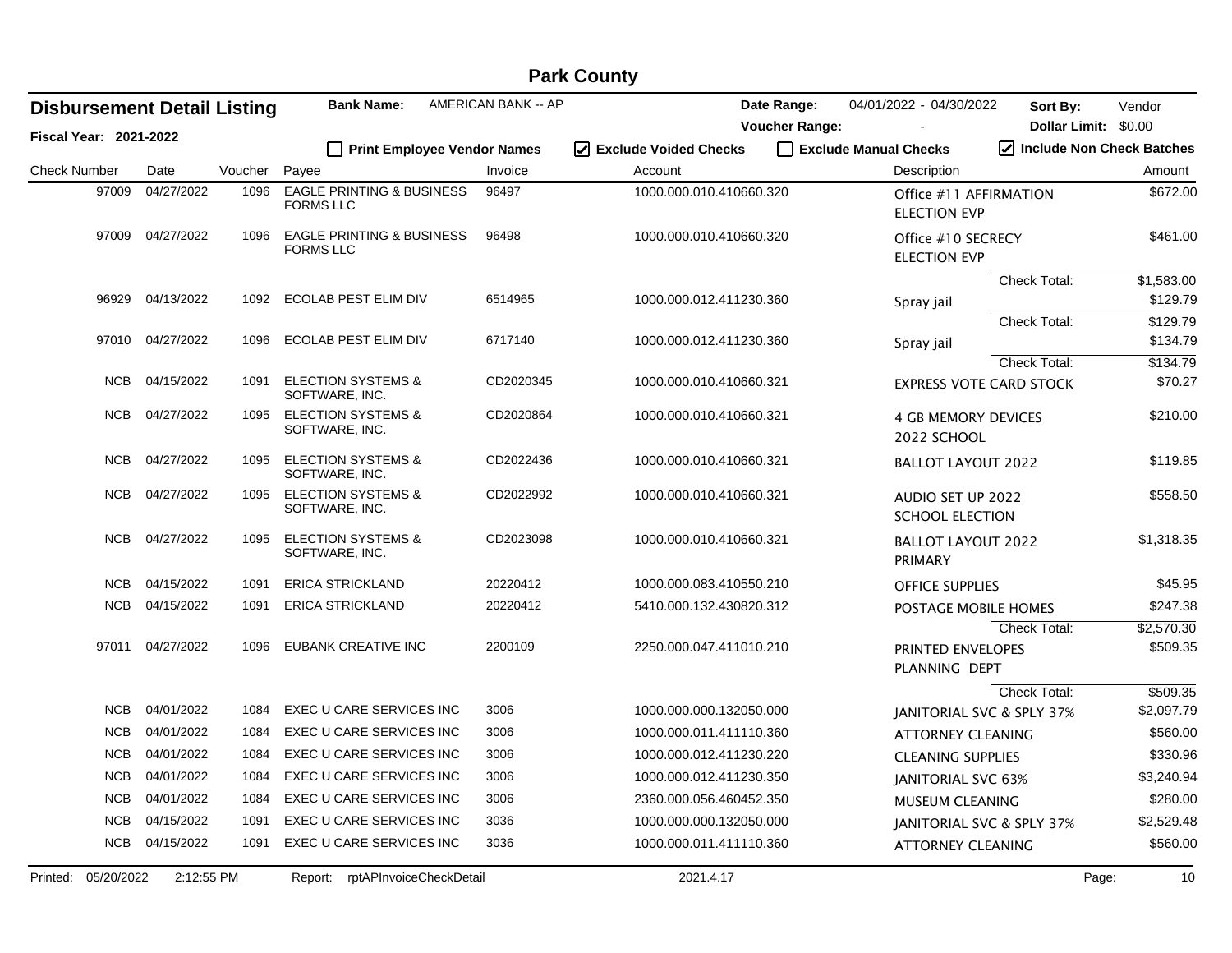| <b>Disbursement Detail Listing</b> |            |         | <b>Bank Name:</b>                  | AMERICAN BANK -- AP | Date Range:                      | 04/01/2022 - 04/30/2022    | Sort By:             | Vendor                    |
|------------------------------------|------------|---------|------------------------------------|---------------------|----------------------------------|----------------------------|----------------------|---------------------------|
| <b>Fiscal Year: 2021-2022</b>      |            |         |                                    |                     | <b>Voucher Range:</b>            |                            | Dollar Limit: \$0.00 |                           |
|                                    |            |         | <b>Print Employee Vendor Names</b> |                     | $\sqrt{ }$ Exclude Voided Checks | Exclude Manual Checks      |                      | Include Non Check Batches |
| <b>Check Number</b>                | Date       | Voucher | Payee                              | Invoice             | Account                          | Description                |                      | Amount                    |
| <b>NCB</b>                         | 04/15/2022 | 1091    | <b>EXEC U CARE SERVICES INC</b>    | 3036                | 1000.000.012.411230.220          | <b>CLEANING SUPPLIES</b>   |                      | \$1,066.00                |
| <b>NCB</b>                         | 04/15/2022 | 1091    | EXEC U CARE SERVICES INC           | 3036                | 1000.000.012.411230.350          | JANITORIAL SVC 63%         |                      | \$3,240.95                |
| <b>NCB</b>                         | 04/15/2022 | 1091    | EXEC U CARE SERVICES INC           | 3036                | 2360.000.056.460452.350          | MUSEUM CLEANING            |                      | \$280.00                  |
|                                    |            |         |                                    |                     |                                  |                            | Check Total:         | \$14,186.12               |
| 96930                              | 04/13/2022 | 1092    | <b>FARSTAD OIL INC</b>             | 100037              | 2110.000.029.430240.232          | OIL'                       |                      | \$2,871.00                |
| 96930                              | 04/13/2022 | 1092    | FARSTAD OIL INC                    | 100097              | 5410.000.132.430820.231          | <b>DIESEL Refuse</b>       |                      | \$691.05                  |
| 96930                              | 04/13/2022 | 1092    | FARSTAD OIL INC                    | 100098              | 5410.000.132.430820.231          | <b>DIESEL</b>              |                      | \$1,727.76                |
| 96930                              | 04/13/2022 | 1092    | FARSTAD OIL INC                    | 100236              | 5410.000.132.430820.231          | <b>DIESEL Refuse</b>       |                      | \$1,007.62                |
| 96930                              | 04/13/2022 | 1092    | <b>FARSTAD OIL INC</b>             | 100237              | 5410.000.132.430820.231          | <b>DIESEL Refuse</b>       |                      | \$461.58                  |
| 96930                              | 04/13/2022 | 1092    | <b>FARSTAD OIL INC</b>             | 100269              | 5410.000.132.430820.231          | <b>DIESEL Refuse</b>       |                      | \$294.96                  |
| 96930                              | 04/13/2022 | 1092    | <b>FARSTAD OIL INC</b>             | 100270              | 5410.000.132.430820.231          | <b>DIESEL Refuse</b>       |                      | \$557.64                  |
| 96930                              | 04/13/2022 | 1092    | <b>FARSTAD OIL INC</b>             | 100313              | 2110.000.029.430240.231          | <b>DIESEL ROAD</b>         |                      | \$968.45                  |
| 96930                              | 04/13/2022 | 1092    | <b>FARSTAD OIL INC</b>             | 100315              | 2110.000.029.430240.231          | <b>DIESEL ROAD</b>         |                      | \$1,901.76                |
| 96930                              | 04/13/2022 | 1092    | FARSTAD OIL INC                    | 638168-22C          | 5410.000.132.430820.231          | Diesel Refuse              |                      | \$0.18                    |
| 96930                              | 04/13/2022 | 1092    | <b>FARSTAD OIL INC</b>             | 696885-22           | 2110.000.029.430240.232          | OIL                        |                      | \$1,347.79                |
| 96930                              | 04/13/2022 | 1092    | FARSTAD OIL INC                    | 99975               | 5410.000.132.430820.231          | <b>DIESEL</b>              |                      | \$1,820.89                |
|                                    |            |         |                                    |                     |                                  |                            | Check Total:         | \$13,650.68               |
| 96991                              | 04/14/2022 | 1093    | FIRST INTERSTATE BANK.             | Mar-22-CC           | 1000.000.001.410100.210          | Dropbox - Standard         |                      | \$45.00                   |
|                                    |            |         |                                    |                     |                                  | business plan              |                      |                           |
| 96991                              | 04/14/2022 | 1093    | FIRST INTERSTATE BANK.             | Mar-22-CC           | 1000.000.001.410100.350          | Skedda-room scheduling     |                      | \$29.26                   |
|                                    |            |         |                                    |                     |                                  | software                   |                      |                           |
| 96991                              | 04/14/2022 | 1093    | FIRST INTERSTATE BANK.             | Mar-22-CC           | 1000.000.011.411110.350          | Criminal Bkgd Check - J    |                      | \$20.00                   |
|                                    |            |         |                                    |                     |                                  | Cotter                     |                      |                           |
| 96991                              | 04/14/2022 | 1093    | FIRST INTERSTATE BANK.             | Mar-22-CC           | 1000.000.011.411110.350          | Bar membership dues Glenn  |                      | \$509.85                  |
| 96991                              | 04/14/2022 | 1093    | FIRST INTERSTATE BANK.             | Mar-22-CC           | 1000.000.014.411600.380          | WM-PLC - Title IX learning |                      | \$79.00                   |
|                                    |            |         |                                    |                     |                                  | workshop                   |                      |                           |
| 96991                              | 04/14/2022 | 1093    | FIRST INTERSTATE BANK.             | Mar-22-CC           | 1000.000.021.420800.370          | $T J's - Gas$              |                      | \$44.60                   |
| 96991                              | 04/14/2022 | 1093    | FIRST INTERSTATE BANK.             | Mar-22-CC           | 1000.000.023.440110.210          | The Soup Bar - Meeting     |                      | \$79.04                   |
|                                    |            |         |                                    |                     |                                  | food                       |                      |                           |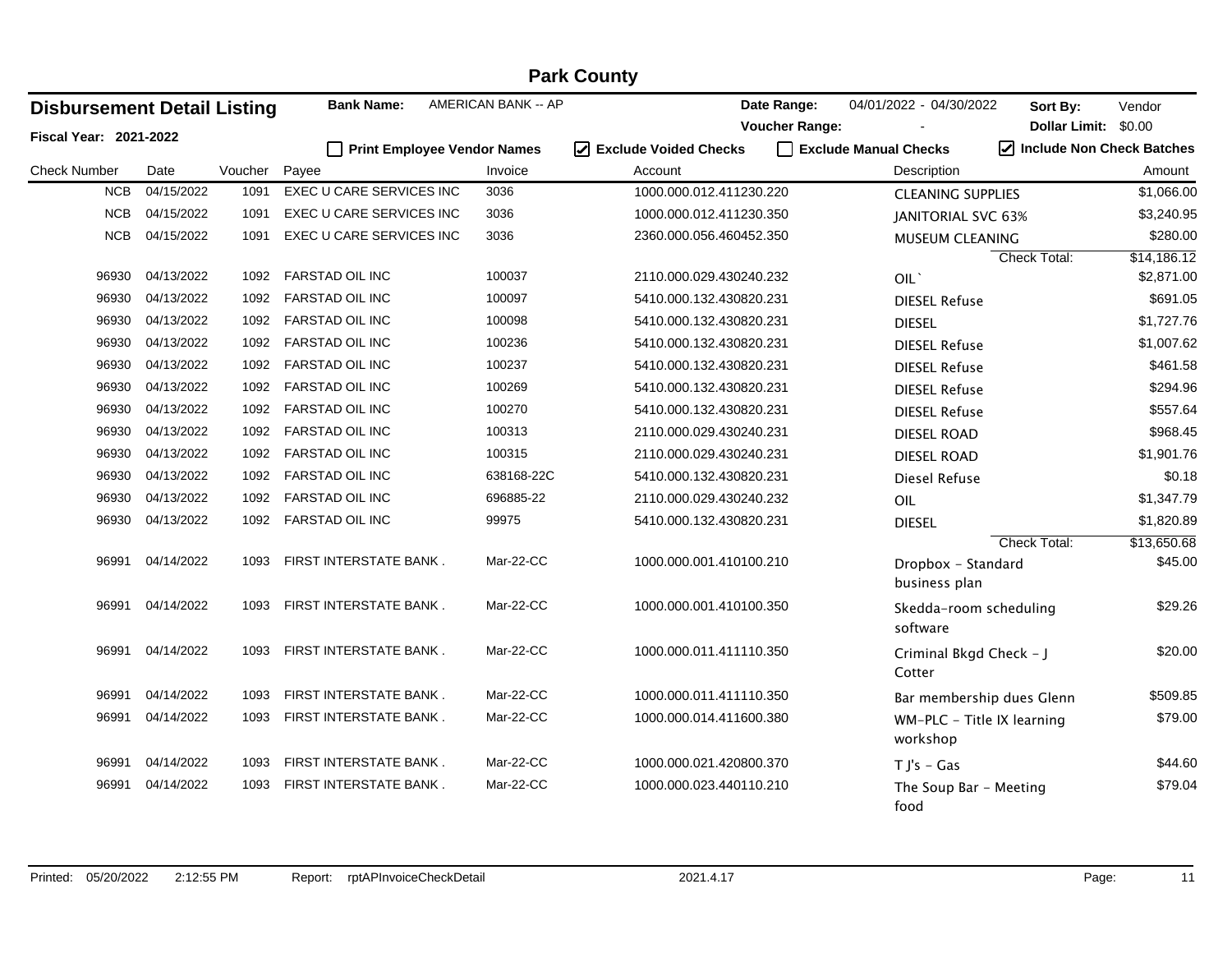| <b>Disbursement Detail Listing</b> |            |         | <b>Bank Name:</b>      | AMERICAN BANK -- AP         |                         | Date Range:           | 04/01/2022 - 04/30/2022                            | Sort By:             | Vendor                                         |
|------------------------------------|------------|---------|------------------------|-----------------------------|-------------------------|-----------------------|----------------------------------------------------|----------------------|------------------------------------------------|
| <b>Fiscal Year: 2021-2022</b>      |            |         |                        |                             |                         | <b>Voucher Range:</b> |                                                    | Dollar Limit: \$0.00 |                                                |
|                                    |            |         |                        | Print Employee Vendor Names | √ Exclude Voided Checks |                       | Exclude Manual Checks                              |                      | $\sqrt{\phantom{a}}$ Include Non Check Batches |
| <b>Check Number</b>                | Date       | Voucher | Payee                  | Invoice                     | Account                 |                       | Description                                        |                      | Amount                                         |
| 96991                              | 04/14/2022 | 1093    | FIRST INTERSTATE BANK. | Mar-22-CC                   | 1000.000.023.440110.210 |                       | Eastside Coffee - Dept<br>meeting food             |                      | \$63.50                                        |
| 96991                              | 04/14/2022 | 1093    | FIRST INTERSTATE BANK. | Mar-22-CC                   | 1000.000.023.440110.210 |                       | Domino's - Food DUI task<br>force meeting          |                      | \$56.61                                        |
| 96991                              | 04/14/2022 | 1093    | FIRST INTERSTATE BANK. | Mar-22-CC                   | 1000.000.023.440110.215 |                       | Walmart - Diapers                                  |                      | \$57.36                                        |
| 96991                              | 04/14/2022 | 1093    | FIRST INTERSTATE BANK. | Mar-22-CC                   | 1000.000.023.440110.351 |                       | Park St Café - Food<br>planning meeting            |                      | \$46.00                                        |
| 96991                              | 04/14/2022 | 1093    | FIRST INTERSTATE BANK. | Mar-22-CC                   | 1000.000.097.410580.333 |                       | GoTo Central - Central base<br>50 yearly subscript |                      | \$1,224.99                                     |
| 96991                              | 04/14/2022 | 1093    | FIRST INTERSTATE BANK. | Mar-22-CC                   | 2110.000.029.430240.220 |                       | LKQ - Fender #525                                  |                      | \$180.00                                       |
| 96991                              | 04/14/2022 | 1093    | FIRST INTERSTATE BANK. | Mar-22-CC                   | 2110.000.029.430240.220 |                       | Bosch Automotive -<br>Subscription vehcile codes   |                      | \$65.00                                        |
| 96991                              | 04/14/2022 | 1093    | FIRST INTERSTATE BANK. | Mar-22-CC                   | 2110.000.029.430240.220 |                       | Interstate Power Sys -<br>Bearing                  |                      | \$80.03                                        |
| 96991                              | 04/14/2022 | 1093    | FIRST INTERSTATE BANK. | Mar-22-CC                   | 2110.000.029.430240.350 |                       | InReach-Garmin satelite                            |                      | \$14.95                                        |
| 96991                              | 04/14/2022 | 1093    | FIRST INTERSTATE BANK. | Mar-22-CC                   | 2160.000.034.460210.210 |                       | Linked Phone - Work phone<br>for lan M             |                      | \$19.99                                        |
| 96991                              | 04/14/2022 | 1093    | FIRST INTERSTATE BANK. | Mar-22-CC                   | 2160.000.034.460210.210 |                       | Zoom - Virtual Meeting<br>software                 |                      | \$15.55                                        |
| 96991                              | 04/14/2022 | 1093    | FIRST INTERSTATE BANK. | Mar-22-CC                   | 2160.000.034.460210.220 |                       | eReplacement Parts -<br>Pressure washer parts      |                      | \$9.49                                         |
| 96991                              | 04/14/2022 | 1093    | FIRST INTERSTATE BANK. | Mar-22-CC                   | 2160.000.034.460210.220 |                       | Gray's General - Laundry<br>soap, tissues          |                      | \$6.47                                         |
| 96991                              | 04/14/2022 | 1093    | FIRST INTERSTATE BANK. | Mar-22-CC                   | 2160.000.034.460210.333 |                       | MT Rec and Park Assoc -<br>2022 memberhsip         |                      | \$60.00                                        |
| 96991                              | 04/14/2022 | 1093    | FIRST INTERSTATE BANK. | Mar-22-CC                   | 2160.000.034.460210.333 |                       | MTRPA - Conference<br>registration                 |                      | \$190.00                                       |
| 96991                              | 04/14/2022 | 1093    | FIRST INTERSTATE BANK. | Mar-22-CC                   | 2160.000.034.460210.334 |                       | Canva - Marketing tool                             |                      | \$12.99                                        |
| 96991                              | 04/14/2022 | 1093    | FIRST INTERSTATE BANK. | Mar-22-CC                   | 2180.000.038.410331.210 |                       | Lathem Time - Time stamp<br>and ribbon             |                      | \$119.76                                       |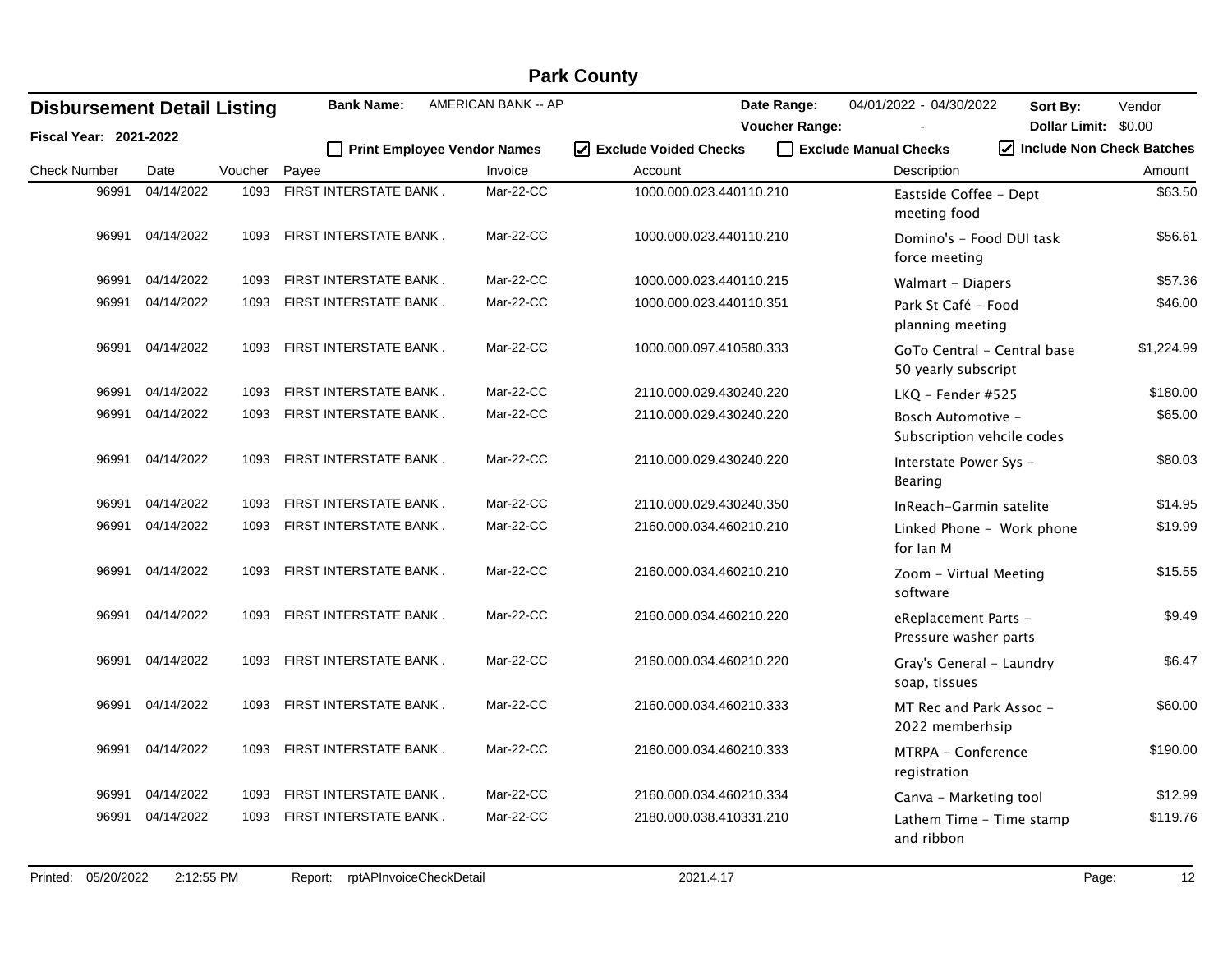|                                    |            |         |       |                        | AMERICAN BANK -- AP         |                         |                                      |                                                  |                                  |            |
|------------------------------------|------------|---------|-------|------------------------|-----------------------------|-------------------------|--------------------------------------|--------------------------------------------------|----------------------------------|------------|
| <b>Disbursement Detail Listing</b> |            |         |       | <b>Bank Name:</b>      |                             |                         | Date Range:<br><b>Voucher Range:</b> | 04/01/2022 - 04/30/2022                          | Sort By:<br>Dollar Limit: \$0.00 | Vendor     |
| Fiscal Year: 2021-2022             |            |         |       |                        | Print Employee Vendor Names | ☑ Exclude Voided Checks |                                      | Exclude Manual Checks                            | Include Non Check Batches        |            |
| <b>Check Number</b>                | Date       | Voucher | Payee |                        | Invoice                     | Account                 |                                      | Description                                      |                                  | Amount     |
| 96991                              | 04/14/2022 | 1093    |       | FIRST INTERSTATE BANK. | Mar-22-CC                   | 2180.000.038.410331.370 |                                      | Sundowner Inn - Trial                            |                                  | \$113.40   |
| 96991                              | 04/14/2022 | 1093    |       | FIRST INTERSTATE BANK. | Mar-22-CC                   | 2260.008.911.440100.244 |                                      | Apple.Com - Extra charge                         |                                  | \$0.99     |
| 96991                              | 04/14/2022 | 1093    |       | FIRST INTERSTATE BANK. | Mar-22-CC                   | 2260.008.911.440100.258 |                                      | Billings Gazette - Covid<br>recovery research    |                                  | \$1.00     |
| 96991                              | 04/14/2022 | 1093    |       | FIRST INTERSTATE BANK. | Mar-22-CC                   | 2260.008.911.440100.258 |                                      | DRI Signs - County logo<br>table banner          |                                  | \$70.04    |
| 96991                              | 04/14/2022 | 1093    |       | FIRST INTERSTATE BANK. | Mar-22-CC                   | 2285.000.901.450301.200 |                                      | Customink LLC - Short<br>sleeve uniform shirts   |                                  | \$250.76   |
| 96991                              | 04/14/2022 | 1093    |       | FIRST INTERSTATE BANK. | Mar-22-CC                   | 2285.003.901.450301.200 |                                      | Customink LLC - Short<br>sleeve uniform shirts   |                                  | \$250.77   |
| 96991                              | 04/14/2022 | 1093    |       | FIRST INTERSTATE BANK. | Mar-22-CC                   | 2300.000.018.420110.220 |                                      | AED SUPERSTORE - Lifepak<br>CR-2 AED lithium     |                                  | \$268.00   |
| 96991                              | 04/14/2022 | 1093    |       | FIRST INTERSTATE BANK. | Mar-22-CC                   | 2300.000.018.420110.220 |                                      | Breezytree - Caulier service                     |                                  | \$150.00   |
| 96991                              | 04/14/2022 | 1093    |       | FIRST INTERSTATE BANK. | Mar-22-CC                   | 2300.000.018.420110.220 |                                      | Personalize It - Pre inked<br>stamp              |                                  | \$45.50    |
| 96991                              | 04/14/2022 | 1093    |       | FIRST INTERSTATE BANK. | Mar-22-CC                   | 2300.000.018.420110.220 |                                      | Los Pinos - Lunch meeting                        |                                  | \$27.80    |
| 96991                              | 04/14/2022 | 1093    |       | FIRST INTERSTATE BANK. | Mar-22-CC                   | 2300.000.018.420110.220 |                                      | Scrubbys Carwash - Washes                        |                                  | \$21.00    |
| 96991                              | 04/14/2022 | 1093    |       | FIRST INTERSTATE BANK. | Mar-22-CC                   | 2300.000.018.420110.350 |                                      | Transunion-searches<br>$Feb-22$                  |                                  | \$75.00    |
| 96991                              | 04/14/2022 | 1093    |       | FIRST INTERSTATE BANK. | Mar-22-CC                   | 2300.000.018.420110.370 |                                      | Peppermill Hotel Casino -<br>Conference lodging  |                                  | \$726.68   |
| 96991                              | 04/14/2022 | 1093    |       | FIRST INTERSTATE BANK. | Mar-22-CC                   | 2360.000.056.460452.220 |                                      | Lightspeed Retail - for<br>Friends               |                                  | \$179.25   |
| 96991                              | 04/14/2022 | 1093    |       | FIRST INTERSTATE BANK. | Mar-22-CC                   | 2360.000.056.460452.220 |                                      | ADORAMA INC - Sony<br>camera accessories Friends |                                  | \$1,911.27 |
| 96991                              | 04/14/2022 | 1093    |       | FIRST INTERSTATE BANK. | Mar-22-CC                   | 2360.000.056.460452.220 |                                      | Acorn Host - Personal plan                       |                                  | \$107.40   |
| 96991                              | 04/14/2022 | 1093    |       | FIRST INTERSTATE BANK. | Mar-22-CC                   | 2360.000.056.460452.333 |                                      | AASLH - Membership                               |                                  | \$118.00   |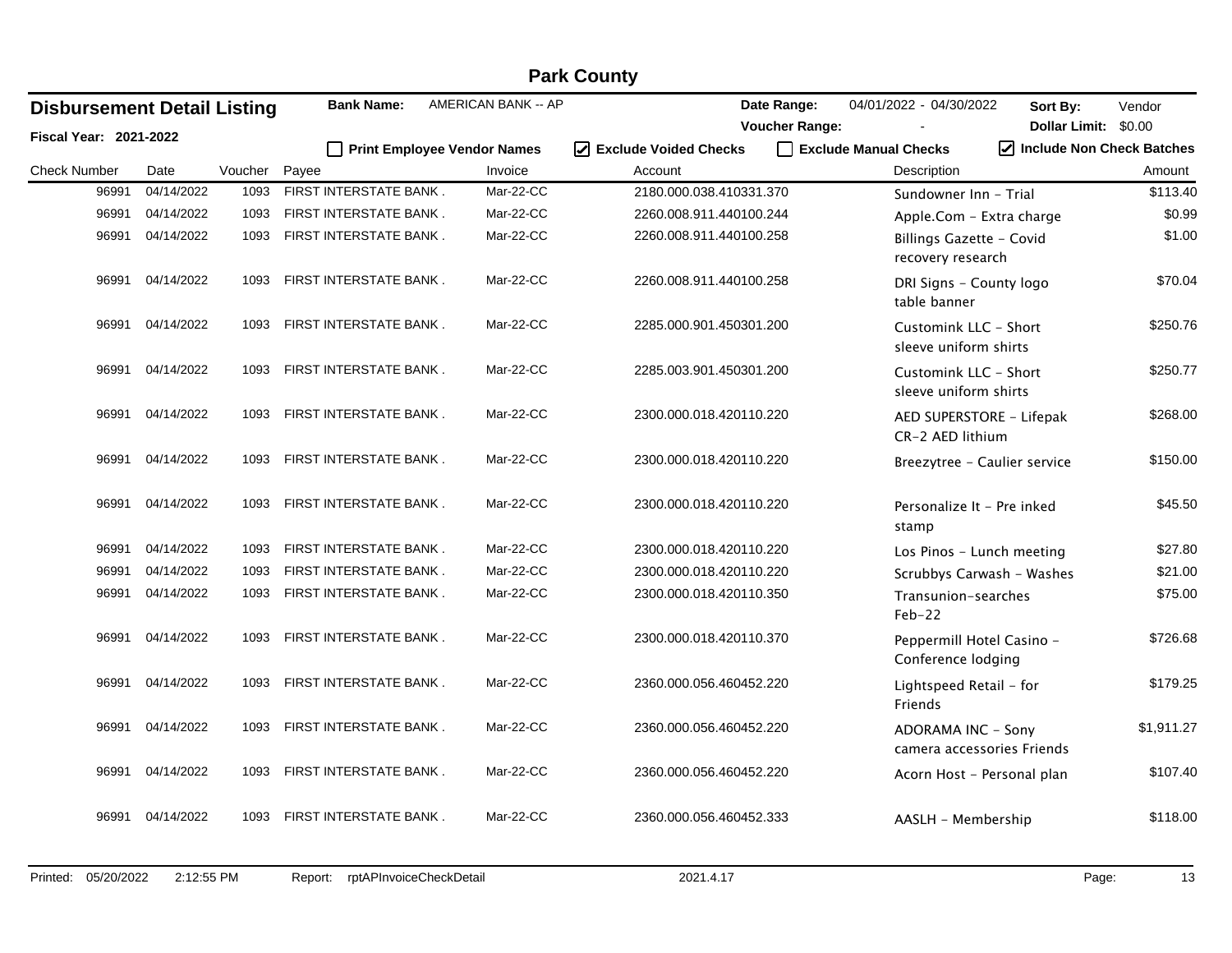|                     |                               |                                    |         |                                            |                     | <b>Park County</b>      |                       |                                                    |                           |                          |
|---------------------|-------------------------------|------------------------------------|---------|--------------------------------------------|---------------------|-------------------------|-----------------------|----------------------------------------------------|---------------------------|--------------------------|
|                     |                               | <b>Disbursement Detail Listing</b> |         | <b>Bank Name:</b>                          | AMERICAN BANK -- AP |                         | Date Range:           | 04/01/2022 - 04/30/2022                            | Sort By:                  | Vendor                   |
|                     | <b>Fiscal Year: 2021-2022</b> |                                    |         |                                            |                     |                         | <b>Voucher Range:</b> |                                                    | <b>Dollar Limit:</b>      | \$0.00                   |
|                     |                               |                                    |         | <b>Print Employee Vendor Names</b>         |                     | I Exclude Voided Checks |                       | Exclude Manual Checks                              | Include Non Check Batches |                          |
| <b>Check Number</b> |                               | Date                               | Voucher | Payee                                      | Invoice             | Account                 |                       | Description                                        |                           | Amount                   |
|                     | 96991                         | 04/14/2022                         | 1093    | FIRST INTERSTATE BANK.                     | Mar-22-CC           | 2360.000.056.460452.333 |                       | MSU - Collecting<br>Yellowstone conf               |                           | \$500.00                 |
|                     | 96991                         | 04/14/2022                         | 1093    | FIRST INTERSTATE BANK.                     | Mar-22-CC           | 2360.000.056.460452.350 |                       | TermsFeed - One time<br>license                    |                           | \$48.43                  |
|                     | 96991                         | 04/14/2022                         | 1093    | FIRST INTERSTATE BANK.                     | Mar-22-CC           | 2950.000.152.420143.210 |                       | <b>Black lockable medication</b><br>bags           |                           | \$585.00                 |
|                     | 96991                         | 04/14/2022                         | 1093    | FIRST INTERSTATE BANK.                     | Mar-22-CC           | 2958.000.020.420600.350 |                       | Billings Hotel - MAG/DES<br>conference             |                           | \$109.18                 |
|                     | 96991                         | 04/14/2022                         | 1093    | FIRST INTERSTATE BANK.                     | Mar-22-CC           | 2958.000.020.420600.350 |                       | AT&T - OEM FirstNet<br>phone/tablet monthly        |                           | \$90.24                  |
|                     | 96991                         | 04/14/2022                         | 1093    | FIRST INTERSTATE BANK.                     | Mar-22-CC           | 2973.000.076.440170.210 |                       | Exxonmobil - Home visits<br>gas                    |                           | \$10.95                  |
|                     | 96991                         | 04/14/2022                         | 1093    | FIRST INTERSTATE BANK.                     | Mar-22-CC           | 2973.000.076.440170.210 |                       | Crust & Crumb - Coffee                             |                           | \$4.80                   |
|                     | 96991                         | 04/14/2022                         | 1093    | FIRST INTERSTATE BANK.                     | Mar-22-CC           | 2979.000.079.440190.210 |                       | Three hole punch                                   |                           | \$8.99                   |
|                     | 96991                         | 04/14/2022                         | 1093    | FIRST INTERSTATE BANK.                     | Mar-22-CC           | 2979.000.079.440190.220 |                       | Foodworks - Staff meeting<br>food                  |                           | \$12.77                  |
|                     | 96991                         | 04/14/2022                         | 1093    | FIRST INTERSTATE BANK.                     | Mar-22-CC           | 2979.000.079.440190.220 |                       | PostWithPurpose -<br>Outreach/advertising          |                           | \$29.99                  |
|                     | 96991                         | 04/14/2022                         | 1093    | FIRST INTERSTATE BANK.                     | Mar-22-CC           | 2979.000.079.440190.359 |                       | Canva - Marketing tool                             |                           | \$13.11                  |
|                     | 96991                         | 04/14/2022                         | 1093    | FIRST INTERSTATE BANK.                     | Mar-22-CC           | 2979.000.079.440190.380 |                       | Thrive Training - CPR<br>choking class             |                           | \$97.00                  |
|                     | 96991                         | 04/14/2022                         | 1093    | FIRST INTERSTATE BANK.                     | Mar-22-CC           | 5410.000.132.430820.231 |                       | Exxonmobil - Fuel pick up<br>Kenworth truck        |                           | \$320.32                 |
|                     | 96991                         | 04/14/2022                         | 1093    | FIRST INTERSTATE BANK.                     | Mar-22-CC           | 5410.000.132.430820.370 |                       | Travelocity - Flight/lodging<br>ND pick up vehicle |                           | \$721.27                 |
|                     |                               | 96931 04/13/2022                   |         | 1092 FIRST INTERSTATE WEALTH<br>MANAGEMENT | 220324-463213       | 5400.000.131.430840.550 |                       | <b>LANDFILL TRUST FUND</b>                         | Check Total:              | \$9,898.35<br>\$2,827.28 |
|                     | 96932                         | 04/13/2022                         | 1092    | FISHER SAND & GRAVEL CO INC 62638          |                     | 2110.000.029.430240.400 |                       | $3/4$ Rock                                         | Check Total:              | \$2,827.28<br>\$163.96   |
|                     | 96932                         | 04/13/2022                         | 1092    | FISHER SAND & GRAVEL CO INC 63309          |                     | 2110.000.029.430240.400 |                       | $3/4$ Rock                                         |                           | \$1,247.94               |
| Printed:            | 05/20/2022                    | 2:12:55 PM                         |         | Report: rptAPInvoiceCheckDetail            |                     | 2021.4.17               |                       |                                                    | Page:                     | 14                       |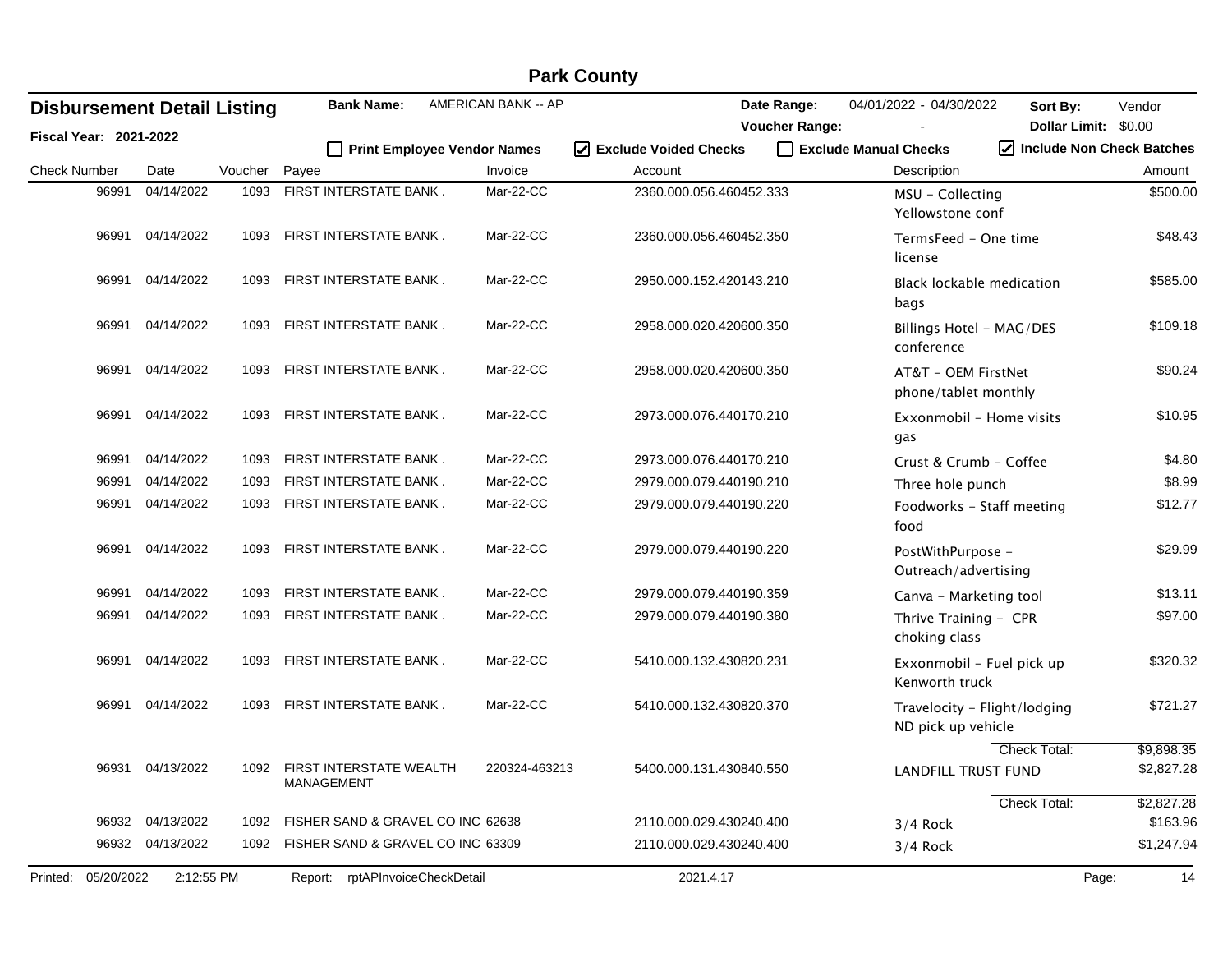|                               | <b>Park County</b> |                                    |         |                                                      |                            |                                 |                       |                                         |                                     |                          |  |
|-------------------------------|--------------------|------------------------------------|---------|------------------------------------------------------|----------------------------|---------------------------------|-----------------------|-----------------------------------------|-------------------------------------|--------------------------|--|
|                               |                    | <b>Disbursement Detail Listing</b> |         | <b>Bank Name:</b>                                    | <b>AMERICAN BANK -- AP</b> |                                 | Date Range:           | 04/01/2022 - 04/30/2022                 | Sort By:                            | Vendor                   |  |
| <b>Fiscal Year: 2021-2022</b> |                    |                                    |         |                                                      |                            |                                 | <b>Voucher Range:</b> |                                         | Dollar Limit: \$0.00                |                          |  |
|                               |                    |                                    |         | <b>Print Employee Vendor Names</b>                   |                            | $\sqrt{}$ Exclude Voided Checks |                       | Exclude Manual Checks                   | $\sqrt{}$ Include Non Check Batches |                          |  |
| <b>Check Number</b>           |                    | Date                               | Voucher | Payee                                                | Invoice                    | Account                         |                       | Description                             |                                     | Amount                   |  |
|                               | 96932              | 04/13/2022                         | 1092    | FISHER SAND & GRAVEL CO INC 63911                    |                            | 2110.000.029.430240.400         |                       | $3/4$ Rock                              |                                     | \$1,683.30               |  |
|                               |                    |                                    |         |                                                      |                            |                                 |                       |                                         | Check Total:                        | \$3,095.20               |  |
|                               | 96991              | 04/14/2022                         | 1093    | <b>FLATHEAD ELECTRIC</b><br><b>COOPERATIVE INC</b>   | Mar-22-CC                  | 5410.000.132.430820.340         |                       | Cooke City compactor<br>electric charge |                                     | \$209.51                 |  |
|                               |                    |                                    |         |                                                      |                            |                                 |                       |                                         | Check Total:                        | \$209.51                 |  |
|                               | 96933              | 04/13/2022                         | 1092    | <b>FLOYDS TRUCK CENTER</b>                           | X401164195:01              | 2110.000.029.430240.220         |                       | Lights                                  |                                     | \$96.50                  |  |
|                               | 96933              | 04/13/2022                         | 1092    | FLOYDS TRUCK CENTER                                  | X401164362:01              | 2110.000.029.430240.220         |                       | <b>ELECTRICAL PLUG</b>                  |                                     | \$23.66                  |  |
|                               | 96933              | 04/13/2022                         | 1092    | <b>FLOYDS TRUCK CENTER</b>                           | X401164409:01              | 2110.000.029.430240.220         |                       | <b>THERMO CAPTURE 525</b>               |                                     | \$259.47                 |  |
|                               | 96933              | 04/13/2022                         | 1092    | <b>FLOYDS TRUCK CENTER</b>                           | X401164490:01              | 2110.000.029.430240.220         |                       | LATCH 525                               |                                     | \$60.44                  |  |
|                               | 96933              | 04/13/2022                         | 1092    | <b>FLOYDS TRUCK CENTER</b>                           | X401164490:02              | 2110.000.029.430240.220         |                       | <b>LATCH</b>                            |                                     | \$75.80                  |  |
|                               | 96933              | 04/13/2022                         | 1092    | <b>FLOYDS TRUCK CENTER</b>                           | X401164552:01              | 2110.000.029.430240.220         |                       | U JOINT 669                             |                                     | \$1,604.61               |  |
|                               | 96933              | 04/13/2022                         | 1092    | <b>FLOYDS TRUCK CENTER</b>                           | X401164645:01              | 2110.000.029.430240.220         |                       | AIR LINES 525                           |                                     | \$16.22                  |  |
|                               | 96933              | 04/13/2022                         | 1092    | <b>FLOYDS TRUCK CENTER</b>                           | X401164778:01              | 2110.000.029.430240.220         |                       | u joint                                 |                                     | \$96.50                  |  |
|                               | 96933              | 04/13/2022                         | 1092    | <b>FLOYDS TRUCK CENTER</b>                           | X401165025:01              | 2110.000.029.430240.220         |                       | <b>BEARINGS</b>                         |                                     | \$88.95                  |  |
|                               | 96933              | 04/13/2022                         | 1092    | FLOYDS TRUCK CENTER                                  | X401165216:01              | 2110.000.029.430240.220         |                       | <b>VALVE</b>                            |                                     | \$295.19                 |  |
|                               |                    |                                    |         |                                                      |                            |                                 |                       |                                         | <b>Check Total:</b>                 | \$2,617.34               |  |
|                               |                    | 97012 04/27/2022                   | 1096    | FOUR CORNERS RECYCLING<br><b>LLC</b>                 | 96551                      | 5410.000.132.430820.350         |                       | <b>RECYCLING FY2022</b>                 |                                     | \$10,000.00              |  |
|                               |                    |                                    |         |                                                      |                            |                                 |                       |                                         | Check Total:                        | \$10,000.00              |  |
|                               | 97013              | 04/27/2022                         | 1096    | FRANZEN-DAVIS FUNERAL<br><b>HOME &amp; CREMATORY</b> | 04022022                   | 1000.000.027.450200.395         |                       | <b>VETERANS</b>                         |                                     | \$500.00                 |  |
|                               | <b>NCB</b>         | 04/15/2022                         | 1091    | FULL CIRCLE OF BIG SKY                               | 25834                      |                                 |                       |                                         | Check Total:                        | \$500.00                 |  |
|                               |                    |                                    |         |                                                      |                            | 5410.000.132.430820.350         |                       | RFY22 recycling                         |                                     | \$3,400.00               |  |
|                               | 96934              | 04/13/2022                         | 1092    | GALLATIN COUNTY DETENTION 1514<br><b>CENTER</b>      |                            | 2300.000.019.420230.315         |                       | SHERIFF JAIL BOARD<br><b>PRISONERS</b>  | Check Total:                        | \$3,400.00<br>\$2,550.00 |  |
|                               |                    |                                    |         |                                                      |                            |                                 |                       |                                         | Check Total:                        | \$2,550.00               |  |
|                               | 96935              | 04/13/2022                         | 1092    | <b>GALLATIN COUNTY TREASURER 1367</b>                |                            | 1000.000.019.420114.350         |                       | 2022 SWRJD ICAP q1                      |                                     | \$132.89                 |  |
|                               |                    |                                    |         |                                                      |                            |                                 |                       |                                         | <b>Check Total:</b>                 | \$132.89                 |  |
|                               | 96991              | 04/14/2022                         | 1093    | <b>GARDINER CHAMBER OF</b><br><b>COMMERCE</b>        | Mar-22-CC                  | 1000.000.010.410660.331         |                       | Advertising election judges             |                                     | \$30.00                  |  |
|                               | 96991              | 04/14/2022                         | 1093    | <b>GARDINER CHAMBER OF</b><br><b>COMMERCE</b>        | Mar-22-CC                  | 5410.000.130.430820.350         |                       | Job post                                |                                     | \$62.40                  |  |
| Printed:                      | 05/20/2022         | 2:12:55 PM                         |         | Report: rptAPInvoiceCheckDetail                      |                            | 2021.4.17                       |                       |                                         | Page:                               | 15                       |  |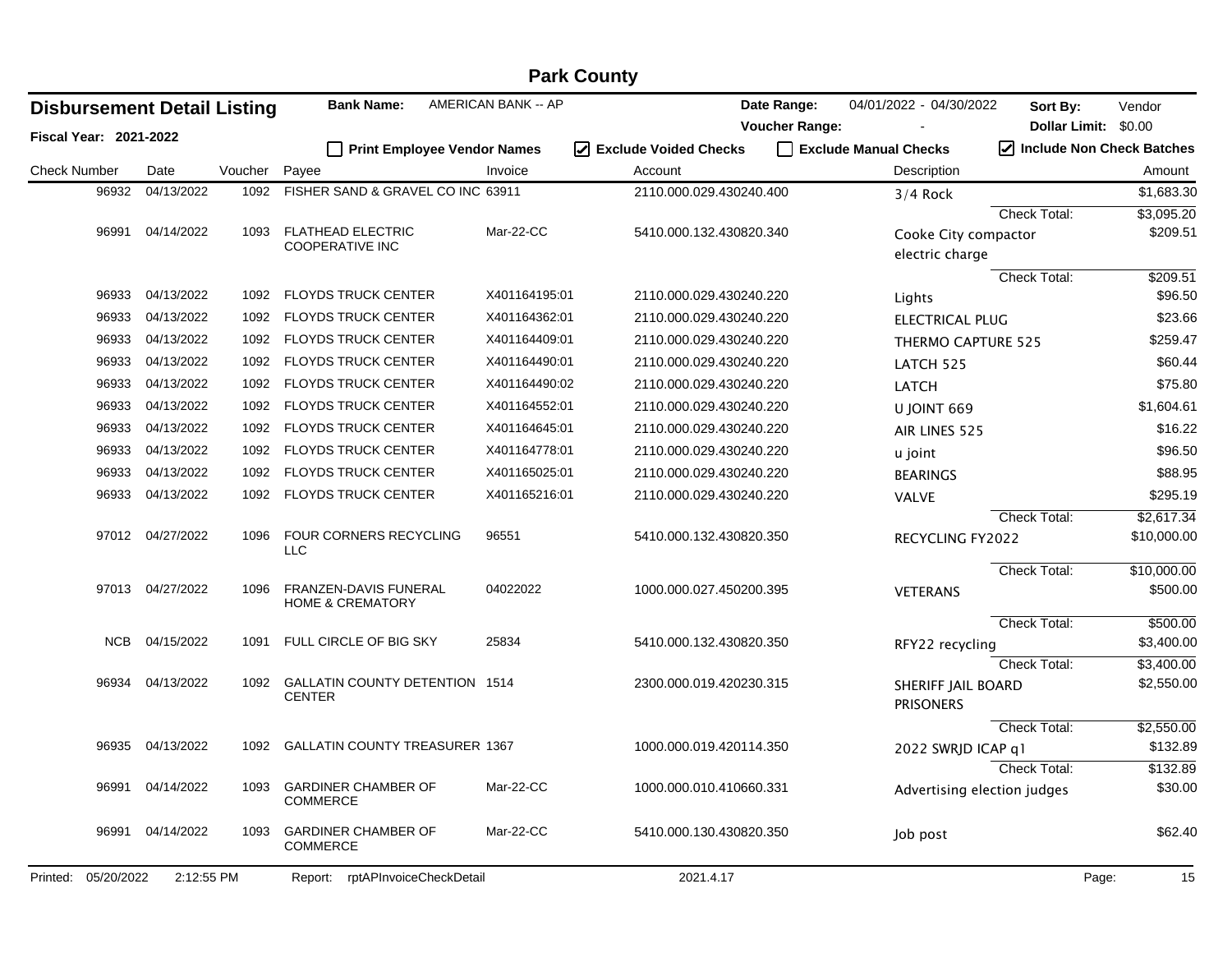| <b>Disbursement Detail Listing</b> |                  |         | <b>Bank Name:</b>                                                 | AMERICAN BANK -- AP |                         | Date Range:           | 04/01/2022 - 04/30/2022      | Sort By:                    | Vendor     |
|------------------------------------|------------------|---------|-------------------------------------------------------------------|---------------------|-------------------------|-----------------------|------------------------------|-----------------------------|------------|
| <b>Fiscal Year: 2021-2022</b>      |                  |         |                                                                   |                     |                         | <b>Voucher Range:</b> |                              | Dollar Limit: \$0.00        |            |
|                                    |                  |         | <b>Print Employee Vendor Names</b>                                |                     | √ Exclude Voided Checks |                       | Exclude Manual Checks        | I Include Non Check Batches |            |
| <b>Check Number</b>                | Date             | Voucher | Payee                                                             | Invoice             | Account                 |                       | Description                  |                             | Amount     |
|                                    |                  |         |                                                                   |                     |                         |                       |                              | <b>Check Total:</b>         | \$92.40    |
|                                    | 97014 04/27/2022 | 1096    | <b>GARDINER PARK CO WATER &amp;</b><br><b>SEWER DISTRICT</b>      | 039-00 APR 2022     | 1000.000.046.411230.340 |                       | <b>DEPOT</b>                 |                             | \$69.71    |
| 97014                              | 04/27/2022       | 1096    | <b>GARDINER PARK CO WATER &amp;</b><br><b>SEWER DISTRICT</b>      | 040-00 APR 2022     | 1000.000.046.411230.340 |                       | <b>ARCHPARK WATER</b>        |                             | \$29.13    |
| 97014                              | 04/27/2022       | 1096    | <b>GARDINER PARK CO WATER &amp;</b><br><b>SEWER DISTRICT</b>      | 715-00 APR 2022     | 1000.000.046.411230.340 |                       | <b>ARCHPARK WATER 1"</b>     |                             | \$41.97    |
|                                    | 97014 04/27/2022 | 1096    | GARDINER PARK CO WATER & 716-00 APR 2022<br><b>SEWER DISTRICT</b> |                     | 1000.000.046.411230.340 |                       | <b>GARDINER ARCH PARK 2"</b> |                             | \$151.49   |
|                                    |                  |         |                                                                   |                     |                         |                       |                              | <b>Check Total:</b>         | \$292.30   |
|                                    | 97015 04/27/2022 | 1096    | <b>GARY BROWN</b>                                                 | 988948              | 5410.000.132.430820.350 |                       | Haul cardboard               |                             | \$172.50   |
|                                    |                  |         |                                                                   |                     |                         |                       |                              | Check Total:                | \$172.50   |
| 96936                              | 04/13/2022       | 1092    | <b>GATEWAY OFFICE SUPPLY</b>                                      | 53698               | 1000.000.023.440110.210 |                       | <b>OFFICE SUPPLIES</b>       |                             | \$46.75    |
| 96936                              | 04/13/2022       | 1092    | <b>GATEWAY OFFICE SUPPLY</b>                                      | 53708               | 2360.000.056.460452.210 |                       | OFFICE SUPPLIES KAREN        |                             | \$46.90    |
| 96936                              | 04/13/2022       | 1092    | <b>GATEWAY OFFICE SUPPLY</b>                                      | 53811               | 2110.000.029.430240.210 |                       | <b>OFFICE SUPPLIES</b>       |                             | \$112.15   |
| 96936                              | 04/13/2022       | 1092    | <b>GATEWAY OFFICE SUPPLY</b>                                      | 53837               | 1000.000.010.410660.210 |                       | <b>ELECTION SUPPLIES</b>     |                             | \$31.10    |
| 96936                              | 04/13/2022       | 1092    | <b>GATEWAY OFFICE SUPPLY</b>                                      | 53847               | 1000.000.023.440110.210 |                       | <b>OFFICE SUPPLIES</b>       |                             | \$21.65    |
| 96936                              | 04/13/2022       | 1092    | <b>GATEWAY OFFICE SUPPLY</b>                                      | 53888               | 1000.000.023.440110.210 |                       | <b>OFFICE SUPPLIES</b>       |                             | \$24.50    |
| 96936                              | 04/13/2022       | 1092    | <b>GATEWAY OFFICE SUPPLY</b>                                      | 53900               | 2300.000.018.420110.220 |                       | <b>OFFICE SUPPLIES</b>       |                             | \$55.25    |
| 96936                              | 04/13/2022       | 1092    | <b>GATEWAY OFFICE SUPPLY</b>                                      | 53914               | 1000.000.002.410341.210 |                       | <b>OFFICE SUPPLIES</b>       |                             | \$17.50    |
| 96936                              | 04/13/2022       | 1092    | <b>GATEWAY OFFICE SUPPLY</b>                                      | 53947               | 2110.000.029.430240.210 |                       | <b>OFFICE SUPPLIES</b>       |                             | \$14.45    |
|                                    |                  |         |                                                                   |                     |                         |                       |                              | Check Total:                | \$370.25   |
| 96991                              | 04/14/2022       | 1093    | <b>GATEWAY OFFICE SUPPLY</b>                                      | Mar-22-CC           | 1000.000.022.440120.210 |                       | <b>Supplies</b>              |                             | \$18.50    |
|                                    |                  |         |                                                                   |                     |                         |                       |                              | Check Total:                | \$18.50    |
| 97016                              | 04/27/2022       | 1096    | <b>GBP ENTERPRISES LLC</b>                                        | MAY22               | 2300.000.018.420110.530 |                       | <b>LEASE AGREEMENT - MAY</b> |                             | \$1,600.00 |
|                                    |                  |         |                                                                   |                     |                         |                       |                              | Check Total:                | \$1,600.00 |
| NCB                                | 04/15/2022       | 1091    | <b>GENERAL DISTRIBUTING CO</b>                                    | 1094027             | 2110.000.029.430240.220 |                       | <b>SUPPLIES</b>              |                             | \$26.32    |
| <b>NCB</b>                         | 04/15/2022       | 1091    | <b>GENERAL DISTRIBUTING CO</b>                                    | 1105039             | 2110.000.029.430240.220 |                       | <b>SUPPLIES</b>              |                             | \$29.14    |
| <b>NCB</b>                         | 04/15/2022       | 1091    | <b>GENERAL DISTRIBUTING CO</b>                                    | 1106270             | 2110.000.029.430240.220 |                       | <b>LATE CHARGE</b>           |                             | \$1.00     |
| <b>NCB</b>                         | 04/27/2022       | 1095    | <b>GENERAL DISTRIBUTING CO</b>                                    | 1108002             | 2110.000.029.430240.220 |                       | <b>OXYGEN</b>                |                             | \$157.72   |
| <b>NCB</b>                         | 04/27/2022       | 1095    | <b>GENERAL DISTRIBUTING CO</b>                                    | 941454              | 2110.000.029.430240.220 |                       | <b>WELDING SUPPLY</b>        |                             | \$413.72   |
| <b>NCB</b>                         | 04/27/2022       | 1095    | <b>GENERAL DISTRIBUTING CO</b>                                    | 943086              | 5410.000.132.430820.230 |                       | <b>GENDCO BRAND WIRE</b>     |                             | \$314.16   |
| <b>NCB</b>                         | 04/27/2022       | 1095    | <b>GENERAL DISTRIBUTING CO</b>                                    | 943280              | 2110.000.029.430240.220 |                       | WELDING SUPPLY               |                             | \$215.22   |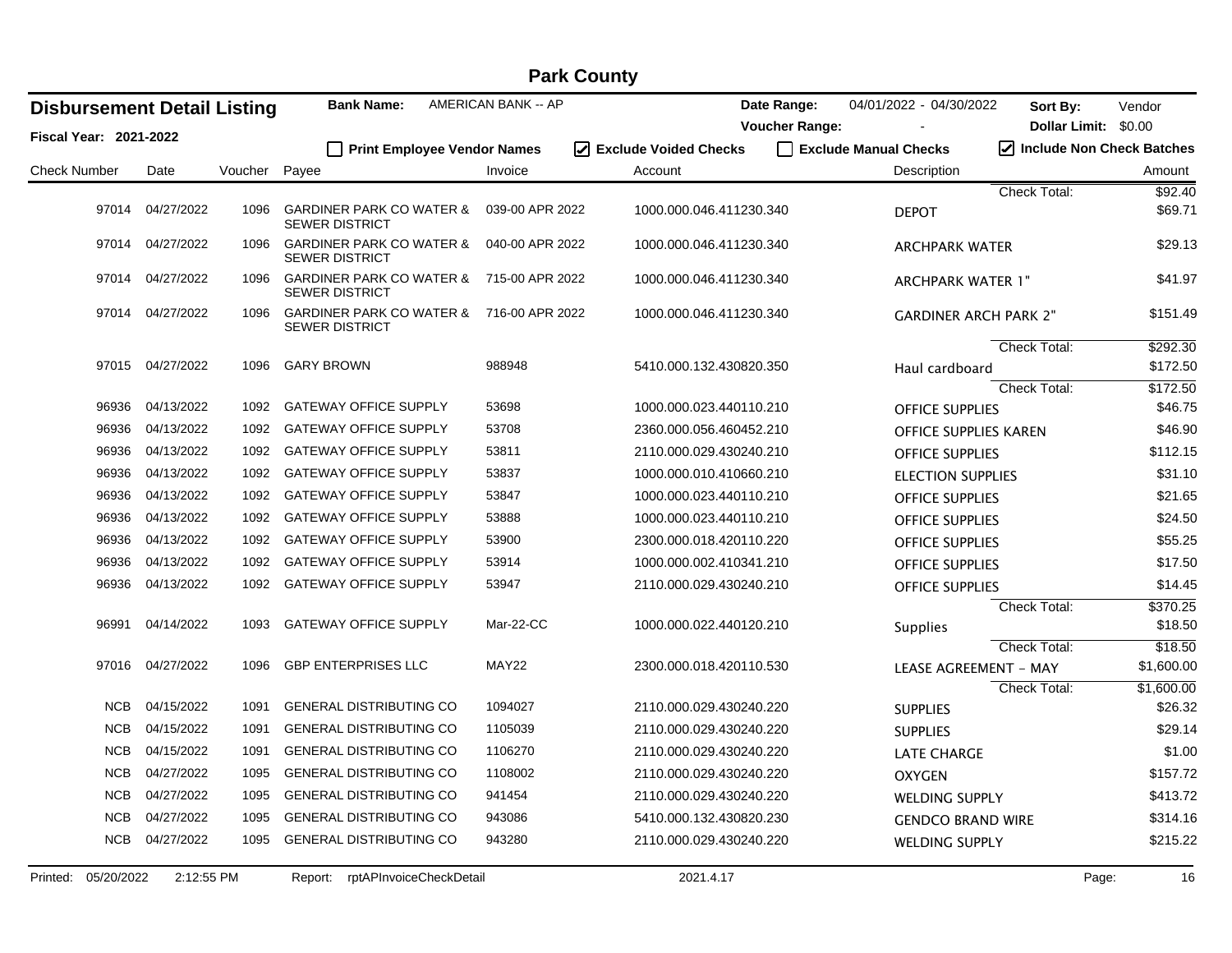| <b>Disbursement Detail Listing</b> |                  |            |         | <b>Bank Name:</b>                                     | AMERICAN BANK -- AP         |                         | Date Range:           | 04/01/2022 - 04/30/2022               | Sort By:            | Vendor                    |
|------------------------------------|------------------|------------|---------|-------------------------------------------------------|-----------------------------|-------------------------|-----------------------|---------------------------------------|---------------------|---------------------------|
| <b>Fiscal Year: 2021-2022</b>      |                  |            |         |                                                       |                             |                         | <b>Voucher Range:</b> |                                       |                     | Dollar Limit: \$0.00      |
|                                    |                  |            |         |                                                       | Print Employee Vendor Names | ☑ Exclude Voided Checks |                       | Exclude Manual Checks                 |                     | Include Non Check Batches |
| <b>Check Number</b>                | Date             |            | Voucher | Payee                                                 | Invoice                     | Account                 |                       | Description                           |                     | Amount                    |
|                                    | <b>NCB</b>       | 04/01/2022 | 1084    | <b>GRANITE TECHNOLOGY</b><br><b>SOLUTIONS</b>         | 8095                        | 1000.000.000.132050.000 |                       | <b>CITY SHARE PORT SCANS</b><br>QRTLY |                     | \$55.00                   |
|                                    | <b>NCB</b>       | 04/01/2022 | 1084    | <b>GRANITE TECHNOLOGY</b><br>SOLUTIONS                | 8095                        | 1000.000.097.410580.111 |                       | PORT SCANS ORTLY                      |                     | \$55.00                   |
|                                    | NCB              | 04/15/2022 | 1091    | <b>GRANITE TECHNOLOGY</b><br>SOLUTIONS                | 9097                        | 1000.000.097.410580.350 |                       | <b>IT LABOR</b>                       |                     | \$1,196.25                |
|                                    |                  |            |         |                                                       |                             |                         |                       |                                       | Check Total:        | \$2,463.53                |
|                                    | 97017 04/27/2022 |            | 1096    | <b>GREATAMERICA FINANCIAL</b><br><b>SERVICES CORP</b> | 31484565                    | 2180.000.038.410331.350 |                       | Copier Rent                           |                     | \$53.68                   |
|                                    | 97017            | 04/27/2022 | 1096    | <b>GREATAMERICA FINANCIAL</b><br>SERVICES CORP        | 31484565                    | 2180.000.038.410331.530 |                       | Copier rent                           |                     | \$396.20                  |
|                                    |                  |            |         |                                                       |                             |                         |                       |                                       | <b>Check Total:</b> | \$449.88                  |
|                                    | 97018            | 04/27/2022 | 1096    | <b>HANSERS SALVAGE CO</b>                             | LIV2296                     | 2300.000.019.420230.361 |                       | INS CLAIM #APPA34035718               |                     | \$500.00                  |
|                                    | 97018            | 04/27/2022 | 1096    | HANSERS SALVAGE CO                                    | LIV3034                     | 2300.000.018.420110.350 |                       | 1990 FORD F150 IMPOUND                |                     | \$500.00                  |
|                                    |                  |            |         |                                                       |                             |                         |                       |                                       | <b>Check Total:</b> | \$1,000.00                |
|                                    | 96991            | 04/14/2022 | 1093    | <b>HOLIDAY INN</b>                                    | Mar-22-CC                   | 2300.000.018.420110.370 |                       | Lodging training J Luther             |                     | \$113.63                  |
|                                    |                  |            |         |                                                       |                             |                         |                       |                                       | <b>Check Total:</b> | \$113.63                  |
|                                    | 96937            | 04/13/2022 | 1092    | <b>HORIZON AUTO PARTS</b>                             | 932744                      | 2110.000.029.430240.220 |                       | Lamp                                  |                     | \$62.74                   |
|                                    | 96937            | 04/13/2022 | 1092    | <b>HORIZON AUTO PARTS</b>                             | 932757                      | 2300.000.018.420110.232 |                       | Battery #4911                         |                     | \$104.39                  |
|                                    | 96937            | 04/13/2022 | 1092    | <b>HORIZON AUTO PARTS</b>                             | 932796                      | 2110.000.029.430240.220 |                       | Lamp                                  |                     | \$12.56                   |
|                                    | 96937            | 04/13/2022 | 1092    | <b>HORIZON AUTO PARTS</b>                             | 932825                      | 2300.000.018.420110.232 |                       | Battery 21-02                         |                     | \$136.47                  |
|                                    | 96937            | 04/13/2022 | 1092    | <b>HORIZON AUTO PARTS</b>                             | 932908                      | 2110.000.029.430240.220 |                       | <b>PARTS</b>                          |                     | \$7.52                    |
|                                    | 96937            | 04/13/2022 | 1092    | <b>HORIZON AUTO PARTS</b>                             | 933249                      | 2110.000.029.430240.220 |                       | <b>LOOM</b>                           |                     | \$69.00                   |
|                                    | 96937            | 04/13/2022 | 1092    | <b>HORIZON AUTO PARTS</b>                             | 933251                      | 2110.000.029.430240.220 |                       | Pig Tail                              |                     | \$89.08                   |
|                                    | 96937            | 04/13/2022 | 1092    | <b>HORIZON AUTO PARTS</b>                             | 933729                      | 2110.000.029.430240.220 |                       | <b>PRI THREE STRAND WIRE</b>          |                     | \$109.00                  |
|                                    | 96937            | 04/13/2022 | 1092    | <b>HORIZON AUTO PARTS</b>                             | 933922                      | 2110.000.029.430240.220 |                       | OIL CAP                               |                     | \$4.76                    |
|                                    | 96937            | 04/13/2022 | 1092    | <b>HORIZON AUTO PARTS</b>                             | 934131                      | 2110.000.029.430240.220 |                       | <b>PARTS</b>                          |                     | \$107.48                  |
|                                    | 96937            | 04/13/2022 | 1092    | <b>HORIZON AUTO PARTS</b>                             | 934223.                     | 2110.000.029.430240.220 |                       | <b>AIR FILTER</b>                     |                     | \$71.99                   |
|                                    | 96937            | 04/13/2022 | 1092    | <b>HORIZON AUTO PARTS</b>                             | 934268                      | 2285.000.903.450301.360 |                       | <b>SPARE LIGHTS</b>                   |                     | \$26.68                   |
|                                    | 96937            | 04/13/2022 | 1092    | <b>HORIZON AUTO PARTS</b>                             | 934380                      | 2110.000.029.430240.220 |                       | <b>FLOOR DRY</b>                      |                     | \$86.03                   |
|                                    | 96937            | 04/13/2022 | 1092    | HORIZON AUTO PARTS                                    | 934895                      | 2110.000.029.430240.220 |                       | <b>PARTS</b>                          |                     | \$44.47                   |
|                                    | 96937            | 04/13/2022 | 1092    | <b>HORIZON AUTO PARTS</b>                             | 934897                      | 2110.000.029.430240.220 |                       | <b>PARTS</b>                          |                     | \$177.42                  |
|                                    | 96937            | 04/13/2022 | 1092    | <b>HORIZON AUTO PARTS</b>                             | 935033                      | 2110.000.029.430240.220 |                       | <b>PARTS</b>                          |                     | \$37.79                   |
| Printed:                           | 05/20/2022       | 2:12:55 PM |         | Report: rptAPInvoiceCheckDetail                       |                             | 2021.4.17               |                       |                                       |                     | 17<br>Page:               |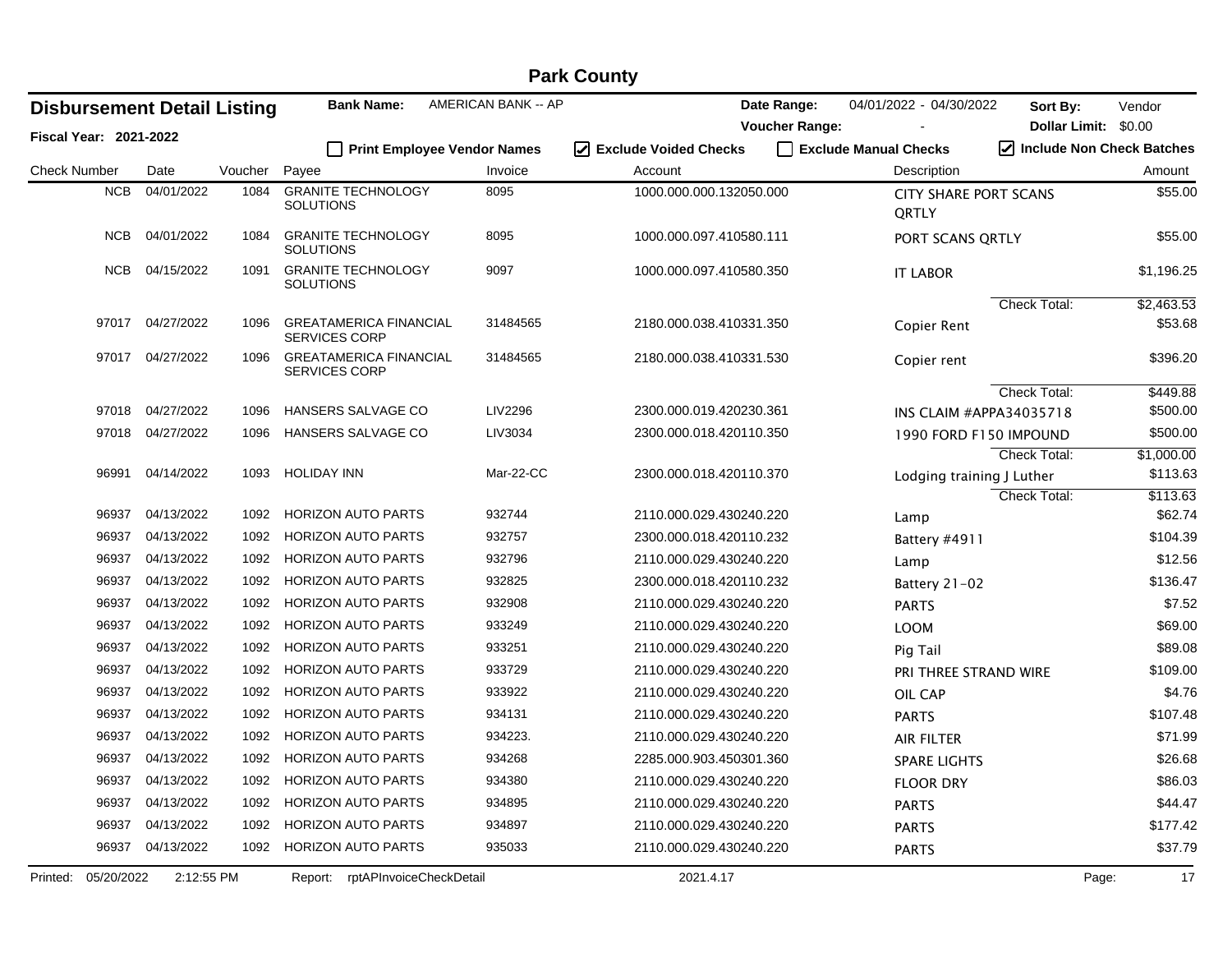| <b>Disbursement Detail Listing</b> |                  |         | <b>Bank Name:</b>                           | AMERICAN BANK -- AP |                                  | Date Range:           | 04/01/2022 - 04/30/2022   | Sort By:                  | Vendor     |
|------------------------------------|------------------|---------|---------------------------------------------|---------------------|----------------------------------|-----------------------|---------------------------|---------------------------|------------|
| <b>Fiscal Year: 2021-2022</b>      |                  |         |                                             |                     |                                  | <b>Voucher Range:</b> |                           | Dollar Limit: \$0.00      |            |
|                                    |                  |         | Print Employee Vendor Names                 |                     | $\sqrt{ }$ Exclude Voided Checks |                       | Exclude Manual Checks     | Include Non Check Batches |            |
| <b>Check Number</b>                | Date             | Voucher | Payee                                       | Invoice             | Account                          |                       | Description               |                           | Amount     |
| 96937                              | 04/13/2022       | 1092    | <b>HORIZON AUTO PARTS</b>                   | 935034              | 2110.000.029.430240.220          |                       | <b>PARTS</b>              |                           | \$75.58    |
|                                    |                  |         |                                             |                     |                                  |                       |                           | Check Total:              | \$1,222.96 |
| 96938                              | 04/13/2022       | 1092    | <b>HOTSY WYMONT</b>                         | 20485               | 5410.000.132.430820.220          |                       | <b>HOSE REEL</b>          |                           | \$574.00   |
|                                    |                  |         |                                             |                     |                                  |                       |                           | <b>Check Total:</b>       | \$574.00   |
|                                    | 97019 04/27/2022 | 1096    | HOUSE OF CLEAN                              | 604656309           | 1000.000.000.132050.000          |                       | <b>CITY SHARE</b>         |                           | \$30.50    |
|                                    | 97019 04/27/2022 | 1096    | <b>HOUSE OF CLEAN</b>                       | 604656309           | 1000.000.012.411230.220          |                       | <b>SUPPLIES</b>           |                           | \$51.92    |
|                                    |                  |         |                                             |                     |                                  |                       |                           | <b>Check Total:</b>       | \$82.42    |
| 96905                              | 04/06/2022       |         | IBS, INC                                    | FEB <sub>22</sub>   | 2110.000.029.430240.220          |                       | ROAD OPERATING SUPPLIES   |                           | \$613.11   |
| 96905                              | 04/06/2022       |         | IBS, INC                                    | FEB <sub>22</sub>   | 2110.000.029.430240.220          |                       | ROAD OPERATING SUPPLIES   |                           | \$249.62   |
| 96905                              | 04/06/2022       |         | IBS, INC                                    | FEB <sub>22</sub>   | 2110.000.029.430240.220          |                       | ROAD OPERATING SUPPLIES   |                           | \$120.55   |
|                                    |                  |         |                                             |                     |                                  |                       |                           | Check Total:              | \$983.28   |
| 96939                              | 04/13/2022       | 1092    | IBS, INC                                    | 779568-2            | 2110.000.029.430240.220          |                       | <b>PAINT</b>              |                           | \$76.26    |
| 96939                              | 04/13/2022       | 1092    | IBS, INC                                    | 780818-1            | 2110.000.029.430240.220          |                       | <b>TOOLS ELECTRICAL</b>   |                           | \$892.02   |
| 96939                              | 04/13/2022       | 1092    | IBS, INC                                    | 780818-2            | 2110.000.029.430240.220          |                       | <b>TUBING CALIPER SET</b> |                           | \$423.58   |
| 96939                              | 04/13/2022       | 1092    | IBS, INC                                    | 781328-1            | 2110.000.029.430240.220          |                       | <b>BOLTS</b>              |                           | \$452.22   |
|                                    |                  |         |                                             |                     |                                  |                       |                           | Check Total:              | \$1,844.08 |
| 97020                              | 04/27/2022       | 1096    | IBS, INC                                    | 780818-3            | 2110.000.029.430240.220          |                       | <b>SHOP SUPPLIES</b>      |                           | \$193.29   |
| 97020                              | 04/27/2022       | 1096    | IBS, INC                                    | 783298-1            | 2110.000.029.430240.220          |                       | <b>SHOP SUPPLIES</b>      |                           | \$650.34   |
|                                    |                  |         |                                             |                     |                                  |                       |                           | Check Total:              | \$843.63   |
| 96940                              | 04/13/2022       | 1092    | <b>IDENTISYS INC</b>                        | 564471              | 2300.000.019.420182.200          |                       | <b>COLOR RIBBON</b>       |                           | \$381.68   |
|                                    |                  |         |                                             |                     |                                  |                       |                           | Check Total:              | \$381.68   |
| 97021                              | 04/27/2022       | 1096    | INDUSTRIAL COMM & ELEC OF<br><b>BOZEMAN</b> | E293484             | 2110.000.029.430240.350          |                       | <b>MOBILE RADIOS FOR</b>  |                           | \$3,724.00 |
|                                    |                  |         |                                             |                     |                                  |                       |                           | Check Total:              | \$3,724.00 |
| NCB                                | 04/01/2022       | 1084    | <b>INDUSTRIAL TOWEL</b>                     | 90695C              | 2110.000.029.430240.350          |                       | Coveralls                 |                           | \$79.52    |
| <b>NCB</b>                         | 04/15/2022       | 1091    | <b>INDUSTRIAL TOWEL</b>                     | 91679               | 1000.000.011.411110.350          |                       | <b>MATTS</b>              |                           | \$22.84    |
|                                    | NCB 04/15/2022   | 1091    | <b>INDUSTRIAL TOWEL</b>                     | 91887               | 5410.000.132.430820.226          |                       | Coveralls                 |                           | \$18.20    |
| <b>NCB</b>                         | 04/15/2022       | 1091    | <b>INDUSTRIAL TOWEL</b>                     | 91897               | 2110.000.029.430240.350          |                       | Coveralls                 |                           | \$104.25   |
| <b>NCB</b>                         | 04/15/2022       | 1091    | <b>INDUSTRIAL TOWEL</b>                     | 92294               | 2300.000.019.420230.360          |                       | <b>JAIL LAUNDRY</b>       |                           | \$32.56    |
| <b>NCB</b>                         | 04/15/2022       | 1091    | <b>INDUSTRIAL TOWEL</b>                     | 92870               | 1000.000.011.411110.350          |                       | <b>MATTS</b>              |                           | \$22.84    |
| <b>NCB</b>                         | 04/15/2022       | 1091    | <b>INDUSTRIAL TOWEL</b>                     | 93064               | 5410.000.132.430820.226          |                       | Coveralls                 |                           | \$18.20    |
| <b>NCB</b>                         | 04/15/2022       | 1091    | <b>INDUSTRIAL TOWEL</b>                     | 93073               | 2110.000.029.430240.350          |                       | Coveralls                 |                           | \$106.78   |
|                                    |                  |         |                                             |                     |                                  |                       |                           |                           |            |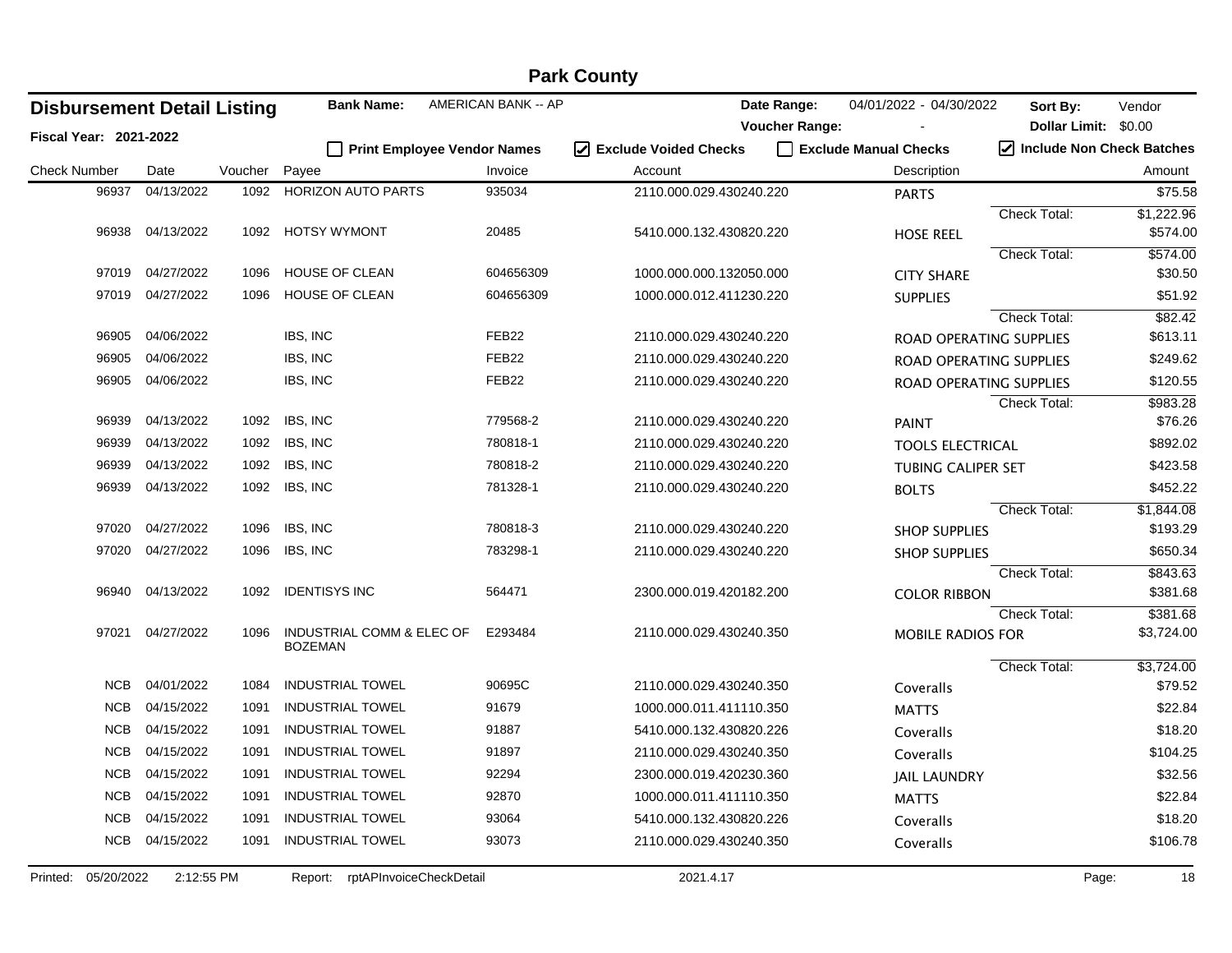|                        |            |                                    |         |                                 |                                    | <b>Park County</b>              |                       |                                              |                                                |            |
|------------------------|------------|------------------------------------|---------|---------------------------------|------------------------------------|---------------------------------|-----------------------|----------------------------------------------|------------------------------------------------|------------|
|                        |            | <b>Disbursement Detail Listing</b> |         | <b>Bank Name:</b>               | AMERICAN BANK -- AP                |                                 | Date Range:           | 04/01/2022 - 04/30/2022                      | Sort By:                                       | Vendor     |
| Fiscal Year: 2021-2022 |            |                                    |         |                                 |                                    |                                 | <b>Voucher Range:</b> |                                              | Dollar Limit: \$0.00                           |            |
|                        |            |                                    |         |                                 | <b>Print Employee Vendor Names</b> | $\sqrt{}$ Exclude Voided Checks |                       | Exclude Manual Checks                        | $\sqrt{\phantom{a}}$ Include Non Check Batches |            |
| <b>Check Number</b>    |            | Date                               | Voucher | Payee                           | Invoice                            | Account                         |                       | Description                                  |                                                | Amount     |
|                        | <b>NCB</b> | 04/15/2022                         | 1091    | <b>INDUSTRIAL TOWEL</b>         | 93427                              | 1000.000.028.450400.359         |                       | <b>RUGS OFFICE</b>                           |                                                | \$30.70    |
|                        | <b>NCB</b> | 04/15/2022                         | 1091    | <b>INDUSTRIAL TOWEL</b>         | 93463                              | 1000.000.000.132050.000         |                       | <b>CITY SHARE</b>                            |                                                | \$48.76    |
|                        | <b>NCB</b> | 04/15/2022                         | 1091    | <b>INDUSTRIAL TOWEL</b>         | 93463                              | 1000.000.012.411230.360         |                       | <b>MATTS MICRO TOWELS</b>                    |                                                | \$83.03    |
|                        | <b>NCB</b> | 04/15/2022                         | 1091    | <b>INDUSTRIAL TOWEL</b>         | 93464                              | 2300.000.019.420230.360         |                       | <b>JAIL LAUNDRY</b>                          |                                                | \$29.62    |
|                        | NCB        | 04/15/2022                         | 1091    | <b>INDUSTRIAL TOWEL</b>         | 94050                              | 1000.000.011.411110.350         |                       | <b>MATTS</b>                                 |                                                | \$22.84    |
|                        | <b>NCB</b> | 04/01/2022                         | 1084    | <b>INDUSTRIAL TOWEL</b>         | S90909C                            | 2110.000.029.430240.350         |                       | Coveralls                                    |                                                | \$0.04     |
|                        | NCB        | 04/15/2022                         | 1091    | <b>INDUSTRIAL TOWEL</b>         | S91884                             | 2110.000.029.430240.350         |                       | Coveralls                                    |                                                | \$9.37     |
|                        | <b>NCB</b> | 04/15/2022                         | 1091    | <b>INDUSTRIAL TOWEL</b>         | V54195                             | 1000.000.000.132050.000         |                       | <b>CITY SHARE</b>                            |                                                | \$43.84    |
|                        | <b>NCB</b> | 04/15/2022                         | 1091    | <b>INDUSTRIAL TOWEL</b>         | V54195                             | 1000.000.012.411230.360         |                       | <b>MATTS MICRO TOWELS</b>                    |                                                | \$74.64    |
|                        |            |                                    |         |                                 |                                    |                                 |                       |                                              | Check Total:                                   | \$748.03   |
|                        | 96941      | 04/13/2022                         | 1092    | <b>INSTY PRINTS</b>             | 12012                              | 5410.000.132.430820.320         |                       | <b>RFUSE TAGS 2022</b>                       |                                                | \$3,092.25 |
|                        | 96941      | 04/13/2022                         | 1092    | <b>INSTY PRINTS</b>             | 12586                              | 1000.000.021.420800.210         |                       | #10 ENVELOPES                                |                                                | \$130.71   |
|                        | 96941      | 04/13/2022                         | 1092    | <b>INSTY PRINTS</b>             | 12587                              | 1000.000.083.410550.210         |                       | ACCOUNTING ENVELOPE                          |                                                | \$260.99   |
|                        | 96941      | 04/13/2022                         | 1092    | <b>INSTY PRINTS</b>             | 12587                              | 5410.000.132.430820.320         |                       | <b>RFUSE ENVELOPES</b>                       |                                                | \$93.04    |
|                        |            |                                    |         |                                 |                                    |                                 |                       |                                              | Check Total:                                   | \$3,576.99 |
|                        |            | 97022 04/27/2022                   | 1096    | <b>INSTY PRINTS</b>             | 12649                              | 2300.000.018.420110.220         |                       | 9 x 12 CASE BOOKLET<br><b>ENVELOPES</b>      |                                                | \$155.40   |
|                        |            | 97022 04/27/2022                   | 1096    | <b>INSTY PRINTS</b>             | 12650                              | 2300.000.019.420230.210         |                       | <b>BUSINESS CARDS J O'NEILL</b>              |                                                | \$49.95    |
|                        | 97022      | 04/27/2022                         | 1096    | <b>INSTY PRINTS</b>             | 12657                              | 2300.000.018.420110.220         |                       | <b>BRAD LETTERHEAD</b>                       |                                                | \$183.75   |
|                        | 97022      | 04/27/2022                         | 1096    | <b>INSTY PRINTS</b>             | 12679                              | 2285.003.901.450301.320         |                       | RTAP SATUDAY BROCHURE                        |                                                | \$195.00   |
|                        |            | 97022 04/27/2022                   | 1096    | <b>INSTY PRINTS</b>             | 12781                              | 2300.000.018.420110.220         |                       | <b>BUSINESS CARDS MOUNT &amp;</b><br>SWANSON |                                                | \$99.90    |
|                        |            |                                    |         |                                 |                                    |                                 |                       |                                              | <b>Check Total:</b>                            | \$684.00   |
|                        |            | 96942 04/13/2022                   | 1092    | <b>INTERSTATE COMPANIES INC</b> | C007058780:01                      | 2110.000.029.430240.220         |                       | <b>FILTERS</b>                               |                                                | \$946.59   |
|                        |            |                                    |         |                                 |                                    |                                 |                       |                                              | Check Total:                                   | \$946.59   |
|                        | 97023      | 04/27/2022                         | 1096    | INTERSTATE COMPANIES INC        | C007058930:01                      | 2110.000.029.430240.220         |                       | U JOINT                                      |                                                | \$237.25   |
|                        | 97023      | 04/27/2022                         | 1096    | <b>INTERSTATE COMPANIES INC</b> | C007058931:01                      | 2110.000.029.430240.220         |                       | PTO PUMP                                     |                                                | \$680.52   |
|                        |            | 97023 04/27/2022                   | 1096    | INTERSTATE COMPANIES INC        | C007058943:01                      | 2110.000.029.430240.220         |                       | PUMP PACKAGING                               |                                                | \$91.80    |
|                        |            |                                    |         |                                 |                                    |                                 |                       |                                              | Check Total:                                   | \$1,009.57 |
|                        | 96943      | 04/13/2022                         | 1092    | JOHN DEERE FINANCIAL            | H73304                             | 2110.000.029.430240.220         |                       | <b>Tools Wilson</b>                          |                                                | \$139.95   |
|                        |            | 96943 04/13/2022                   | 1092    | JOHN DEERE FINANCIAL            | H73588                             | 5410.000.132.430820.226         |                       | Gloves                                       |                                                | \$15.98    |
| Printed:               | 05/20/2022 | 2:12:55 PM                         |         | Report: rptAPInvoiceCheckDetail |                                    | 2021.4.17                       |                       |                                              | Page:                                          | 19         |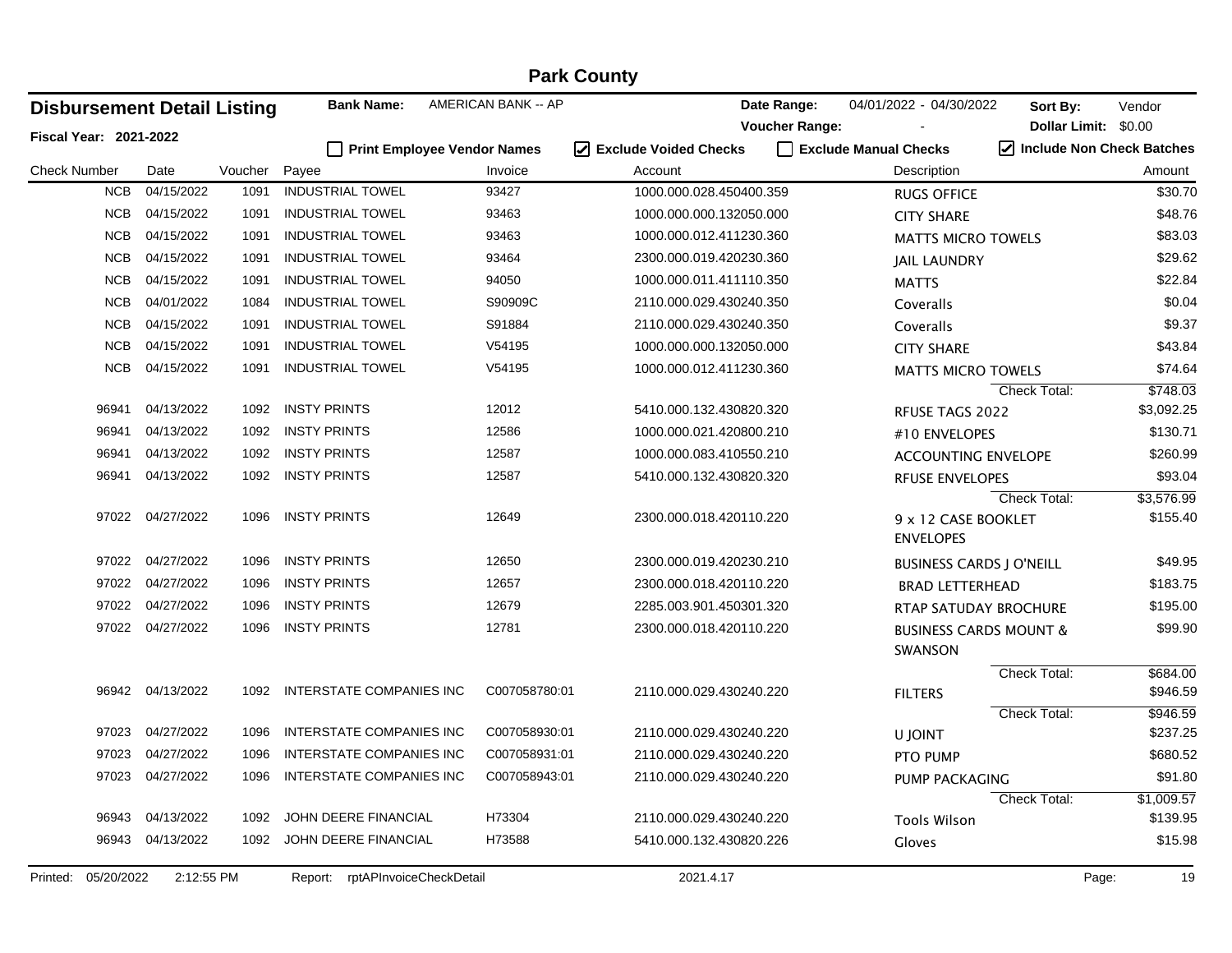| <b>Disbursement Detail Listing</b> |                  |         | <b>Bank Name:</b>           | AMERICAN BANK -- AP |                                   | Date Range:           | 04/01/2022 - 04/30/2022                          | Sort By:             | Vendor                                         |
|------------------------------------|------------------|---------|-----------------------------|---------------------|-----------------------------------|-----------------------|--------------------------------------------------|----------------------|------------------------------------------------|
| <b>Fiscal Year: 2021-2022</b>      |                  |         |                             |                     |                                   | <b>Voucher Range:</b> |                                                  | Dollar Limit: \$0.00 |                                                |
|                                    |                  |         | Print Employee Vendor Names |                     | ☑<br><b>Exclude Voided Checks</b> |                       | Exclude Manual Checks                            |                      | $\sqrt{\phantom{a}}$ Include Non Check Batches |
| <b>Check Number</b>                | Date             | Voucher | Payee                       | Invoice             | Account                           |                       | Description                                      |                      | Amount                                         |
| 96943                              | 04/13/2022       | 1092    | JOHN DEERE FINANCIAL        | H73588              | 5410.000.132.430820.230           |                       | Washer, Bolt                                     |                      | \$0.80                                         |
|                                    | 96943 04/13/2022 | 1092    | JOHN DEERE FINANCIAL        | H74220              | 5410.000.132.430820.220           |                       | 8.1 OZ CANISTER W/BELT<br><b>HOLSTER</b>         |                      | \$199.96                                       |
| 96943                              | 04/13/2022       | 1092    | JOHN DEERE FINANCIAL        | H74594              | 2110.000.029.430240.220           |                       | Electrical                                       |                      | \$27.99                                        |
| 96943                              | 04/13/2022       | 1092    | JOHN DEERE FINANCIAL        | H76295              | 5410.000.132.430820.220           |                       | TARP STRAP/ GRIND WHL                            |                      | \$69.86                                        |
| 96943                              | 04/13/2022       | 1092    | JOHN DEERE FINANCIAL        | H77265              | 2110.000.029.430240.220           |                       | <b>BAR OIL</b>                                   |                      | \$11.99                                        |
| 96943                              | 04/13/2022       | 1092    | JOHN DEERE FINANCIAL        | H77278              | 5410.000.132.430820.220           |                       | ELECTRYX BLUE 50 FT GA<br>LGHT                   |                      | \$69.99                                        |
| 96943                              | 04/13/2022       | 1092    | JOHN DEERE FINANCIAL        | H77409              | 5410.000.132.430820.230           |                       | <b>BOLTS</b>                                     |                      | \$5.73                                         |
| 96943                              | 04/13/2022       | 1092    | JOHN DEERE FINANCIAL        | H80484              | 5410.000.132.430820.220           |                       | <b>GREEN BOX LIFT CHUCK</b>                      |                      | \$20.37                                        |
| 96943                              | 04/13/2022       | 1092    | JOHN DEERE FINANCIAL        | H82671              | 5410.000.132.430820.220           |                       | <b>FENCING SUPPLIES</b>                          |                      | \$21.28                                        |
|                                    |                  |         |                             |                     |                                   |                       |                                                  | Check Total:         | \$583.90                                       |
| 97024                              | 04/27/2022       | 1096    | JOHNSTON ELECTRIC LLC       | 7998                | 1000.000.000.132050.000           |                       | LIGHT BULBS                                      |                      | \$72.54                                        |
| 97024                              | 04/27/2022       | 1096    | JOHNSTON ELECTRIC LLC       | 7998                | 1000.000.012.411230.360           |                       | <b>LIGHT BULBS</b>                               |                      | \$123.52                                       |
| 97024                              | 04/27/2022       | 1096    | JOHNSTON ELECTRIC LLC       | 7999                | 1000.000.000.132050.000           |                       | Replaced lights                                  |                      | \$533.80                                       |
| 97024                              | 04/27/2022       | 1096    | JOHNSTON ELECTRIC LLC       | 7999                | 1000.000.012.411230.360           |                       | Replaced lights                                  |                      | \$908.90                                       |
| 97024                              | 04/27/2022       | 1096    | JOHNSTON ELECTRIC LLC       | 8000                | 2382.000.018.420740.350           |                       | SAR LIGHT REPLACEMENT                            |                      | \$953.48                                       |
| 97024                              | 04/27/2022       | 1096    | JOHNSTON ELECTRIC LLC       | 8001                | 1000.000.012.411230.360           |                       | LIGHTS ARRORNEY OFFICE                           |                      | \$1,149.96                                     |
| 97024                              | 04/27/2022       | 1096    | JOHNSTON ELECTRIC LLC       | 8002                | 2110.000.029.430240.360           |                       | <b>REPLACE LIGHTS</b>                            |                      | \$872.28                                       |
| 97024                              | 04/27/2022       | 1096    | JOHNSTON ELECTRIC LLC       | 8012                | 4060.000.012.411240.900           |                       | <b>MATERIALS FOR LIGHTING</b><br><b>RETROFIT</b> |                      | \$15,517.40                                    |
|                                    |                  |         |                             |                     |                                   |                       |                                                  | Check Total:         | \$20,131.88                                    |
| <b>NCB</b>                         | 04/15/2022       | 1091    | JOSEPH LUTHER               | 03232022            | 2300.000.018.420110.370           |                       | <b>TRAVEL TRAINING</b>                           |                      | \$167.00                                       |
|                                    |                  |         |                             |                     |                                   |                       |                                                  | Check Total:         | \$167.00                                       |
|                                    | 97025 04/27/2022 | 1096    | KARPEL SOLUTIONS            | 55309               | 1000.000.011.411110.350           |                       | ANNUAL AGREEMENT                                 |                      | \$5,550.00                                     |
|                                    |                  |         |                             |                     |                                   |                       |                                                  | Check Total:         | \$5,550.00                                     |
| 96944                              | 04/13/2022       |         | 1092 KELLEY CONNECT         | IN1012567           | 1000.000.005.410540.210           |                       | PRINTER CONTRACT                                 |                      | \$59.69                                        |
| 96944                              | 04/13/2022       | 1092    | <b>KELLEY CONNECT</b>       | IN972880            | 1000.000.005.410540.210           |                       | PRINTER CONTRACT                                 |                      | \$49.54                                        |
| 96944                              | 04/13/2022       | 1092    | <b>KELLEY CONNECT</b>       | <b>INV989804</b>    | 1000.000.005.410540.210           |                       | <b>OVERAGE- TREASURER</b>                        |                      | \$37.40                                        |
|                                    |                  |         |                             |                     |                                   |                       |                                                  | Check Total:         | \$146.63                                       |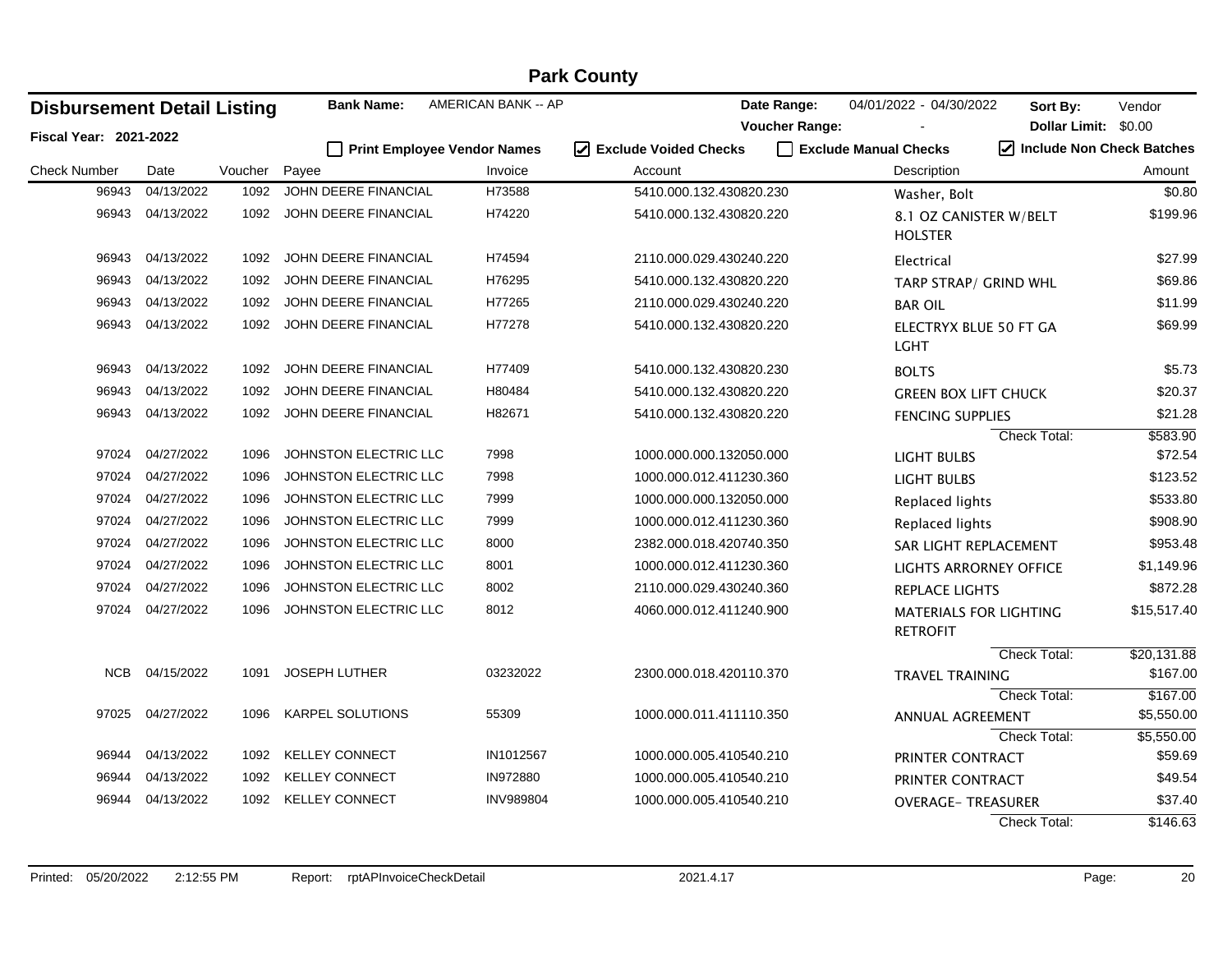| <b>Disbursement Detail Listing</b> |            |         | <b>Bank Name:</b>                         | AMERICAN BANK -- AP |                                   | Date Range:           | 04/01/2022 - 04/30/2022           | Sort By:             | Vendor                                         |
|------------------------------------|------------|---------|-------------------------------------------|---------------------|-----------------------------------|-----------------------|-----------------------------------|----------------------|------------------------------------------------|
| Fiscal Year: 2021-2022             |            |         |                                           |                     |                                   | <b>Voucher Range:</b> |                                   | Dollar Limit: \$0.00 |                                                |
|                                    |            |         | Print Employee Vendor Names               |                     | ☑<br><b>Exclude Voided Checks</b> |                       | Exclude Manual Checks             |                      | $\sqrt{\phantom{a}}$ Include Non Check Batches |
| <b>Check Number</b>                | Date       | Voucher | Payee                                     | Invoice             | Account                           |                       | Description                       |                      | Amount                                         |
| 96945                              | 04/13/2022 | 1092    | KENDALL FORD LINCOLN OF<br><b>BOZEMAN</b> | 01CS1123782         | 2110.000.029.430240.360           |                       | <b>REPAIR 2015 F250</b>           |                      | \$206.94                                       |
|                                    |            |         |                                           |                     |                                   |                       |                                   | Check Total:         | \$206.94                                       |
| <b>NCB</b>                         | 04/27/2022 | 1095    | <b>KENDRA LASSITER</b>                    | 435834430000        | 1000.000.011.411110.210           |                       | METTING SUPPLIES<br>REIMBURSEMENT |                      | \$28.02                                        |
| NCB                                | 04/27/2022 | 1095    | <b>KENDRA LASSITER</b>                    | A000000025010801    | 1000.000.011.411110.210           |                       | <b>COFFE TASK FORCE</b>           |                      | \$40.80                                        |
|                                    |            |         |                                           |                     |                                   |                       |                                   | Check Total:         | \$68.82                                        |
| 96946                              | 04/13/2022 | 1092    | <b>KENS EQUIPMENT REPAIR INC</b>          | 58064               | 5410.000.132.430820.230           |                       | <b>694 MACK TOGGLE LATCH</b>      |                      | \$129.10                                       |
| 96946                              | 04/13/2022 | 1092    | KENS EQUIPMENT REPAIR INC                 | 58407               | 5410.000.132.430820.230           |                       | Latch backordered Mack            |                      | \$132.00                                       |
| 96946                              | 04/13/2022 | 1092    | KENS EQUIPMENT REPAIR INC                 | 58433               | 2110.000.029.430240.220           |                       | Valve                             |                      | \$287.70                                       |
| 96946                              | 04/13/2022 | 1092    | KENS EQUIPMENT REPAIR INC                 | 58436               | 2110.000.029.430240.220           |                       | Exhaust Bands                     |                      | \$26.50                                        |
| 96946                              | 04/13/2022 | 1092    | KENS EQUIPMENT REPAIR INC                 | 58460               | 2110.000.029.430240.220           |                       | Plug                              |                      | \$97.50                                        |
| 96946                              | 04/13/2022 | 1092    | KENS EQUIPMENT REPAIR INC                 | 58470               | 2110.000.029.430240.220           |                       | Thermo Cupler                     |                      | \$71.25                                        |
| 96946                              | 04/13/2022 | 1092    | <b>KENS EQUIPMENT REPAIR INC</b>          | 58496               | 2110.000.029.430240.220           |                       | CLUTCH 539                        |                      | \$3,310.10                                     |
| 96946                              | 04/13/2022 | 1092    | KENS EQUIPMENT REPAIR INC                 | 58512               | 2110.000.029.430240.220           |                       | <b>PARTS</b>                      |                      | \$508.05                                       |
|                                    |            |         |                                           |                     |                                   |                       |                                   | Check Total:         | \$4,562.20                                     |
| 96947                              | 04/13/2022 | 1092    | <b>KENYON NOBLE LUMBER</b>                | 8866986             | 2110.000.029.430240.220           |                       | <b>CONCRETE</b>                   |                      | \$8.46                                         |
| 96947                              | 04/13/2022 | 1092    | KENYON NOBLE LUMBER                       | 8897228             | 2110.000.029.430240.220           |                       | <b>Building Supplies</b>          |                      | \$233.53                                       |
| 96947                              | 04/13/2022 | 1092    | <b>KENYON NOBLE LUMBER</b>                | 8897497             | 2110.000.029.430240.220           |                       | Plywood & 2X 6                    |                      | \$159.51                                       |
| 96947                              | 04/13/2022 | 1092    | <b>KENYON NOBLE LUMBER</b>                | 8900130             | 1000.000.012.411230.220           |                       | Knife, Wire nuts                  |                      | \$24.21                                        |
| 96947                              | 04/13/2022 | 1092    | <b>KENYON NOBLE LUMBER</b>                | 8901588             | 2110.000.029.430240.220           |                       | Marking Wand                      |                      | \$29.99                                        |
| 96947                              | 04/13/2022 | 1092    | <b>KENYON NOBLE LUMBER</b>                | 8902122             | 2160.000.034.460210.363           |                       | <b>ELECTRIC KNOB</b>              |                      | \$156.79                                       |
| 96947                              | 04/13/2022 | 1092    | <b>KENYON NOBLE LUMBER</b>                | 8908843             | 2160.000.034.460210.220           |                       | <b>LIQUID CEMENT</b>              |                      | \$7.97                                         |
| 96947                              | 04/13/2022 | 1092    | <b>KENYON NOBLE LUMBER</b>                | 8910154             | 2160.000.034.460210.220           |                       | <b>TREE PRUNER</b>                |                      | \$59.99                                        |
| 96947                              | 04/13/2022 | 1092    | <b>KENYON NOBLE LUMBER</b>                | 8915466             | 2110.000.029.430240.220           |                       | <b>CUTTING WHEEL</b>              |                      | \$22.77                                        |
| 96947                              | 04/13/2022 | 1092    | <b>KENYON NOBLE LUMBER</b>                | 8916084             | 1000.000.012.411230.220           |                       | SPOT LIGHT, MULTI-TOOL            |                      | \$424.97                                       |
| 96947                              | 04/13/2022 | 1092    | <b>KENYON NOBLE LUMBER</b>                | 8928046             | 2110.000.029.430240.220           |                       | paint                             |                      | \$33.20                                        |
| 96947                              | 04/13/2022 | 1092    | <b>KENYON NOBLE LUMBER</b>                | 8930977             | 2110.000.029.430240.220           |                       | <b>THINSET</b>                    |                      | \$232.88                                       |
| 96947                              | 04/13/2022 | 1092    | KENYON NOBLE LUMBER                       | 8931456             | 2110.000.029.430240.220           |                       | <b>THINSET</b>                    |                      | \$122.45                                       |
| 96947                              | 04/13/2022 | 1092    | <b>KENYON NOBLE LUMBER</b>                | 8931618             | 2110.000.029.430240.220           |                       | WHEELBARROW                       |                      | \$76.40                                        |
|                                    |            |         |                                           |                     |                                   |                       |                                   | <b>Check Total:</b>  | \$1,593.12                                     |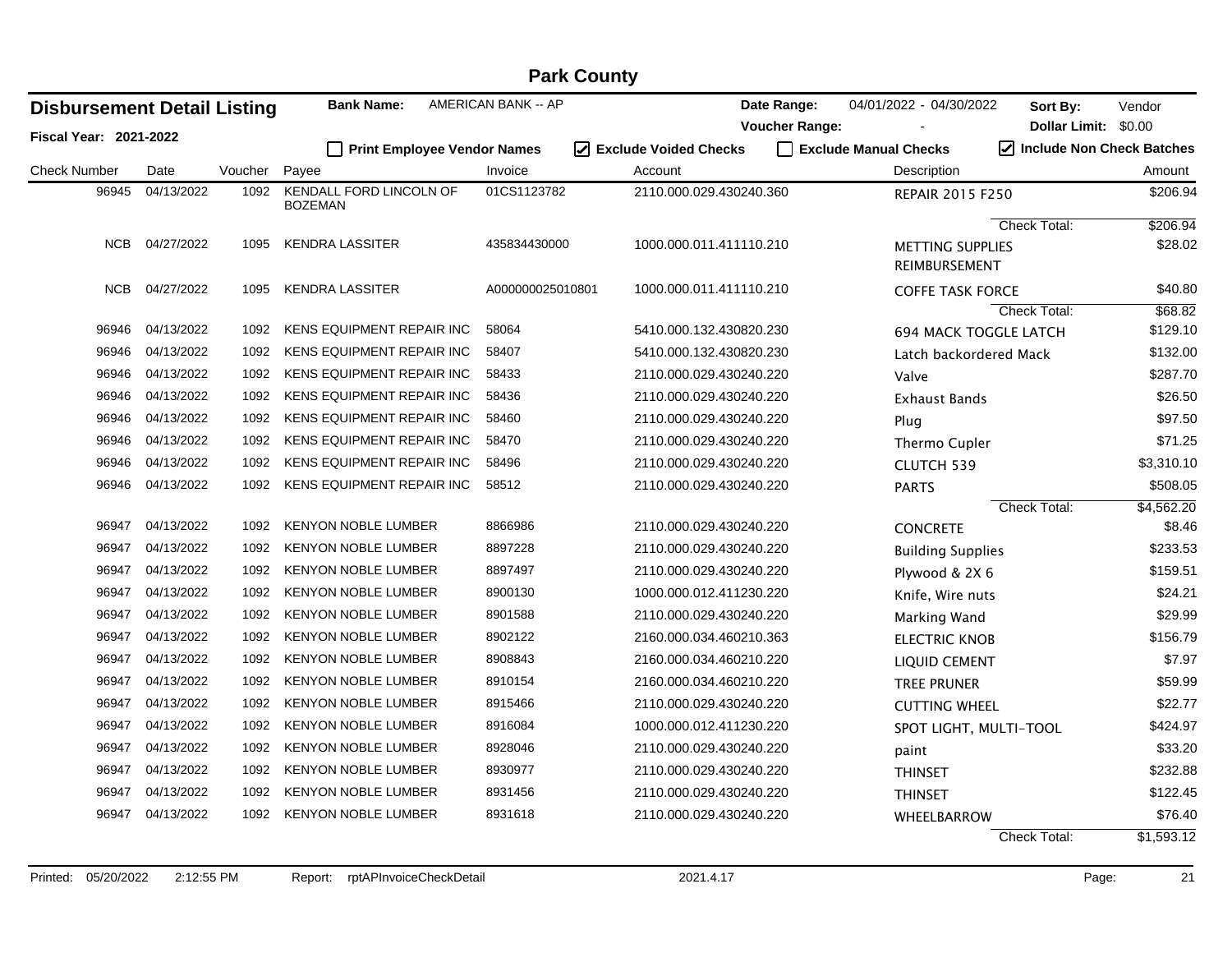|                                    |            |         |                                    |                     | <b>Park County</b>               |                       |                         |                               |                      |
|------------------------------------|------------|---------|------------------------------------|---------------------|----------------------------------|-----------------------|-------------------------|-------------------------------|----------------------|
| <b>Disbursement Detail Listing</b> |            |         | <b>Bank Name:</b>                  | AMERICAN BANK -- AP |                                  | Date Range:           | 04/01/2022 - 04/30/2022 | Sort By:                      | Vendor               |
| <b>Fiscal Year: 2021-2022</b>      |            |         |                                    |                     |                                  | <b>Voucher Range:</b> |                         | Dollar Limit: \$0.00          |                      |
|                                    |            |         | <b>Print Employee Vendor Names</b> |                     | $\sqrt{ }$ Exclude Voided Checks |                       | Exclude Manual Checks   | Include Non Check Batches     |                      |
| <b>Check Number</b>                | Date       | Voucher | Payee                              | Invoice             | Account                          |                       | Description             |                               | Amount               |
| 96991                              | 04/14/2022 | 1093    | <b>KENYON NOBLE LUMBER</b>         | Mar-22-CC           | 2300.000.018.420110.220          |                       |                         | Shooting range supplies       | \$467.21             |
|                                    |            |         |                                    |                     |                                  |                       |                         | Check Total:                  | \$467.21             |
| 96948                              | 04/13/2022 | 1092    | <b>KEVIN LARKIN</b>                | 20224335            | 1000.000.005.410540.370          |                       | <b>COUNTY JEEP</b>      | <b>FUEL REIMBURSEMENT</b>     | \$43.00              |
|                                    |            |         |                                    |                     |                                  |                       |                         | <b>Check Total:</b>           | \$43.00              |
| 96949                              | 04/13/2022 | 1092    | KICK IT TO THE CURB                | MAR <sub>22</sub>   | 1000.000.000.132050.000          |                       | Recylce paper           |                               | \$64.75              |
| 96949                              | 04/13/2022 | 1092    | KICK IT TO THE CURB                | MAR <sub>22</sub>   | 1000.000.012.411230.360          |                       | Recycle paper           |                               | \$110.25             |
|                                    |            |         |                                    |                     |                                  |                       |                         | Check Total:                  | \$175.00             |
| <b>NCB</b>                         | 04/27/2022 | 1095    | <b>KONE INC</b>                    | 962175624           | 1000.000.000.132050.000          |                       | Lobby elevator          |                               | \$691.71             |
| <b>NCB</b>                         | 04/27/2022 | 1095    | KONE INC                           | 962175624           | 1000.000.012.411230.360          |                       | Lobby elevator          |                               | \$1,177.77           |
|                                    |            |         |                                    |                     |                                  |                       |                         | Check Total:                  | \$1,869.48           |
| 96991                              | 04/14/2022 | 1093    | <b>LEHRKINDS INC</b>               | Mar-22-CC           | 2300.000.019.420230.223          |                       |                         | Water and dispsenser rent     | \$60.00              |
| 96991                              | 04/14/2022 | 1093    | LEHRKINDS INC                      | Mar-22-CC           | 2300.000.019.420230.223          |                       |                         | Water and dispsenser rent     | \$53.90              |
| 97026                              | 04/27/2022 | 1096    | <b>LESLIE CHAMBERS</b>             | 150                 |                                  |                       |                         | Check Total:                  | \$113.90<br>\$142.50 |
|                                    |            |         |                                    |                     | 2280.000.049.450310.350          |                       | <b>CLEANING SVC</b>     | <b>Check Total:</b>           | \$142.50             |
| 96950                              | 04/13/2022 | 1092    | <b>LISA HARRELD</b>                | 20220309            | 5410.000.132.430820.350          |                       | <b>ADD FOR REFUSE</b>   |                               | \$15.00              |
|                                    |            |         |                                    |                     |                                  |                       |                         | <b>Check Total:</b>           | \$15.00              |
| 96951                              | 04/13/2022 | 1092    | LIVINGSTON ACE HARDWARE            | A00631              | 1000.000.012.411230.220          |                       | <b>FUEL CAN</b>         |                               | \$54.99              |
| 96951                              | 04/13/2022 | 1092    | LIVINGSTON ACE HARDWARE            | A00676              | 2160.000.034.460210.220          |                       |                         | <b>CONCRETE FLOOR PROJECT</b> | \$39.56              |
| 96951                              | 04/13/2022 | 1092    | LIVINGSTON ACE HARDWARE            | A04228              | 5410.000.132.430820.220          |                       | <b>JACK</b>             |                               | \$54.99              |
| 96951                              | 04/13/2022 | 1092    | LIVINGSTON ACE HARDWARE            | A06188              | 1000.000.000.132050.000          |                       | <b>CITY SHARE</b>       |                               | \$5.42               |
| 96951                              | 04/13/2022 | 1092    | LIVINGSTON ACE HARDWARE            | A06188              | 1000.000.012.411230.220          |                       | <b>SUPPLIES</b>         |                               | \$9.22               |
| 96951                              | 04/13/2022 | 1092    | LIVINGSTON ACE HARDWARE            | J97125              | 5410.000.132.430820.230          |                       | <b>Supplies</b>         |                               | \$51.94              |
| 96951                              | 04/13/2022 | 1092    | LIVINGSTON ACE HARDWARE            | J97233              | 1000.000.000.132050.000          |                       |                         |                               | \$10.35              |
| 96951                              | 04/13/2022 | 1092    | LIVINGSTON ACE HARDWARE            | J97233              | 1000.000.012.411230.220          |                       | <b>Supplies</b>         |                               | \$17.63              |
| 96951                              | 04/13/2022 | 1092    | LIVINGSTON ACE HARDWARE            | J97236              | 1000.000.000.132050.000          |                       |                         |                               | \$5.15               |
| 96951                              | 04/13/2022 | 1092    | LIVINGSTON ACE HARDWARE            | J97236              | 1000.000.012.411230.220          |                       | <b>Supplies</b>         |                               | \$8.77               |
| 96951                              | 04/13/2022 | 1092    | LIVINGSTON ACE HARDWARE            | J98163              | 2160.000.034.460210.220          |                       | <b>CARDS TRAPS</b>      |                               | \$51.93              |
| 96951                              | 04/13/2022 | 1092    | LIVINGSTON ACE HARDWARE            | J98163              | 2160.000.034.460210.224          |                       |                         |                               | \$35.98              |
| 96951                              | 04/13/2022 | 1092    | LIVINGSTON ACE HARDWARE            | J98281              | 2110.000.029.430240.220          |                       | sEAL                    |                               | \$12.32              |
|                                    |            |         |                                    |                     |                                  |                       |                         |                               |                      |

#### Printed: 05/20/2022 2:12:55 PM Report: rptAPInvoiceCheckDetail 2021.4.17 2021.4.17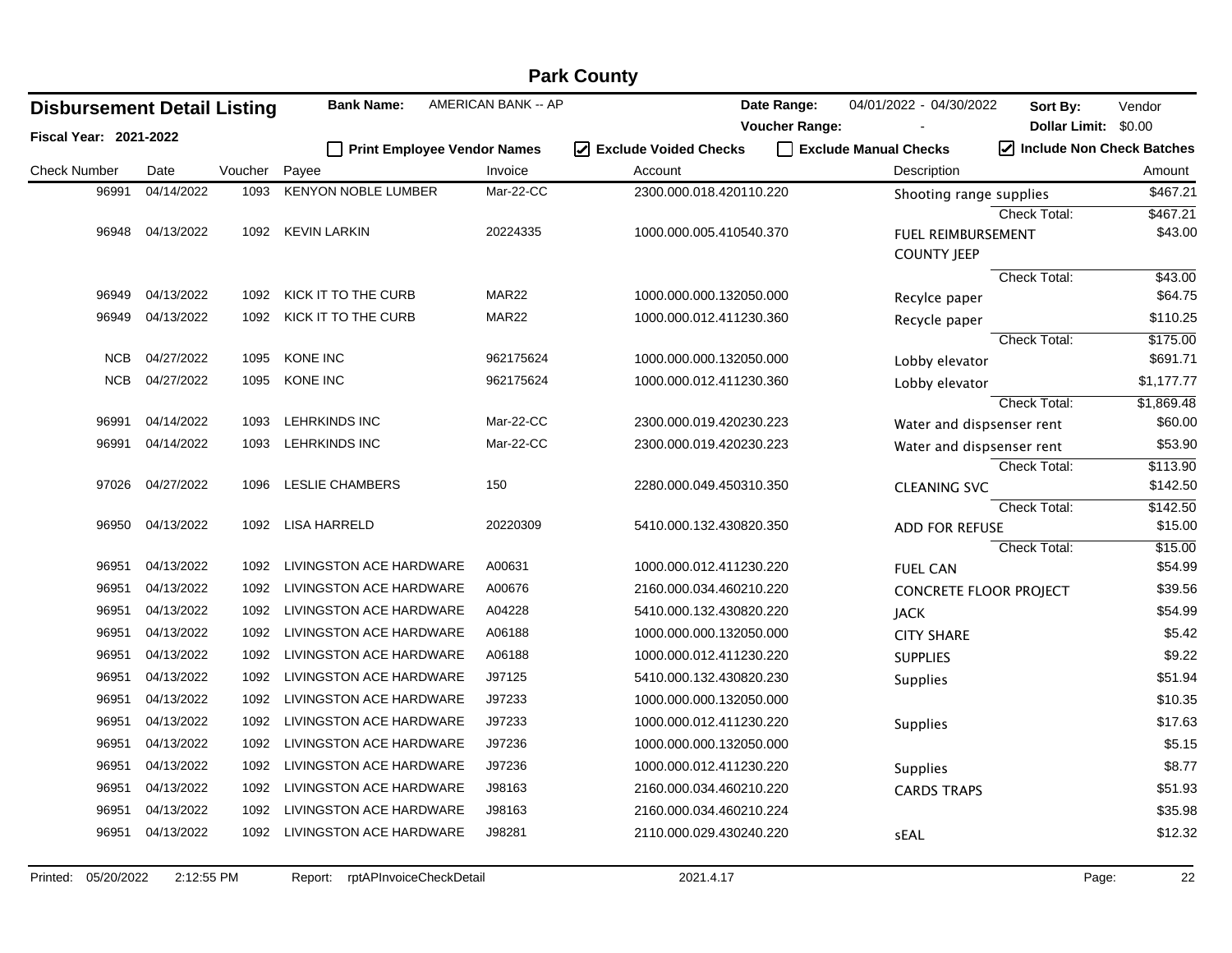|                                    |                  |         |                                                |                            | <b>Park County</b>                                        |                       |                                                          |                             |            |
|------------------------------------|------------------|---------|------------------------------------------------|----------------------------|-----------------------------------------------------------|-----------------------|----------------------------------------------------------|-----------------------------|------------|
| <b>Disbursement Detail Listing</b> |                  |         | <b>Bank Name:</b>                              | <b>AMERICAN BANK -- AP</b> |                                                           | Date Range:           | 04/01/2022 - 04/30/2022                                  | Sort By:                    | Vendor     |
| <b>Fiscal Year: 2021-2022</b>      |                  |         |                                                |                            |                                                           | <b>Voucher Range:</b> |                                                          | Dollar Limit: \$0.00        |            |
|                                    |                  |         | Print Employee Vendor Names                    |                            | $\vert \mathcal{V} \vert$<br><b>Exclude Voided Checks</b> |                       | Exclude Manual Checks                                    | √ Include Non Check Batches |            |
| <b>Check Number</b>                | Date             | Voucher | Payee                                          | Invoice                    | Account                                                   |                       | Description                                              |                             | Amount     |
| 96951                              | 04/13/2022       | 1092    | LIVINGSTON ACE HARDWARE                        | X73107                     | 2110.000.029.430240.220                                   |                       | Hole Saw                                                 |                             | \$31.98    |
| 96951                              | 04/13/2022       | 1092    | LIVINGSTON ACE HARDWARE                        | X73737                     | 5410.000.132.430820.220                                   |                       | <b>THREAD ALL</b>                                        |                             | \$71.96    |
|                                    |                  |         |                                                |                            |                                                           |                       |                                                          | Check Total:                | \$462.19   |
| 96991                              | 04/14/2022       | 1093    | LIVINGSTON ACE HARDWARE                        | Mar-22-CC                  | 5410.000.132.430820.220                                   |                       | Security camera supplies                                 |                             | \$143.67   |
|                                    |                  |         |                                                |                            |                                                           |                       |                                                          | Check Total:                | \$143.67   |
|                                    | 96952 04/13/2022 | 1092    | <b>LIVINGSTON ENTERPRISE</b>                   | 00115439                   | 2170.000.163.430310.350                                   |                       | <b>MISSION FIELD &amp; GARDINER</b><br><b>AIRPORT AD</b> |                             | \$350.00   |
| 96952                              | 04/13/2022       | 1092    | <b>LIVINGSTON ENTERPRISE</b>                   | 115385                     | 2250.000.047.431200.330                                   |                       | LEGAL FOR FDP-01-22                                      |                             | \$48.00    |
| 96952                              | 04/13/2022       | 1092    | <b>LIVINGSTON ENTERPRISE</b>                   | 133845                     | 2160.000.034.460210.390                                   |                       | <b>COMMISSION EXC ASST</b>                               |                             | \$319.45   |
| 96952                              | 04/13/2022       | 1092    | <b>LIVINGSTON ENTERPRISE</b>                   | 96802                      | 2360.000.056.460452.330                                   |                       | PAID BY CC ON 03/09/2022                                 |                             | (\$168.00) |
|                                    |                  |         |                                                |                            |                                                           |                       |                                                          | <b>Check Total:</b>         | \$549.45   |
| 96991                              | 04/14/2022       | 1093    | <b>LIVINGSTON ENTERPRISE</b>                   | Mar-22-CC                  | 2360.000.056.460452.330                                   |                       | Advertising                                              |                             | \$168.00   |
|                                    |                  |         |                                                |                            |                                                           |                       |                                                          | <b>Check Total:</b>         | \$168.00   |
| 96996                              | 04/19/2022       |         | LIVINGSTON FOOD RESOURCE                       | 2021-02 APR                | 2260.008.911.440430.730                                   |                       | ARPA 2021 FD RES CNTR                                    |                             | \$6,165.00 |
|                                    |                  |         | <b>CENTER</b>                                  |                            |                                                           |                       | MNTL HLTH SVC                                            |                             |            |
|                                    |                  |         |                                                |                            |                                                           |                       |                                                          | <b>Check Total:</b>         | \$6,165.00 |
| 96954                              | 04/13/2022       | 1092    | LIVINGSTON TRUE VALUE<br><b>HARDWARE</b>       | D16778                     | 2281.000.117.450300.220                                   |                       | Antifreeze, sanitation supp                              |                             | \$25.59    |
|                                    |                  |         |                                                |                            |                                                           |                       |                                                          | <b>Check Total:</b>         | \$25.59    |
| 96955                              | 04/13/2022       | 1092    | <b>LIVINGSTON UTILITY</b>                      | MAR <sub>22</sub>          | 1000.000.012.411230.340                                   |                       | CITY-COUNTY COMPLEX -                                    |                             | \$0.00     |
|                                    |                  |         | <b>DEPARTMENT</b>                              |                            |                                                           |                       |                                                          |                             |            |
| 96955                              | 04/13/2022       | 1092    | <b>LIVINGSTON UTILITY</b><br><b>DEPARTMENT</b> | MAR <sub>22</sub>          | 1000.000.028.450400.340                                   |                       | <b>CREDIT - MSU IRRIGATION</b>                           |                             | \$0.00     |
| 96955                              | 04/13/2022       | 1092    | <b>LIVINGSTON UTILITY</b>                      | MAR <sub>22</sub>          | 1000.000.028.450400.340                                   |                       | <b>MSU EXTENSION 80%</b>                                 |                             | \$42.68    |
|                                    |                  |         | <b>DEPARTMENT</b>                              |                            |                                                           |                       |                                                          |                             |            |
| 96955                              | 04/13/2022       | 1092    | <b>LIVINGSTON UTILITY</b><br><b>DEPARTMENT</b> | MAR <sub>22</sub>          | 1000.000.028.450400.340                                   |                       | <b>ATTORNEYS - WATER &amp;</b>                           |                             | \$0.00     |
| 96955                              | 04/13/2022       | 1092    | <b>LIVINGSTON UTILITY</b>                      | MAR <sub>22</sub>          | 2140.000.032.431100.340                                   |                       | <b>WEED 10%</b>                                          |                             | \$5.33     |
|                                    |                  |         | <b>DEPARTMENT</b>                              |                            |                                                           |                       |                                                          |                             |            |
| 96955                              | 04/13/2022       | 1092    | <b>LIVINGSTON UTILITY</b><br><b>DEPARTMENT</b> | MAR <sub>22</sub>          | 2160.000.034.460210.340                                   |                       | <b>FAIRGROUNDS - WATER &amp;</b><br><b>SEWER</b>         |                             | \$2,536.98 |
| 96955                              | 04/13/2022       | 1092    | <b>LIVINGSTON UTILITY</b><br><b>DEPARTMENT</b> | MAR22                      | 2360.000.056.460452.340                                   |                       | <b>MUSEUM UTILITIES</b>                                  |                             | \$75.54    |
|                                    |                  |         |                                                |                            |                                                           |                       |                                                          |                             |            |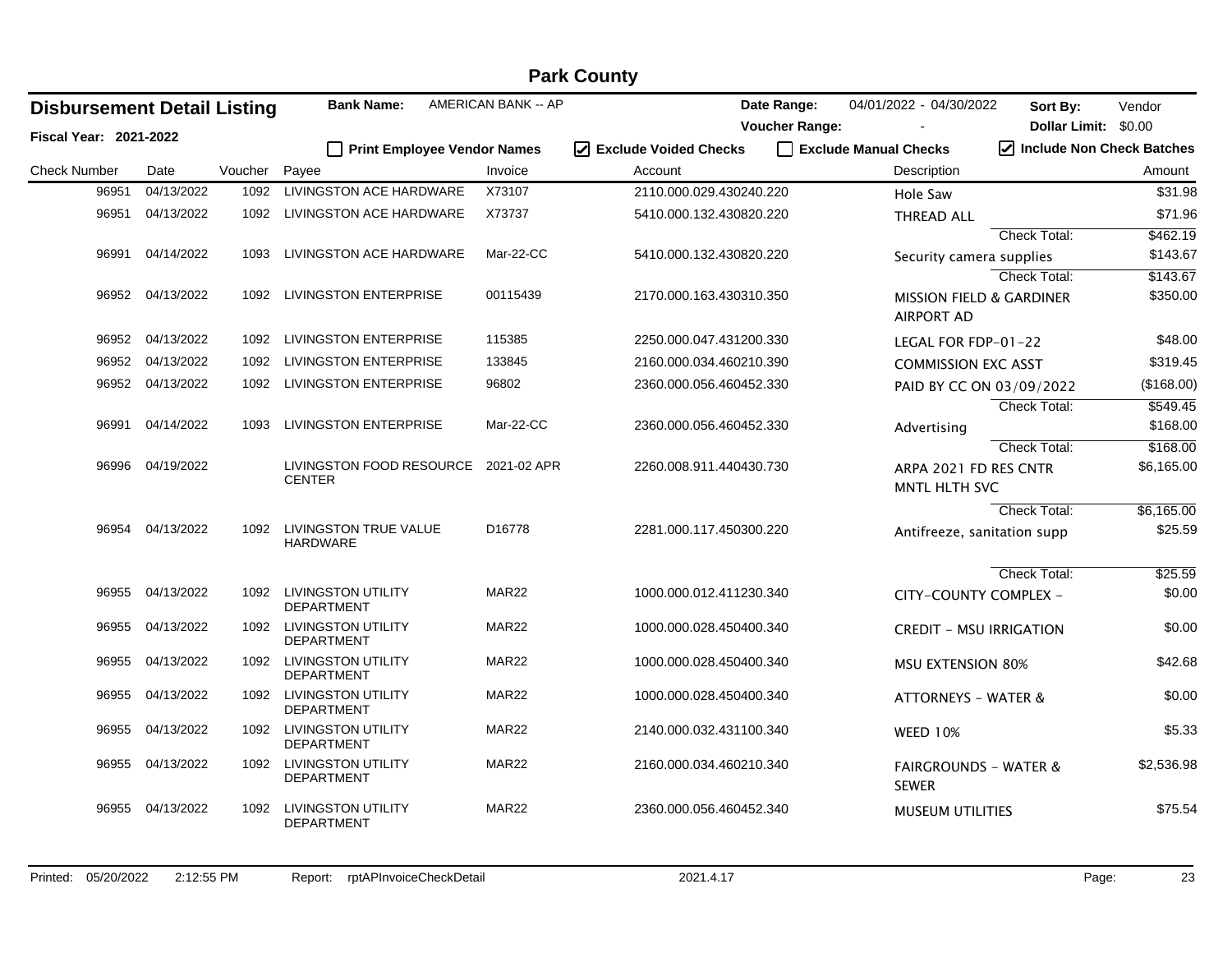|                        |            |                                    |         |                                                       |                             | <b>Fain Coulity</b>               |                       |                                                  |                           |             |
|------------------------|------------|------------------------------------|---------|-------------------------------------------------------|-----------------------------|-----------------------------------|-----------------------|--------------------------------------------------|---------------------------|-------------|
|                        |            | <b>Disbursement Detail Listing</b> |         | <b>Bank Name:</b>                                     | AMERICAN BANK -- AP         |                                   | Date Range:           | 04/01/2022 - 04/30/2022                          | Sort By:                  | Vendor      |
| Fiscal Year: 2021-2022 |            |                                    |         |                                                       |                             |                                   | <b>Voucher Range:</b> |                                                  | Dollar Limit: \$0.00      |             |
|                        |            |                                    |         |                                                       | Print Employee Vendor Names | <b>Exclude Voided Checks</b><br>☑ |                       | Exclude Manual Checks                            | Include Non Check Batches |             |
| <b>Check Number</b>    |            | Date                               | Voucher | Payee                                                 | Invoice                     | Account                           |                       | Description                                      |                           | Amount      |
|                        | 96955      | 04/13/2022                         | 1092    | <b>LIVINGSTON UTILITY</b><br><b>DEPARTMENT</b>        | MAR22                       | 2830.000.072.430890.340           |                       | <b>JUNK VEHICLE 10%</b>                          |                           | \$5.33      |
|                        | 96955      | 04/13/2022                         | 1092    | <b>LIVINGSTON UTILITY</b><br><b>DEPARTMENT</b>        | MAR22                       | 5410.000.132.430820.340           |                       | <b>REFUSE - WATER &amp; SEWER</b>                |                           | \$170.88    |
|                        | 96955      | 04/13/2022                         | 1092    | <b>LIVINGSTON UTILITY</b><br><b>DEPARTMENT</b>        | MAR22                       | 5410.000.132.430820.390           |                       | DISPOSAL FEE - Jan                               |                           | \$45,295.25 |
|                        |            |                                    |         |                                                       |                             |                                   |                       |                                                  | <b>Check Total:</b>       | \$48,131.99 |
|                        |            | 97027 04/27/2022                   | 1096    | LOUS GLOVES INC                                       | 048427                      | 2300.004.019.420230.220           |                       | SHERIFF JAIL OPERATING<br><b>SUPPLIES</b>        |                           | \$193.00    |
|                        |            |                                    |         |                                                       |                             |                                   |                       |                                                  | Check Total:              | \$193.00    |
|                        |            | 97028 04/27/2022                   | 1096    | M DESIGN GROUP                                        | 4179                        | 2973.000.076.440170.210           |                       | <b>BROCHURES MATERNAL</b><br><b>CHILD HEALTH</b> |                           | \$710.19    |
|                        |            |                                    |         |                                                       |                             |                                   |                       |                                                  | Check Total:              | \$710.19    |
|                        |            | 96956 04/13/2022                   | 1092    | MACO PROPERTY & CASUALTY LEPA34035530<br><b>TRUST</b> |                             | 1000.000.011.411110.350           |                       | PCT COUNTY ATTOURNEY<br>20190620                 |                           | \$5,000.00  |
|                        |            |                                    |         |                                                       |                             |                                   |                       |                                                  | <b>Check Total:</b>       | \$5,000.00  |
|                        | 96991      | 04/14/2022                         |         | 1093 MAGIP                                            | Mar-22-CC                   | 1000.000.142.411040.210           |                       | Conference registration<br>Steven J              |                           | \$315.00    |
|                        | 96991      | 04/14/2022                         |         | 1093 MAGIP                                            | Mar-22-CC                   | 1000.000.142.411040.210           |                       | Membership renewal Steven                        |                           | \$30.00     |
|                        |            |                                    |         |                                                       |                             |                                   |                       |                                                  | <b>Check Total:</b>       | \$345.00    |
|                        | 97029      | 04/27/2022                         | 1096    | <b>Mariah Thomas</b>                                  | 20220422                    | 2180.000.038.410331.370           |                       | <b>TRAVEL EXPENSE</b>                            |                           | \$43.50     |
|                        |            |                                    |         |                                                       |                             |                                   |                       |                                                  | <b>Check Total:</b>       | \$43.50     |
|                        | <b>NCB</b> | 04/15/2022                         | 1091    | <b>MARK DONALDSON</b>                                 | MAR <sub>22</sub>           | 1000.000.021.420800.370           |                       | <b>CORONER</b>                                   |                           | \$262.71    |
|                        | <b>NCB</b> | 04/27/2022                         | 1095    | <b>MARK HIGGS</b>                                     | APR22                       | 1000.000.021.420800.370           |                       | Mileage                                          |                           | \$8.19      |
|                        | <b>NCB</b> | 04/27/2022                         | 1095    | <b>MARK HIGGS</b>                                     | MAR <sub>22</sub>           | 1000.000.021.420800.370           |                       | Mileage                                          |                           | \$33.93     |
|                        |            |                                    |         |                                                       |                             |                                   |                       |                                                  | <b>Check Total:</b>       | \$304.83    |
|                        | 96991      | 04/14/2022                         | 1093    | <b>MATTS BUTCHER SHOP</b>                             | Mar-22-CC                   | 2300.000.018.420110.220           |                       | Meeting food                                     |                           | \$125.64    |
|                        | 96991      | 04/14/2022                         | 1093    | <b>MATTS BUTCHER SHOP</b>                             | Mar-22-CC                   | 2300.000.018.420110.220           |                       | <b>MRDTF</b> meeting                             |                           | \$8.06      |
|                        |            |                                    |         |                                                       |                             |                                   |                       |                                                  | <b>Check Total:</b>       | \$133.70    |
|                        | 96957      | 04/13/2022                         |         | 1092 MEBULBS                                          | 4119288-01                  | 1000.000.000.132050.000           |                       | <b>CITY SHARE</b>                                |                           | \$184.55    |
|                        | 96957      | 04/13/2022                         |         | 1092 MEBULBS                                          | 4119288-01                  | 1000.000.012.411230.220           |                       | <b>DIMMER SWITCHES</b>                           |                           | \$314.23    |
|                        |            |                                    |         |                                                       |                             |                                   |                       |                                                  | Check Total:              | \$498.78    |
| Printed: 05/20/2022    |            | 2:12:55 PM                         |         | rptAPInvoiceCheckDetail<br>Report:                    |                             | 2021.4.17                         |                       |                                                  | Page:                     | 24          |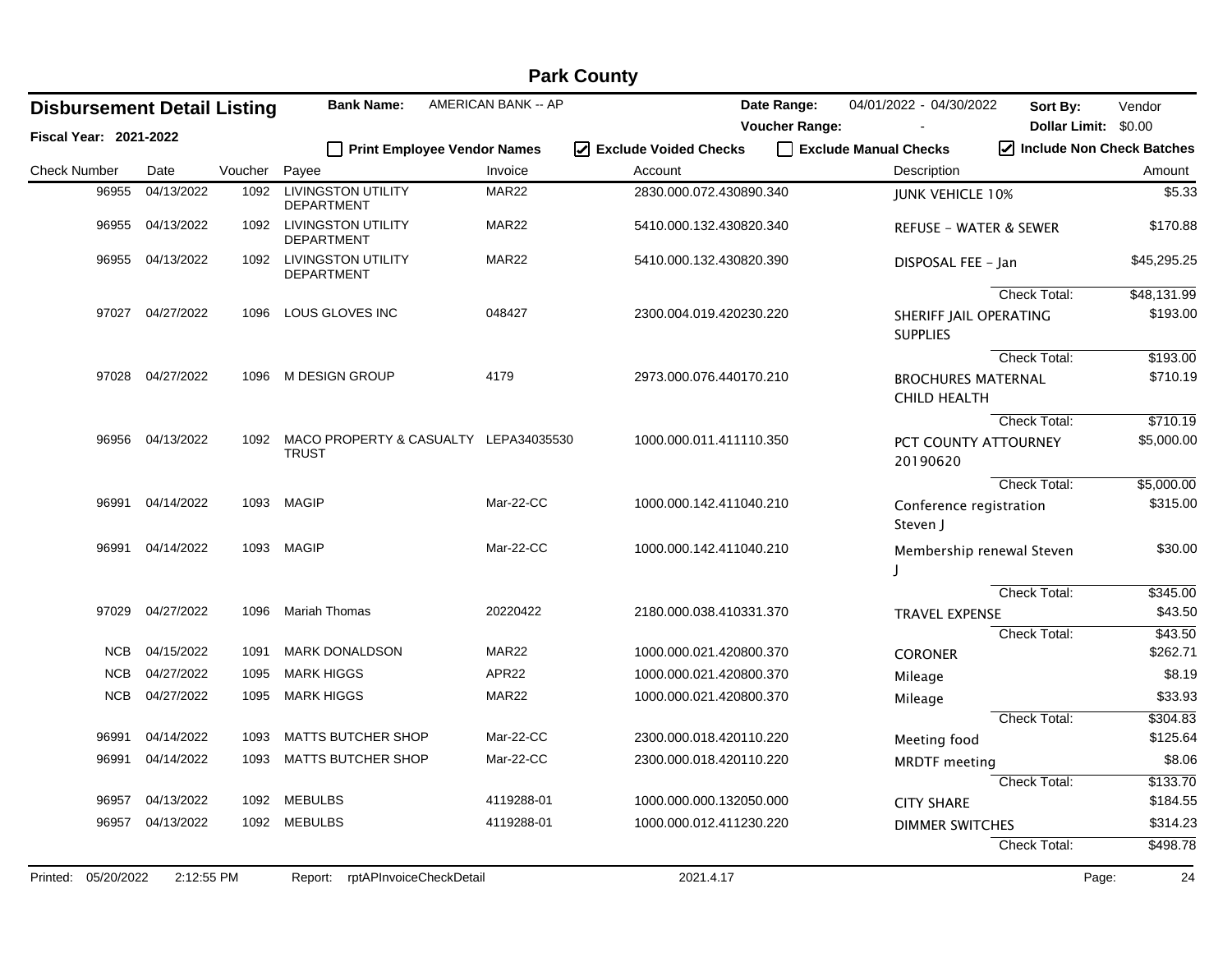|                                    | <b>Park County</b> |         |                                                      |                            |                         |                       |                                           |                             |                      |  |  |
|------------------------------------|--------------------|---------|------------------------------------------------------|----------------------------|-------------------------|-----------------------|-------------------------------------------|-----------------------------|----------------------|--|--|
| <b>Disbursement Detail Listing</b> |                    |         | <b>Bank Name:</b>                                    | <b>AMERICAN BANK -- AP</b> |                         | Date Range:           | 04/01/2022 - 04/30/2022                   | Sort By:                    | Vendor               |  |  |
| <b>Fiscal Year: 2021-2022</b>      |                    |         |                                                      |                            |                         | <b>Voucher Range:</b> |                                           | Dollar Limit: \$0.00        |                      |  |  |
|                                    |                    |         | <b>Print Employee Vendor Names</b>                   |                            | I Exclude Voided Checks |                       | Exclude Manual Checks                     | 7 Include Non Check Batches |                      |  |  |
| <b>Check Number</b>                | Date               | Voucher | Payee                                                | Invoice                    | Account                 |                       | Description                               |                             | Amount               |  |  |
| 96958                              | 04/13/2022         | 1092    | MIDWAY RENTAL                                        | 1583369-0002C              | 2110.000.029.430240.533 |                       | <b>CREDIT OVERPAYMENT</b>                 |                             | (\$19.38)            |  |  |
| 96958                              | 04/13/2022         | 1092    | MIDWAY RENTAL                                        | 1649068-001                | 2110.000.029.430240.533 |                       | <b>PACKER</b>                             |                             | \$667.90             |  |  |
|                                    |                    |         |                                                      |                            |                         |                       |                                           | Check Total:                | \$648.52             |  |  |
| 96959                              | 04/13/2022         |         | 1092 MOBILE REPAIR & WELDING                         | 33013                      | 5410.000.132.430820.230 |                       | <b>CUT IRON</b>                           |                             | \$34.33              |  |  |
|                                    |                    |         |                                                      |                            |                         |                       |                                           | Check Total:                | \$34.33              |  |  |
| 97030                              | 04/27/2022         | 1096    | <b>MOBILE REPAIR &amp; WELDING</b>                   | 33046                      | 2110.000.029.430240.220 |                       | <b>METAL</b>                              |                             | \$32.68              |  |  |
| 97030                              | 04/27/2022         | 1096    | <b>MOBILE REPAIR &amp; WELDING</b>                   | 33052                      | 5410.000.132.430820.220 |                       | METAL PIPE CUT & DRILLED                  |                             | \$218.25             |  |  |
|                                    |                    |         |                                                      |                            |                         |                       |                                           | Check Total:                | \$250.93             |  |  |
| <b>NCB</b>                         | 04/01/2022         | 1084    | MOLLY BRADBERRY                                      | MAR <sub>22</sub>          | 2180.000.038.410331.370 |                       | <b>TRAVEL</b>                             |                             | \$267.22             |  |  |
|                                    |                    |         |                                                      |                            |                         |                       |                                           | <b>Check Total:</b>         | \$267.22             |  |  |
| 96960                              | 04/13/2022         | 1092    | <b>MONTANA INTERACTIVE</b>                           | 3011750                    | 1000.000.005.410540.350 |                       | DOJ TRP's                                 |                             | \$441.45             |  |  |
| 96960                              | 04/13/2022         | 1092    | <b>MONTANA INTERACTIVE</b>                           | 3011750                    | 2340.000.093.420440.350 |                       | <b>Burn permits</b>                       |                             | \$187.05             |  |  |
|                                    |                    |         |                                                      |                            |                         |                       |                                           | Check Total:                | \$628.50             |  |  |
| 96991                              | 04/14/2022         | 1093    | <b>MONTANA PHONE</b>                                 | Mar-22-CC                  | 2260.008.911.440100.242 |                       | Online meeting servies                    |                             | \$51.01              |  |  |
|                                    |                    |         |                                                      |                            |                         |                       |                                           | Check Total:                | \$51.01              |  |  |
| NCB                                | 04/27/2022         | 1095    | <b>MORGAN SQUIRES</b>                                | 20220422                   | 2160.000.034.460210.370 |                       | <b>REIMBURSEMENT FOR</b>                  |                             | \$246.86             |  |  |
|                                    |                    |         |                                                      |                            |                         |                       |                                           | Check Total:                | \$246.86             |  |  |
| 96961                              | 04/13/2022         |         | 1092 MOUNTAIN MOBILE                                 | 18211                      | 2110.000.029.430240.220 |                       | <b>ROCK CHIP REPAIR</b>                   |                             | \$45.00              |  |  |
|                                    |                    |         |                                                      |                            |                         |                       |                                           | Check Total:                | \$45.00              |  |  |
| 97031                              | 04/27/2022         | 1096    | <b>MOUNTAIN VALLEY</b><br><b>VETERINARY SERVICES</b> | 269.25                     | 2300.000.018.420110.350 |                       | RANCH CALL - ZONE 2 PRO                   |                             | \$269.25             |  |  |
|                                    |                    |         |                                                      |                            |                         |                       | <b>SRVCS</b>                              |                             |                      |  |  |
|                                    |                    |         |                                                      |                            |                         |                       |                                           | Check Total:                | \$269.25             |  |  |
|                                    | 97032 04/27/2022   | 1096    | <b>MSU EXTENSION SERVICE</b>                         | MAY22                      | 1000.000.028.450400.350 |                       | EXT AGENT SALARY- MAY                     |                             | \$6,320.66           |  |  |
|                                    |                    |         |                                                      |                            |                         |                       |                                           | <b>Check Total:</b>         | \$6,320.66           |  |  |
|                                    | 97033 04/27/2022   | 1096    | MT BIOLOGICAL WEED<br><b>CONTROL PROJECT</b>         | 37152                      | 2840.000.175.431100.350 |                       | <b>BAGS WEED CONTROL</b>                  |                             | \$300.00             |  |  |
|                                    |                    |         |                                                      |                            |                         |                       |                                           | Check Total:                | \$300.00             |  |  |
| 97034                              | 04/27/2022         | 1096    | MT LAW ENFORCEMENT                                   | 21052                      | 2300.000.018.420110.380 |                       | <b>SHERIFF FIREARMS</b>                   |                             | \$463.00             |  |  |
|                                    |                    |         | <b>ACADEMY</b>                                       |                            |                         |                       | TRAINING SERVICES                         |                             |                      |  |  |
|                                    |                    |         |                                                      |                            |                         |                       |                                           |                             |                      |  |  |
|                                    | 96992 04/14/2022   |         | MT LEGISLATIVE SERVICES                              | V194356                    | 2300.000.019.420230.220 |                       |                                           | Check Total:                | \$463.00<br>\$175.00 |  |  |
|                                    |                    |         | <b>DIVISION</b>                                      |                            |                         |                       | SHERIFF JAIL OPERATING<br><b>SUPPLIES</b> |                             |                      |  |  |
|                                    |                    |         |                                                      |                            |                         |                       |                                           |                             |                      |  |  |
|                                    |                    |         |                                                      |                            |                         |                       |                                           | Check Total:                | \$175.00             |  |  |
| Printed: 05/20/2022                | 2:12:55 PM         |         | Report: rptAPInvoiceCheckDetail                      |                            | 2021.4.17               |                       |                                           | Page:                       | 25                   |  |  |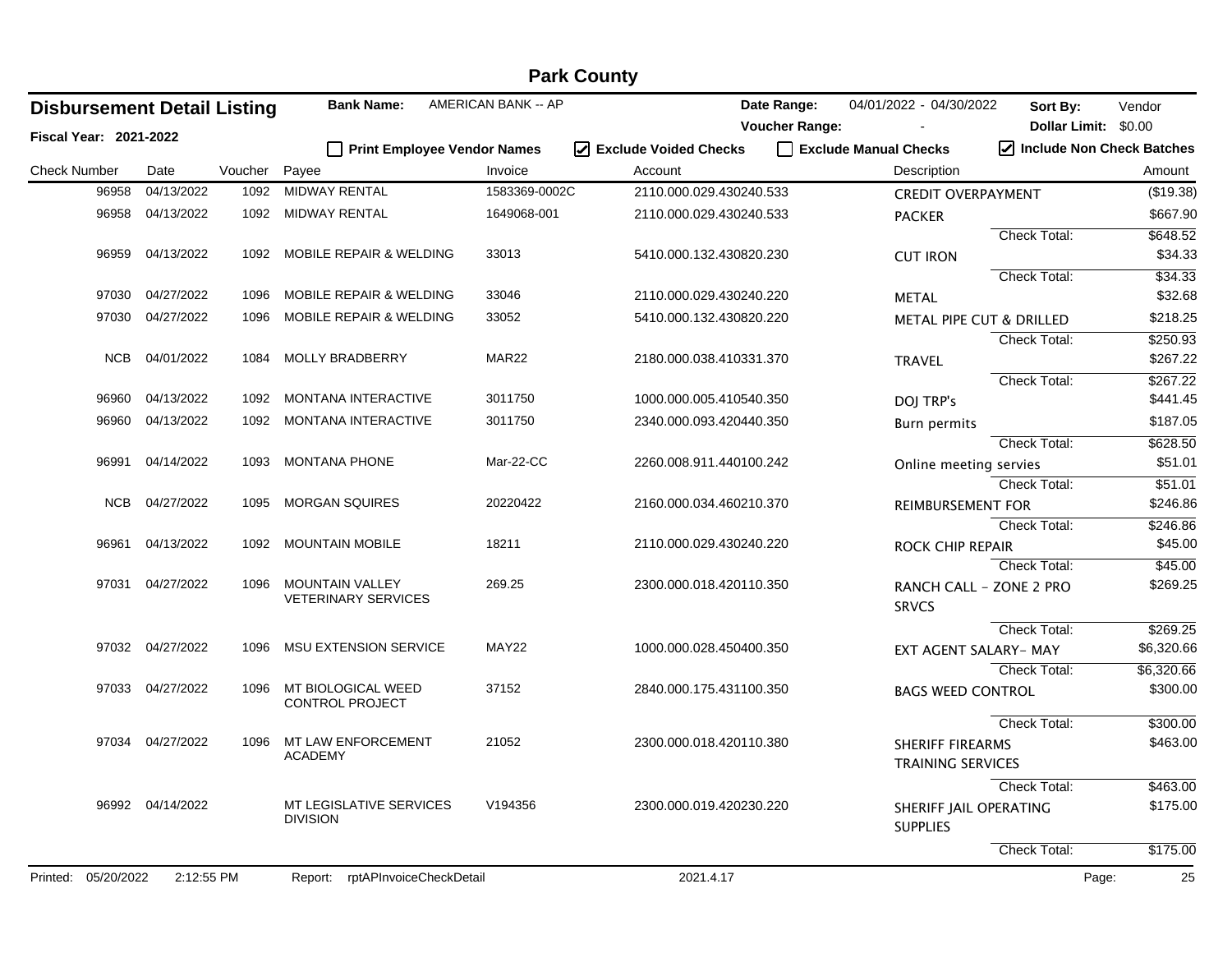|                                    |                  |         |                                                        |                            | <b>Park County</b>               |                       |                                             |                                                |                     |
|------------------------------------|------------------|---------|--------------------------------------------------------|----------------------------|----------------------------------|-----------------------|---------------------------------------------|------------------------------------------------|---------------------|
| <b>Disbursement Detail Listing</b> |                  |         | <b>Bank Name:</b>                                      | <b>AMERICAN BANK -- AP</b> |                                  | Date Range:           | 04/01/2022 - 04/30/2022                     | Sort By:                                       | Vendor              |
| Fiscal Year: 2021-2022             |                  |         |                                                        |                            |                                  | <b>Voucher Range:</b> |                                             | <b>Dollar Limit:</b>                           | \$0.00              |
|                                    |                  |         | <b>Print Employee Vendor Names</b>                     |                            | $\sqrt{ }$ Exclude Voided Checks |                       | Exclude Manual Checks                       | $\sqrt{\phantom{a}}$ Include Non Check Batches |                     |
| <b>Check Number</b>                | Date             | Voucher | Payee                                                  | Invoice                    | Account                          |                       | Description                                 |                                                | Amount              |
| 96991                              | 04/14/2022       | 1093    | MT PUBLIC HEALTH ASSN                                  | Mar-22-CC                  | 1000.000.022.440120.333          |                       | MEHA dues and conference<br>registration    |                                                | \$299.00            |
|                                    | 96991 04/14/2022 | 1093    | <b>MURDOCH'S RANCH &amp; HOME</b><br><b>SUPPLY LLC</b> | Mar-22-CC                  | 5410.000.132.430820.220          |                       | Security camera supplies                    |                                                | \$138.48            |
| NCB                                | 04/15/2022       | 1091    | NORTHWEST PIPE FITTINGS INC 5699238                    |                            | 2110.000.029.430240.220          |                       | <b>HOSE</b>                                 | Check Total:                                   | \$437.48<br>\$86.21 |
| NCB                                | 04/15/2022       | 1091    | NORTHWEST PIPE FITTINGS INC 5705284                    |                            | 2110.000.029.430240.400          |                       | <b>GEOTEX FABRIC</b>                        |                                                | \$1,336.88          |
|                                    |                  |         |                                                        |                            |                                  |                       |                                             | Check Total:                                   | \$1,423.09          |
| 96962                              | 04/13/2022       | 1092    | OCONNOR AUTO BODY LLC                                  | 6157                       | 2300.000.018.420110.360          |                       | <b>REPAIR FOR SHERIFF 1902</b>              |                                                | \$1,005.00          |
|                                    |                  |         |                                                        |                            |                                  |                       |                                             | Check Total:                                   | \$1,005.00          |
| <b>NCB</b>                         | 04/01/2022       | 1084    | OPPORTUNITY BANK                                       | APR22                      | 1000.000.011.411110.531          |                       | <b>B ST LEASE - APR</b>                     |                                                | \$1,775.00          |
| NCB                                | 04/27/2022       | 1095    | <b>OPPORTUNITY BANK</b>                                | MAY22                      | 1000.000.011.411110.531          |                       | <b>B ST LEASE - MAY</b>                     |                                                | \$1,775.00          |
|                                    |                  |         |                                                        |                            |                                  |                       |                                             | <b>Check Total:</b>                            | \$3,550.00          |
| 96906                              | 04/06/2022       |         | <b>OPTIVIEW</b>                                        | 98967                      | 5410.001.132.430820.940          |                       | <b>REFUSE CIP CAPITAL</b>                   |                                                | \$11,906.00         |
|                                    |                  |         |                                                        |                            |                                  |                       |                                             | <b>Check Total:</b>                            | \$11,906.00         |
| 96963                              | 04/13/2022       | 1092    | OREILLY AUTO PARTS                                     | 1558-273084                | 2285.000.903.450301.360          |                       | <b>WR03 TURN SIGNAL BULBS</b>               |                                                | \$3.78              |
|                                    |                  |         |                                                        |                            |                                  |                       |                                             | <b>Check Total:</b>                            | \$3.78              |
| 96964                              | 04/13/2022       | 1092    | OWENHOUSE ACE HARDWARE                                 | 110555/1                   | 2840.000.175.431100.230          |                       | LEFT   & g BATTERY                          |                                                | \$49.99             |
|                                    |                  |         |                                                        |                            |                                  |                       |                                             | <b>Check Total:</b>                            | \$49.99             |
| <b>NCB</b>                         | 04/27/2022       | 1095    | <b>PACIFIC STEEL &amp; RECYCLING</b>                   | 7975794                    | 2110.000.029.430240.220          |                       | <b>Metal TRUCK BED</b>                      |                                                | \$2,166.98          |
| NCB                                | 04/27/2022       | 1095    | PACIFIC STEEL & RECYCLING                              | 7978830                    | 2110.000.029.430240.220          |                       | Metal TRUCK BED                             |                                                | \$2,461.16          |
|                                    |                  |         |                                                        |                            |                                  |                       |                                             | <b>Check Total:</b>                            | \$4,628.14          |
|                                    | 96904 04/01/2022 |         | PARK COUNTY ACH CLAIMS<br>(VOID THIS CHECK)            | V812779                    | 7930.000.000.201100.000          |                       | <b>CLAIMS CLRING WARRANTS</b><br>PAY        |                                                | \$25,535.98         |
|                                    |                  |         |                                                        |                            |                                  |                       |                                             | <b>Check Total:</b>                            | \$25,535.98         |
|                                    | 96994 04/14/2022 |         | PARK COUNTY ACH CLAIMS<br>(VOID THIS CHECK)            | 1091                       | 7910.000.000.202100.000          |                       | PR CLR - ACCTS PAYBL-                       |                                                | \$33,972.51         |
|                                    |                  |         |                                                        |                            |                                  |                       |                                             | <b>Check Total:</b>                            | \$33,972.51         |
|                                    | 97057 04/28/2022 |         | PARK COUNTY ACH CLAIMS<br>(VOID THIS CHECK)            | V251690                    | 7930.000.000.101000.000          |                       | <b>CLAIMS CLRING CASH</b>                   |                                                | \$14,368.83         |
|                                    |                  |         |                                                        |                            |                                  |                       |                                             | Check Total:                                   | \$14,368.83         |
|                                    | 97035 04/27/2022 | 1096    | PARK COUNTY COMMUNITY<br><b>FOUNDATION</b>             | 2012-07                    | 2260.008.911.470330.730          |                       | <b>GIVE A HOOT MATCHING</b><br><b>FUNDS</b> |                                                | \$25,000.00         |
|                                    |                  |         |                                                        |                            |                                  |                       |                                             | Check Total:                                   | \$25,000.00         |
| Printed: 05/20/2022                | 2:12:55 PM       |         | Report: rptAPInvoiceCheckDetail                        |                            | 2021.4.17                        |                       |                                             | Page:                                          | 26                  |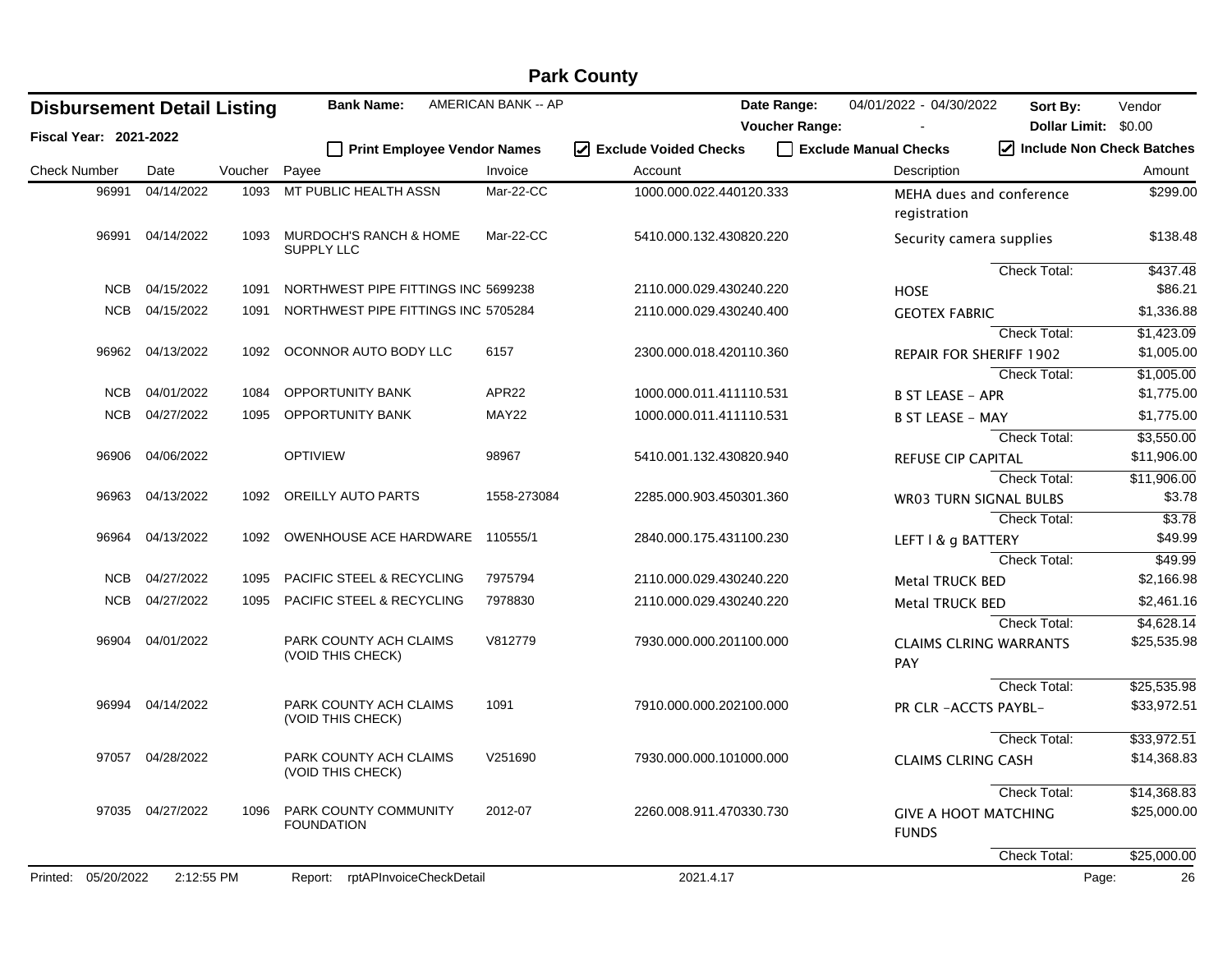| <b>Disbursement Detail Listing</b> |                  |         | <b>Bank Name:</b>                                  | <b>AMERICAN BANK -- AP</b> |                                   | Date Range:           | 04/01/2022 - 04/30/2022                        | Sort By:             | Vendor                                         |
|------------------------------------|------------------|---------|----------------------------------------------------|----------------------------|-----------------------------------|-----------------------|------------------------------------------------|----------------------|------------------------------------------------|
| <b>Fiscal Year: 2021-2022</b>      |                  |         |                                                    |                            |                                   | <b>Voucher Range:</b> |                                                | Dollar Limit: \$0.00 |                                                |
|                                    |                  |         | Print Employee Vendor Names                        |                            | ☑<br><b>Exclude Voided Checks</b> |                       | Exclude Manual Checks                          |                      | $\sqrt{\phantom{a}}$ Include Non Check Batches |
| <b>Check Number</b>                | Date             | Voucher | Payee                                              | Invoice                    | Account                           |                       | Description                                    |                      | Amount                                         |
| 96991                              | 04/14/2022       |         | 1093 PARK COUNTY TREASURER                         | Mar-22-CC                  | 5410.000.132.430820.220           |                       | Title & reg 2022 Kenworth<br>truck             |                      | \$22.26                                        |
|                                    |                  |         |                                                    |                            |                                   |                       |                                                | Check Total:         | \$22.26                                        |
| 96965                              | 04/13/2022       | 1092    | PARK ELECTRIC CO-OP INC                            | <b>MAR_22</b>              | 2110.000.029.430240.340           |                       | <b>CP SHOP - ELECTRIC</b>                      |                      | \$37.36                                        |
| 96965                              | 04/13/2022       | 1092    | PARK ELECTRIC CO-OP INC                            | <b>MAR_22</b>              | 2110.000.029.430240.340           |                       | <b>TOM MINER</b>                               |                      | \$93.86                                        |
| 96965                              | 04/13/2022       | 1092    | PARK ELECTRIC CO-OP INC                            | <b>MAR_22</b>              | 2110.000.029.430240.340           |                       | <b>WILSALL SHOP - ELECTRIC</b>                 |                      | \$111.92                                       |
| 96965                              | 04/13/2022       | 1092    | PARK ELECTRIC CO-OP INC                            | <b>MAR_22</b>              | 2280.000.049.450310.340           |                       | S.V. SR CNTR - ELECTRIC                        |                      | \$191.08                                       |
| 96965                              | 04/13/2022       | 1092    | PARK ELECTRIC CO-OP INC                            | <b>MAR_22</b>              | 2900.000.094.410230.350           |                       | PARADISE VALLEY TV                             |                      | \$149.16                                       |
| 96965                              | 04/13/2022       | 1092    | PARK ELECTRIC CO-OP INC                            | <b>MAR_22</b>              | 5410.000.132.430820.340           |                       | DARLING ST GRN BOX SITE                        |                      | \$24.12                                        |
| 96965                              | 04/13/2022       | 1092    | PARK ELECTRIC CO-OP INC                            | <b>MAR_22</b>              | 5410.000.132.430820.340           |                       | <b>BRACKETT CR GRN BOX SITE</b>                |                      | \$24.20                                        |
| 96965                              | 04/13/2022       | 1092    | PARK ELECTRIC CO-OP INC                            | <b>MAR_22</b>              | 5410.000.132.430820.340           |                       | TRL CRK GRN BOX SITE                           |                      | \$23.00                                        |
| 96965                              | 04/13/2022       | 1092    | PARK ELECTRIC CO-OP INC                            | <b>MAR_22</b>              | 5410.000.132.430820.340           |                       | <b>CHICO GREEN BOX</b>                         |                      | \$6.13                                         |
| 96965                              | 04/13/2022       | 1092    | PARK ELECTRIC CO-OP INC                            | MAR22                      | 2850.000.099.420750.340           |                       | 2303400-002 NORTH<br>REPEATER TOWER - Jan      |                      | \$32.55                                        |
|                                    | 96965 04/13/2022 |         | 1092 PARK ELECTRIC CO-OP INC                       | MAR22                      | 2850.000.099.420750.340           |                       | 16005000-004 MEYERS<br><b>FLAT RADIO TOWER</b> |                      | \$154.01                                       |
|                                    | 97036 04/27/2022 | 1096    | PARKER REPAIR AND RADIATOR 75598<br><b>SERVICE</b> |                            | 2140.000.032.431100.230           |                       | LED INSTALL OIL CHANGE                         | Check Total:         | \$847.39<br>\$336.84                           |
|                                    |                  |         |                                                    |                            |                                   |                       |                                                | Check Total:         | \$336.84                                       |
| 96991                              | 04/14/2022       | 1093    | PICKLE BARREL                                      | Mar-22-CC                  | 1000.000.030.430100.220           |                       | Meeting lunch                                  |                      | \$74.60                                        |
| 96991                              | 04/14/2022       | 1093    | <b>PICKLE BARREL</b>                               | Mar-22-CC                  | 2110.000.029.430240.220           |                       | Meeting lunch                                  |                      | \$135.20                                       |
| 96991                              | 04/14/2022       | 1093    | <b>PICKLE BARREL</b>                               | Mar-22-CC                  | 2170.000.162.430310.210           |                       | Meeting lunch                                  |                      | \$76.94                                        |
|                                    |                  |         |                                                    |                            |                                   |                       |                                                | <b>Check Total:</b>  | \$286.74                                       |
| 96966                              | 04/13/2022       |         | 1092 POCO TECHNOLOGIES LLC                         | 18044                      | 1000.000.097.410580.350           |                       | DEVELOPMENT ADDITIONAL<br><b>UPDATES</b>       |                      | \$892.50                                       |
|                                    |                  |         |                                                    |                            |                                   |                       |                                                | <b>Check Total:</b>  | \$892.50                                       |
| NCB                                | 04/27/2022       | 1095    | PONY EXPRESS LUBE CENTER 11-0100655                |                            | 2281.000.117.450300.360           |                       | Oil change MV-1                                |                      | \$93.70                                        |
| <b>NCB</b>                         | 04/27/2022       | 1095    | PONY EXPRESS LUBE CENTER 110098042                 |                            | 2300.000.018.420110.360           |                       | OIL CHANGE 2017 RAM                            |                      | \$79.80                                        |
|                                    |                  |         |                                                    |                            |                                   |                       |                                                | <b>Check Total:</b>  | \$173.50                                       |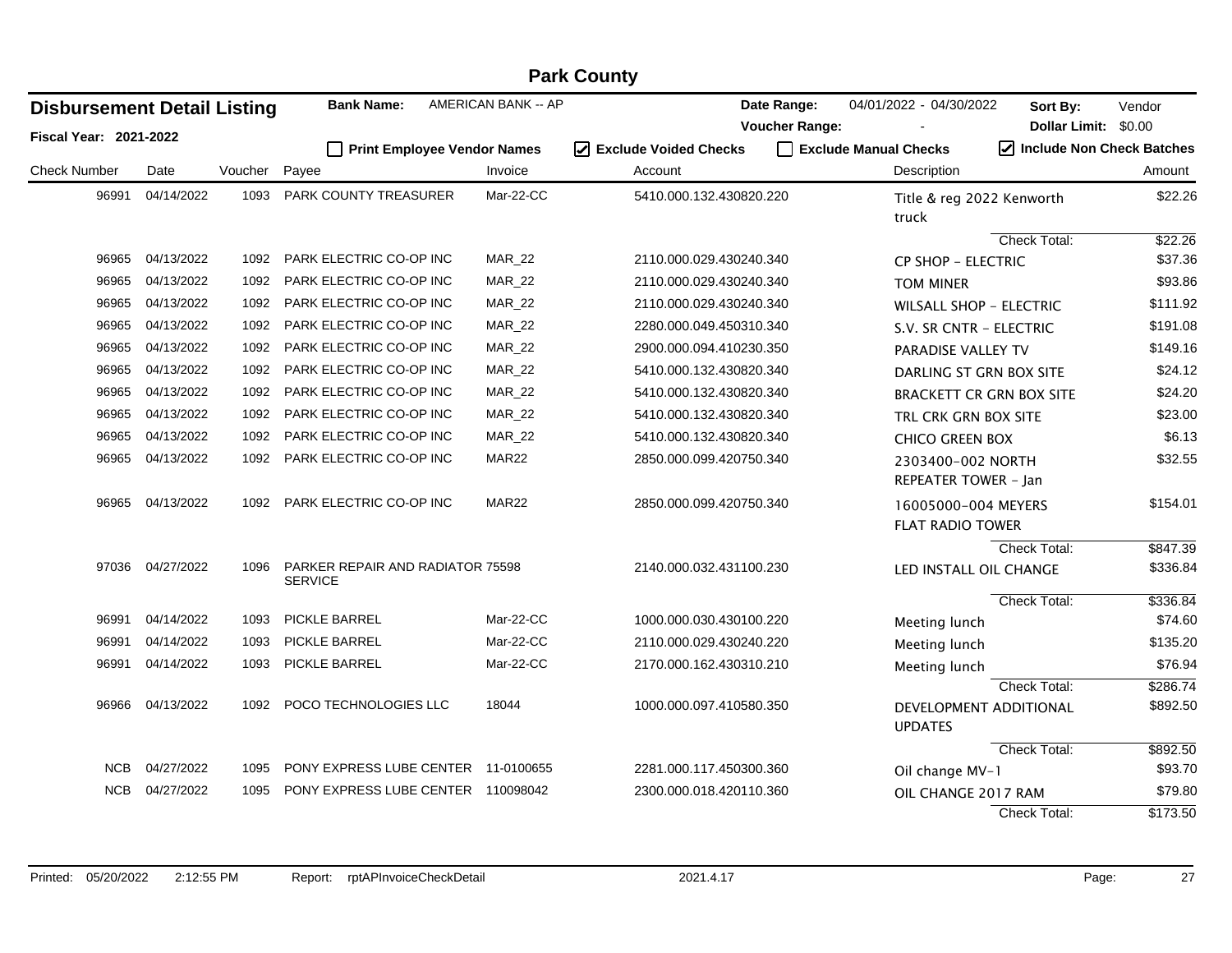|                                    | <b>Park County</b> |         |                                             |                     |                                  |                       |                                                 |                             |             |  |  |
|------------------------------------|--------------------|---------|---------------------------------------------|---------------------|----------------------------------|-----------------------|-------------------------------------------------|-----------------------------|-------------|--|--|
| <b>Disbursement Detail Listing</b> |                    |         | <b>Bank Name:</b>                           | AMERICAN BANK -- AP |                                  | Date Range:           | 04/01/2022 - 04/30/2022                         | Sort By:                    | Vendor      |  |  |
| <b>Fiscal Year: 2021-2022</b>      |                    |         |                                             |                     |                                  | <b>Voucher Range:</b> |                                                 | Dollar Limit: \$0.00        |             |  |  |
|                                    |                    |         | <b>Print Employee Vendor Names</b>          |                     | $\sqrt{ }$ Exclude Voided Checks |                       | Exclude Manual Checks                           | 7 Include Non Check Batches |             |  |  |
| <b>Check Number</b>                | Date               | Voucher | Payee                                       | Invoice             | Account                          |                       | Description                                     |                             | Amount      |  |  |
| 96991                              | 04/14/2022         | 1093    | PRINTINGFORLESS.COM                         | Mar-22-CC           | 1000.000.010.410660.210          |                       | Primary voting instructions                     |                             | \$828.68    |  |  |
|                                    |                    |         |                                             |                     |                                  |                       |                                                 | Check Total:                | \$828.68    |  |  |
| 97037                              | 04/27/2022         | 1096    | PRINTINGFORLESS.COM                         | 4034062010          | 1000.000.023.440110.210          |                       | <b>BUSINESS CARDS</b>                           |                             | \$135.58    |  |  |
| 97037                              | 04/27/2022         | 1096    | PRINTINGFORLESS.COM                         | 4037941040          | 1000.000.023.440110.210          |                       | <b>BUSINESS CARDS SHANNAN</b>                   |                             | \$115.58    |  |  |
|                                    |                    |         |                                             |                     |                                  |                       |                                                 | Check Total:                | \$251.16    |  |  |
| 97038                              | 04/27/2022         | 1096    | RDO EQUIPMENT CO                            | C9665099            | 2110.000.029.430240.360          |                       | ADJUSTMENT                                      |                             | (\$189.02)  |  |  |
| 97038                              | 04/27/2022         | 1096    | RDO EQUIPMENT CO                            | P588316             | 2110.000.029.430240.360          |                       | <b>CUTTING EDGES</b>                            |                             | \$733.96    |  |  |
| 97038                              | 04/27/2022         | 1096    | RDO EQUIPMENT CO                            | P5917916            | 2110.000.029.430240.360          |                       | <b>MILLER HEADS</b>                             |                             | \$926.05    |  |  |
|                                    |                    |         |                                             |                     |                                  |                       |                                                 | Check Total:                | \$1,470.99  |  |  |
| 97039                              | 04/27/2022         | 1096    | <b>RICKS REFRIGERATION INC</b>              | 21013               | 2110.000.029.430240.360          |                       | <b>HEATER REPAIR</b>                            |                             | \$7,656.00  |  |  |
|                                    |                    |         |                                             |                     |                                  |                       |                                                 | <b>Check Total:</b>         | \$7,656.00  |  |  |
| 96967                              | 04/13/2022         | 1092    | RIVERSIDE HARDWARE                          | 160112              | 2160.000.034.460210.220          |                       | <b>SPACKELING &amp; FASTENERS</b>               |                             | \$5.69      |  |  |
| 96967                              | 04/13/2022         | 1092    | RIVERSIDE HARDWARE                          | 161396              | 2285.000.903.450301.360          |                       | <b>SWIFFER WET PADS &amp;</b><br><b>CLEANER</b> |                             | \$28.75     |  |  |
| 96967                              | 04/13/2022         | 1092    | RIVERSIDE HARDWARE                          | 162114              | 2285.000.903.450301.360          |                       | SWIFTER SUPPLIES                                |                             | \$92.24     |  |  |
| 96967                              | 04/13/2022         | 1092    | <b>RIVERSIDE HARDWARE</b>                   | 51141322698         | 1000.000.028.450400.210          |                       | <b>OFFICE SUPPLIES</b>                          |                             | \$9.98      |  |  |
|                                    |                    |         |                                             |                     |                                  |                       |                                                 | Check Total:                | \$136.66    |  |  |
| 96991                              | 04/14/2022         | 1093    | RIVERSIDE HARDWARE                          | Mar-22-CC           | 5410.000.132.430820.220          |                       | Security camera supplies                        |                             | \$4.99      |  |  |
|                                    |                    |         |                                             |                     |                                  |                       |                                                 | Check Total:                | \$4.99      |  |  |
| <b>NCB</b>                         | 04/01/2022         | 1084    | ROCKY MOUNTAIN<br>DEVELOPMENT COUNCIL       | 2021-2022           | 2900.000.116.450320.300          |                       | FUNDS IV AGENCY 21-22                           |                             | \$5,000.00  |  |  |
| <b>NCB</b>                         | 04/15/2022         | 1091    | ROCKY MOUNTAIN ROTORS<br><b>MONTANA LLC</b> | 1099                | 2382.000.018.420740.357          |                       | <b>SAR EMERGENCY</b>                            |                             | \$16,400.00 |  |  |
|                                    |                    |         |                                             |                     |                                  |                       |                                                 | Check Total:                | \$21,400.00 |  |  |
| 96968                              | 04/13/2022         | 1092    | ROLLIN EXPRESS LLC                          | 2741                | 5410.000.132.430820.350          |                       | Recycle tires                                   |                             | \$1,900.00  |  |  |
|                                    |                    |         |                                             |                     |                                  |                       |                                                 | <b>Check Total:</b>         | \$1,900.00  |  |  |
| 96969                              | 04/13/2022         | 1092    | ROTO-ROOTER SEWER<br><b>SERVICE</b>         | 75606               | 1000.000.000.132050.000          |                       | <b>CITY SHARE</b>                               |                             | \$72.15     |  |  |
|                                    | 96969 04/13/2022   |         | 1092 ROTO-ROOTER SEWER<br><b>SERVICE</b>    | 75606               | 1000.000.012.411230.360          |                       | KITCHEN SINK BREAK ROOM                         |                             | \$122.85    |  |  |
|                                    |                    |         |                                             |                     |                                  |                       |                                                 | Check Total:                | \$195.00    |  |  |
| NCB                                | 04/01/2022         | 1084    | SALAM INTERNATIONAL INC                     | 54655               | 1000.000.021.420800.220          |                       | <b>GLOVES</b>                                   |                             | \$285.97    |  |  |
|                                    |                    |         |                                             |                     |                                  |                       |                                                 | <b>Check Total:</b>         | \$285.97    |  |  |
| Printed: 05/20/2022                | 2:12:55 PM         |         | Report: rptAPInvoiceCheckDetail             |                     | 2021.4.17                        |                       |                                                 | Page:                       | 28          |  |  |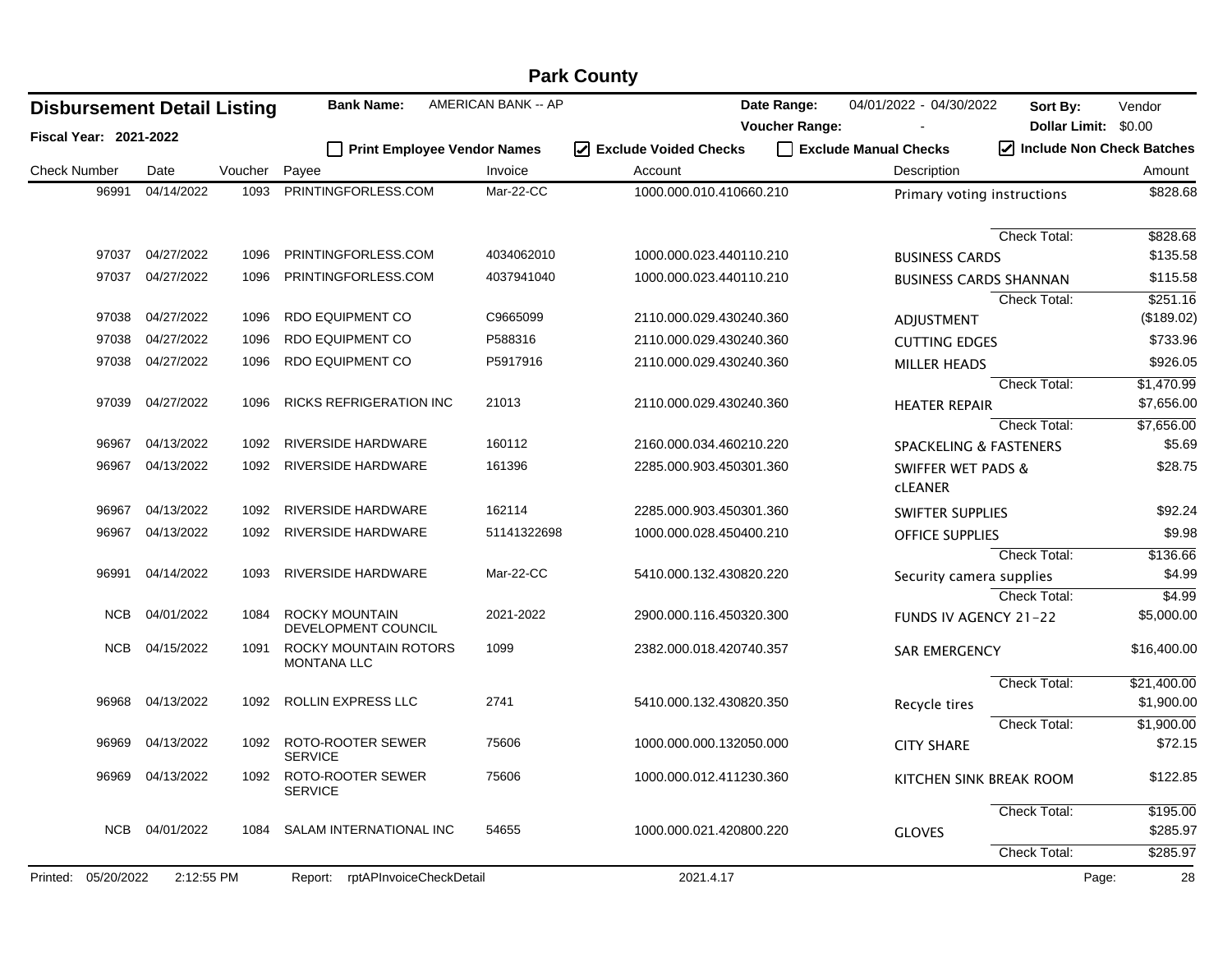| <b>Disbursement Detail Listing</b> |                  |         | <b>Bank Name:</b>                  | AMERICAN BANK -- AP |                                                       | Date Range:           | 04/01/2022 - 04/30/2022   | Sort By:             | Vendor                    |
|------------------------------------|------------------|---------|------------------------------------|---------------------|-------------------------------------------------------|-----------------------|---------------------------|----------------------|---------------------------|
| <b>Fiscal Year: 2021-2022</b>      |                  |         |                                    |                     |                                                       | <b>Voucher Range:</b> |                           | Dollar Limit: \$0.00 |                           |
|                                    |                  |         | <b>Print Employee Vendor Names</b> |                     | <b>Exclude Voided Checks</b><br>$\blacktriangleright$ |                       | Exclude Manual Checks     |                      | Include Non Check Batches |
| <b>Check Number</b>                | Date             | Voucher | Payee                              | Invoice             | Account                                               |                       | Description               |                      | Amount                    |
| 97040                              | 04/27/2022       | 1096    | SANE RESULTS, LLC                  | 126                 | 2260.008.911.440100.258                               |                       | COVID RECOVERY TRANING    |                      | \$1,805.00                |
|                                    |                  |         |                                    |                     |                                                       |                       | YOUTH VIOLENCE            |                      |                           |
|                                    |                  |         |                                    |                     |                                                       |                       |                           | Check Total:         | \$1,805.00                |
| 96970                              | 04/13/2022       | 1092    | <b>SCOTT EQUIPMENT</b>             | 19194               | 2280.000.049.450310.350                               |                       | Snow removal              |                      | \$245.00                  |
| 96971                              | 04/13/2022       | 1092    | SECURITY SOLUTIONS, INC            | 11147               |                                                       |                       |                           | Check Total:         | \$245.00                  |
|                                    |                  |         |                                    |                     | 1000.000.011.411110.360                               |                       | <b>HOLD UP BUTTONS</b>    | <b>Check Total:</b>  | \$1,520.00<br>\$1,520.00  |
| 97041                              | 04/27/2022       | 1096    | SECURITY SOLUTIONS, INC            | 11166               | 1000.000.000.132050.000                               |                       | <b>CITY SHARE</b>         |                      | \$119.88                  |
| 97041                              | 04/27/2022       | 1096    | SECURITY SOLUTIONS, INC            | 11166               | 1000.000.012.411230.220                               |                       | <b>BATTERY PACKS</b>      |                      | \$204.12                  |
|                                    |                  |         |                                    |                     |                                                       |                       |                           | <b>Check Total:</b>  | \$324.00                  |
| 96972                              | 04/13/2022       | 1092    | Shamrock Foods Company             | 24720931CC          | 2300.000.019.420230.223                               |                       | <b>CREDIT FOR LETTUCE</b> |                      | (\$21.24)                 |
| 96972                              | 04/13/2022       | 1092    | Shamrock Foods Company             | 24940757C           | 2300.000.019.420230.223                               |                       | <b>CREDIT FOR MILK</b>    |                      | (\$18.34)                 |
| 96972                              | 04/13/2022       | 1092    | Shamrock Foods Company             | 24979294C           | 2300.000.019.420230.223                               |                       | <b>CREDIT FOR LETTUCE</b> |                      | (\$11.67)                 |
| 96972                              | 04/13/2022       | 1092    | Shamrock Foods Company             | 24991874            | 2300.000.019.420230.223                               |                       | <b>FOOD FOR JAIL</b>      |                      | \$39.40                   |
| 96972                              | 04/13/2022       | 1092    | Shamrock Foods Company             | 24991875            | 2300.000.019.420230.223                               |                       | <b>FOOD FOR JAIL</b>      |                      | \$68.80                   |
| 96972                              | 04/13/2022       | 1092    | Shamrock Foods Company             | 24991876            | 2300.000.019.420230.220                               |                       | <b>SUPPLIES</b>           |                      | \$195.19                  |
| 96972                              | 04/13/2022       | 1092    | Shamrock Foods Company             | 24991876            | 2300.000.019.420230.223                               |                       | <b>FOOD FOR JAIL</b>      |                      | \$566.58                  |
| 96972                              | 04/13/2022       | 1092    | Shamrock Foods Company             | 24991876C           | 2300.000.019.420230.223                               |                       | <b>CREDIT FOR LETTUCE</b> |                      | (\$11.12)                 |
| 96972                              | 04/13/2022       | 1092    | Shamrock Foods Company             | 24997815            | 2300.000.019.420230.223                               |                       | <b>FOOD FOR JAIL</b>      |                      | \$471.58                  |
| 96972                              | 04/13/2022       | 1092    | <b>Shamrock Foods Company</b>      | 25010891            | 2300.000.019.420230.220                               |                       | <b>SUPPLIES</b>           |                      | \$280.04                  |
| 96972                              | 04/13/2022       | 1092    | <b>Shamrock Foods Company</b>      | 25010891            | 2300.000.019.420230.223                               |                       | <b>FOOD FOR JAIL</b>      |                      | \$650.62                  |
|                                    | 96972 04/13/2022 | 1092    | <b>Shamrock Foods Company</b>      | 25016918            | 2300.000.019.420230.223                               |                       | <b>FOOD FOR JAIL</b>      |                      | \$588.46                  |
|                                    |                  |         |                                    |                     |                                                       |                       |                           | Check Total:         | \$2,798.30                |
|                                    | 97042 04/27/2022 | 1096    | Shamrock Foods Company             | 25029630            | 2300.000.019.420230.223                               |                       | <b>FOOD FOR JAIL</b>      |                      | \$131.25                  |
| 97042                              | 04/27/2022       | 1096    | Shamrock Foods Company             | 25035468            | 2300.000.019.420230.220                               |                       | SUPPLIES FOR JAIL         |                      | \$161.37                  |
| 97042                              | 04/27/2022       | 1096    | Shamrock Foods Company             | 25035468            | 2300.000.019.420230.223                               |                       | <b>FOOD FOR JAIL</b>      |                      | \$457.82                  |
| 97042                              | 04/27/2022       | 1096    | <b>Shamrock Foods Company</b>      | 25247901            | 2300.000.019.420230.220                               |                       | <b>SUPPLIES</b>           |                      | \$39.42                   |
| 97042                              | 04/27/2022       | 1096    | Shamrock Foods Company             | 25247901            | 2300.000.019.420230.223                               |                       | <b>FOOD FOR JAIL</b>      |                      | \$332.35                  |
| 97042                              | 04/27/2022       | 1096    | Shamrock Foods Company             | 25253673            | 2300.000.019.420230.220                               |                       | <b>SUPPLIES</b>           |                      | \$84.91                   |
| 97042                              | 04/27/2022       | 1096    | Shamrock Foods Company             | 25253673            | 2300.000.019.420230.223                               |                       | <b>FOOD FOR JAIL</b>      |                      | \$745.09                  |
|                                    |                  |         |                                    |                     |                                                       |                       |                           | <b>Check Total:</b>  | \$1,952.21                |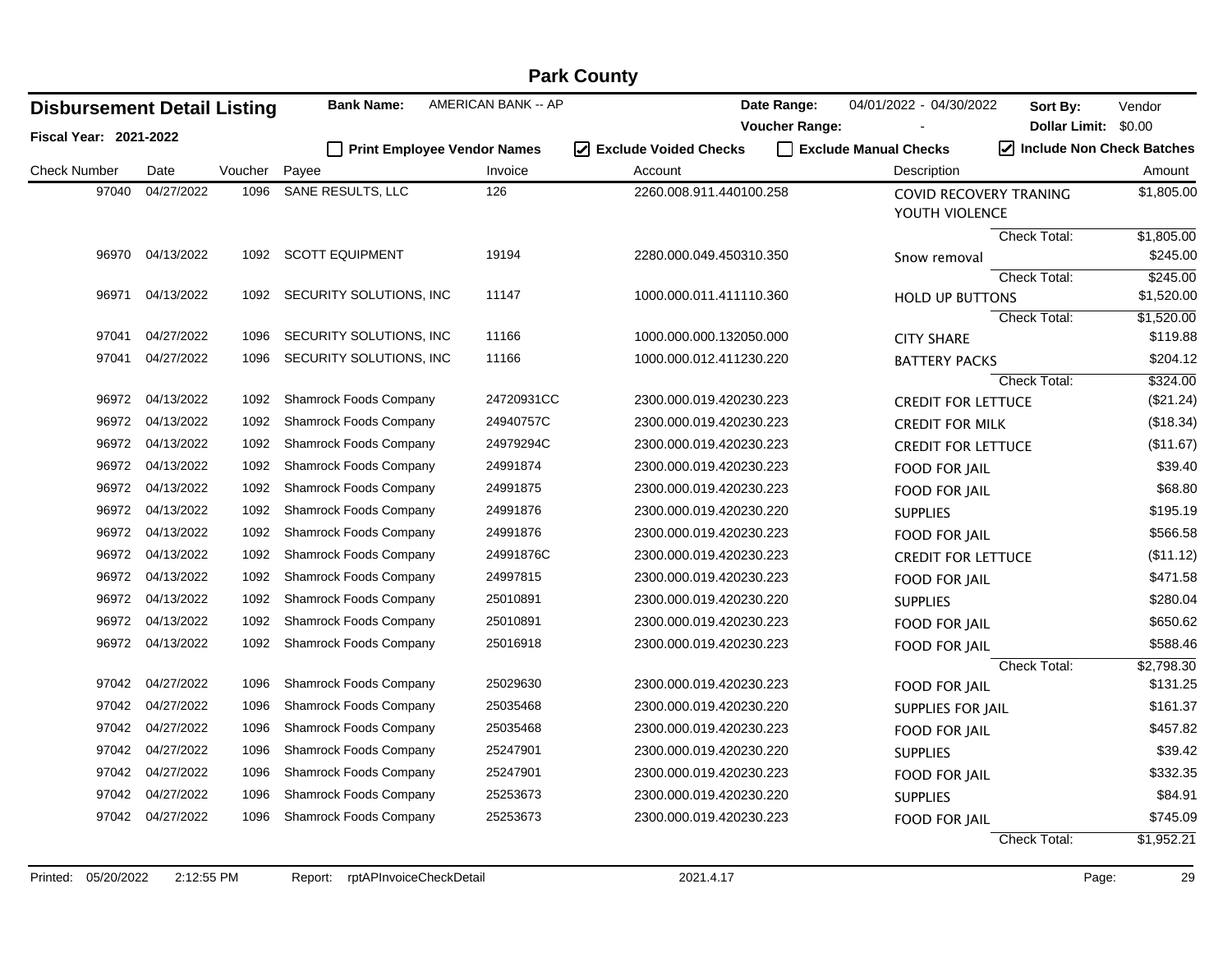|                     | <b>Park County</b>            |                                    |         |                                                          |                                    |                         |                       |                                                    |                           |             |  |
|---------------------|-------------------------------|------------------------------------|---------|----------------------------------------------------------|------------------------------------|-------------------------|-----------------------|----------------------------------------------------|---------------------------|-------------|--|
|                     |                               | <b>Disbursement Detail Listing</b> |         | <b>Bank Name:</b>                                        | AMERICAN BANK -- AP                |                         | Date Range:           | 04/01/2022 - 04/30/2022                            | Sort By:                  | Vendor      |  |
|                     | <b>Fiscal Year: 2021-2022</b> |                                    |         |                                                          |                                    |                         | <b>Voucher Range:</b> |                                                    | Dollar Limit: \$0.00      |             |  |
|                     |                               |                                    |         |                                                          | <b>Print Employee Vendor Names</b> | I Exclude Voided Checks |                       | Exclude Manual Checks                              | Include Non Check Batches |             |  |
| <b>Check Number</b> |                               | Date                               | Voucher | Payee                                                    | Invoice                            | Account                 |                       | Description                                        |                           | Amount      |  |
|                     | <b>NCB</b>                    | 04/27/2022                         | 1095    | SHANNAN PICCOLO                                          | 20220413                           | 1000.000.011.411110.370 |                       | TRAVEL REIMBURSMENT                                |                           | \$23.00     |  |
|                     | NCB                           | 04/27/2022                         | 1095    | <b>SHANNAN PICCOLO</b>                                   | 20220413                           | 1000.000.023.440110.231 |                       | <b>MEALS</b>                                       |                           | \$20.10     |  |
|                     |                               |                                    |         |                                                          |                                    |                         |                       |                                                    | Check Total:              | \$43.10     |  |
|                     |                               | 96973 04/13/2022                   | 1092    | SHI INTERNATIONAL CORP                                   | S55620441                          | 2300.000.018.420110.220 |                       | <b>UPGRADE PACKAGE</b>                             |                           | \$418.23    |  |
|                     |                               |                                    |         |                                                          |                                    |                         |                       |                                                    | Check Total:              | \$418.23    |  |
|                     | 97043                         | 04/27/2022                         | 1096    | SHI INTERNATIONAL CORP                                   | B14075892                          | 2384.000.019.420230.220 |                       | <b>IPAD MINI</b>                                   |                           | \$393.53    |  |
|                     | 97043                         | 04/27/2022                         | 1096    | SHI INTERNATIONAL CORP                                   | B141301369                         | 1000.000.000.132050.000 |                       | <b>IPAD 9TH GEN CELL REBECA</b><br><b>FISHER</b>   |                           | \$452.55    |  |
|                     | 97043                         | 04/27/2022                         | 1096    | SHI INTERNATIONAL CORP                                   | B14671286                          | 1000.000.011.411110.350 |                       | <b>ACROBAT PRO</b>                                 |                           | \$1,641.04  |  |
|                     | 97043                         | 04/27/2022                         | 1096    | SHI INTERNATIONAL CORP                                   | B14677146                          | 1000.000.011.411110.350 |                       | <b>WINDOWS PLATFORM</b>                            |                           | \$1,672.92  |  |
|                     | 97043                         | 04/27/2022                         | 1096    | SHI INTERNATIONAL CORP                                   | B15110371                          | 1000.000.001.410100.350 |                       | <b>ADOBE ACROBAT</b><br>PROFESSIONAL               |                           | \$410.26    |  |
|                     |                               | 97043 04/27/2022                   | 1096    | SHI INTERNATIONAL CORP                                   | B15112769                          | 1000.000.001.410100.350 |                       | <b>OFFICE PRO PLUS 2021</b><br><b>MULTI WINDOW</b> |                           | \$418.23    |  |
|                     | 97043                         | 04/27/2022                         | 1096    | SHI INTERNATIONAL CORP                                   | B15124151                          | 2260.008.911.440100.246 |                       | APPLE I-PAD 10.2 INCH                              |                           | \$343.33    |  |
|                     | 97043                         | 04/27/2022                         | 1096    | SHI INTERNATIONAL CORP                                   | B15124151                          | 2300.004.019.420230.220 |                       | APPLE I-PAD 10.2 INCH                              |                           | \$686.66    |  |
|                     |                               |                                    |         |                                                          |                                    |                         |                       |                                                    | Check Total:              | \$6,018.52  |  |
|                     | 97044                         | 04/27/2022                         | 1096    | SILVERTIP PROPANE<br><b>LIVINGSTON</b>                   | 8143                               | 2110.000.029.430240.231 |                       | LIVINGSTON HD5 PROPANE                             |                           | \$448.57    |  |
|                     | 97044                         | 04/27/2022                         | 1096    | SILVERTIP PROPANE<br>LIVINGSTON                          | 8143                               | 2110.000.029.430240.231 |                       | <b>DISC EARLY PAY</b>                              |                           | (\$7.15)    |  |
|                     |                               |                                    |         |                                                          |                                    |                         |                       |                                                    | Check Total:              | \$441.42    |  |
|                     | 96974                         | 04/13/2022                         | 1092    | <b>SPECIAL LUBE</b>                                      | 224-280-1888                       | 2300.000.018.420110.360 |                       | Oil change 18-01                                   |                           | \$64.81     |  |
|                     | 96974                         | 04/13/2022                         | 1092    | <b>SPECIAL LUBE</b>                                      | 224-280-2121                       | 2300.000.018.420110.360 |                       | Oil change 18-01                                   |                           | \$102.93    |  |
|                     |                               |                                    |         |                                                          |                                    |                         |                       |                                                    | Check Total:              | \$167.74    |  |
|                     | 97045                         | 04/27/2022                         | 1096    | <b>SPECIAL LUBE</b>                                      | 224-280-2249                       | 2300.000.018.420110.360 |                       | Oil change VEH 08045                               |                           | \$64.91     |  |
|                     |                               |                                    |         |                                                          |                                    |                         |                       |                                                    | Check Total:              | \$64.91     |  |
|                     |                               | 96975 04/13/2022                   |         | 1092 STAFFORD ANIMAL SHELTER                             | MAR22                              | 1000.000.001.420590.350 |                       | Shelter services                                   |                           | \$680.00    |  |
|                     |                               |                                    |         |                                                          |                                    |                         |                       |                                                    | Check Total:              | \$680.00    |  |
|                     | 97046                         | 04/27/2022                         | 1096    | <b>STAHLY ENGINEERING &amp;</b><br><b>ASSOCIATES INC</b> | 15-2022                            | 2821.006.071.430247.940 |                       | Cooke City SG bridges                              |                           | \$17,151.25 |  |
|                     |                               | 97046 04/27/2022                   | 1096    | <b>STAHLY ENGINEERING &amp;</b><br><b>ASSOCIATES INC</b> | 15-2022                            | 2940.000.029.430100.350 |                       | Gardiner CCIP                                      |                           | \$543.49    |  |
| Printed:            | 05/20/2022                    | 2:12:55 PM                         |         | rptAPInvoiceCheckDetail<br>Report:                       |                                    | 2021.4.17               |                       |                                                    | Page:                     | 30          |  |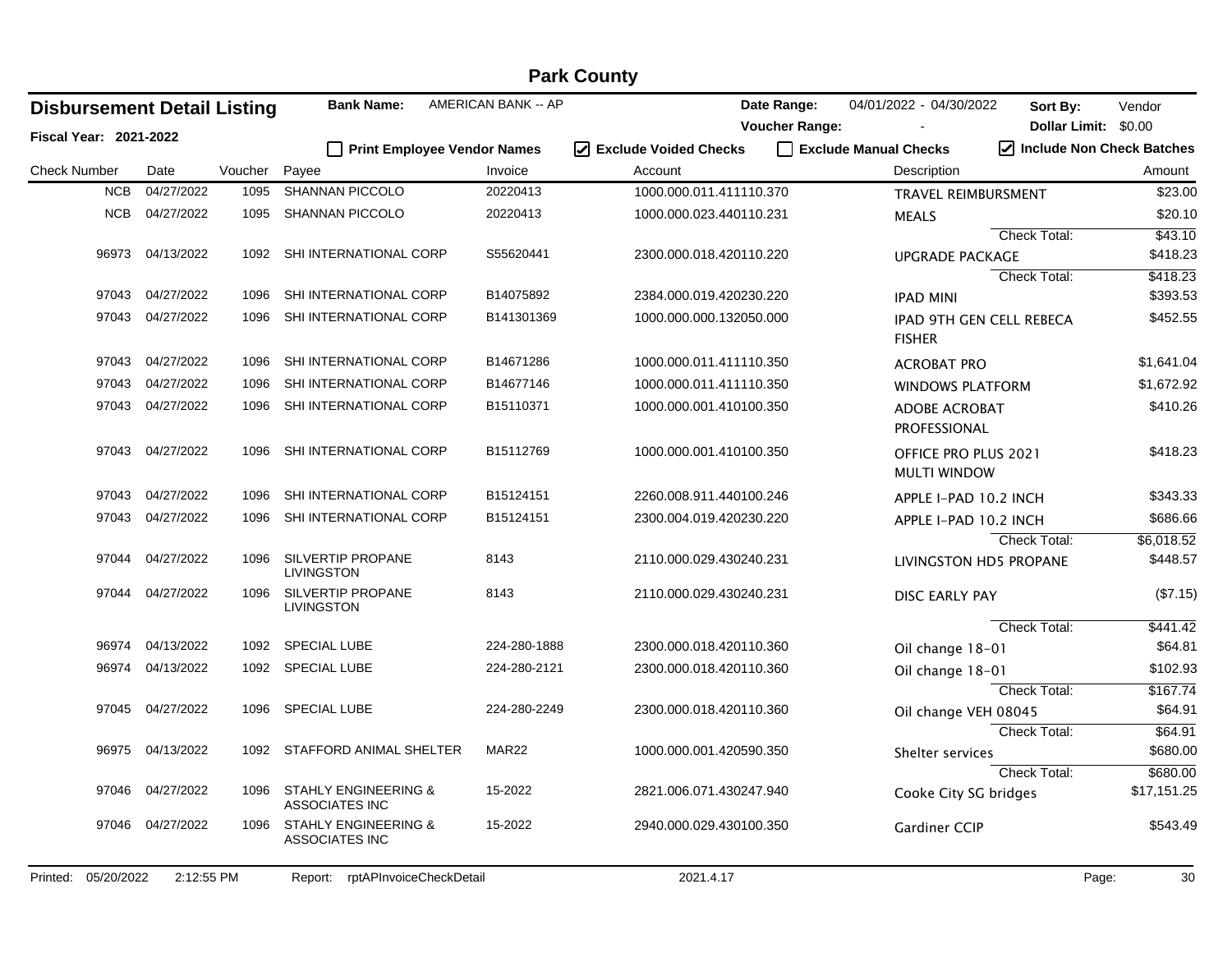| <b>Disbursement Detail Listing</b> |                  |         | <b>Bank Name:</b>                          | AMERICAN BANK -- AP |                                 | Date Range:           | 04/01/2022 - 04/30/2022                         | Sort By:             | Vendor                    |
|------------------------------------|------------------|---------|--------------------------------------------|---------------------|---------------------------------|-----------------------|-------------------------------------------------|----------------------|---------------------------|
| <b>Fiscal Year: 2021-2022</b>      |                  |         |                                            |                     |                                 | <b>Voucher Range:</b> |                                                 | Dollar Limit: \$0.00 |                           |
|                                    |                  |         | Print Employee Vendor Names                |                     | $\sqrt{}$ Exclude Voided Checks |                       | Exclude Manual Checks                           |                      | Include Non Check Batches |
| <b>Check Number</b>                | Date             | Voucher | Payee                                      | Invoice             | Account                         |                       | Description                                     |                      | Amount                    |
|                                    | 96976 04/13/2022 |         | 1092 STATE OF MONTANA DEPT OF              | 20220331            | 1000.000.021.420800.350         |                       |                                                 | Check Total:         | \$17.694.74<br>\$1,500.00 |
|                                    |                  |         | <b>JUSTICE</b>                             |                     |                                 |                       | MDFS# B22-054                                   |                      |                           |
|                                    | 96976 04/13/2022 | 1092    | STATE OF MONTANA DEPT OF<br><b>JUSTICE</b> | 20220331            | 1000.000.021.420800.350         |                       | MDFS# B22-070                                   |                      | \$1,500.00                |
|                                    |                  |         |                                            |                     |                                 |                       |                                                 | <b>Check Total:</b>  | \$3,000.00                |
|                                    | NCB 04/01/2022   | 1084    | STATE OF MONTANA DOA-SITSD SITSD505523     |                     | 1000.000.000.132050.000         |                       | <b>VIDEO CONF - FEB</b>                         |                      | \$79.88                   |
| <b>NCB</b>                         | 04/01/2022       | 1084    | STATE OF MONTANA DOA-SITSD SITSD505523     |                     | 1000.000.000.132050.000         |                       | IT CITY PORTION - FEB                           |                      | \$376.21                  |
| <b>NCB</b>                         | 04/01/2022       | 1084    | STATE OF MONTANA DOA-SITSD SITSD505523     |                     | 1000.000.000.132050.000         |                       | STANDARD PHONE CITY -                           |                      | \$81.40                   |
| <b>NCB</b>                         | 04/01/2022       | 1084    | STATE OF MONTANA DOA-SITSD SITSD505523     |                     | 1000.000.002.410341.342         |                       | STANDARD PHONE JP - FEB                         |                      | \$128.88                  |
| <b>NCB</b>                         | 04/01/2022       | 1084    | STATE OF MONTANA DOA-SITSD SITSD505523     |                     | 1000.000.002.410341.350         |                       | <b>VIDEO CONF - FEB</b>                         |                      | \$79.88                   |
| <b>NCB</b>                         | 04/01/2022       | 1084    | STATE OF MONTANA DOA-SITSD SITSD505523     |                     | 1000.000.097.410580.340         |                       | IT COUNTY PORTION - FEB                         |                      | \$376.20                  |
| <b>NCB</b>                         | 04/01/2022       | 1084    | STATE OF MONTANA DOA-SITSD SITSD505523     |                     | 2180.000.038.410331.342         |                       | STANDARD PHONE DC - FEB                         |                      | \$128.87                  |
| <b>NCB</b>                         | 04/01/2022       | 1084    | STATE OF MONTANA DOA-SITSD SITSD505523     |                     | 2300.000.019.420230.340         |                       | <b>VIDEO CONF - FEB</b>                         |                      | \$79.88                   |
| <b>NCB</b>                         | 04/15/2022       | 1091    | <b>STEVEN JAY</b>                          | 202204              | 1000.000.142.411040.370         |                       | <b>MAGIP CONFERENCE</b>                         |                      | \$77.00                   |
|                                    |                  |         |                                            |                     |                                 |                       |                                                 | Check Total:         | \$1,408.20                |
| 97047                              | 04/27/2022       | 1096    | <b>STU'S CHEMICAL</b>                      | 14132               | 2140.000.032.431100.222         |                       | <b>HERBICIDE FOR RESALE</b>                     |                      | \$14,055.00               |
| 97047                              | 04/27/2022       | 1096    | <b>STU'S CHEMICAL</b>                      | 14132               | 2140.000.032.431100.250         |                       | <b>HERBICIDE FOR WEED</b>                       |                      | \$16,912.50               |
|                                    |                  |         |                                            |                     |                                 |                       |                                                 | <b>Check Total:</b>  | \$30,967.50               |
| NCB                                | 04/01/2022       | 1084    | SWANDAL LAW PLLC                           | 6478                | 1000.000.002.410341.350         |                       | <b>PRO TERM JUDGE</b>                           |                      | \$200.00                  |
| <b>NCB</b>                         | 04/01/2022       | 1084    | <b>SWANDAL LAW PLLC</b>                    | 6545                | 1000.000.002.410341.350         |                       | PRO TERM JUDGE                                  |                      | \$100.00                  |
|                                    |                  |         |                                            |                     |                                 |                       |                                                 | Check Total:         | \$300.00                  |
| 97048                              | 04/27/2022       | 1096    | <b>SYSCO</b>                               | 343425015           | 2300.000.019.420230.220         |                       | <b>SUPPLIES</b>                                 |                      | (\$139.00)                |
| 97048                              | 04/27/2022       | 1096    | <b>SYSCO</b>                               | 343753903           | 2300.000.019.420230.220         |                       | <b>SUPPLIES</b>                                 |                      | \$464.83                  |
| 97048                              | 04/27/2022       | 1096    | SYSCO                                      | 343753903           | 2300.000.019.420230.223         |                       | <b>FOOD FOR JAIL</b>                            |                      | \$244.38                  |
|                                    |                  |         |                                            |                     |                                 |                       |                                                 | Check Total:         | \$570.21                  |
| 96977                              | 04/13/2022       | 1092    | TECH ELECTRIC INC                          | 43609               | 5410.000.132.430820.350         |                       | ELECTRIC OUTLET CLYDE<br><b>PARK</b>            |                      | \$1,125.00                |
| 96977                              | 04/13/2022       | 1092    | TECH ELECTRIC INC                          | 43627               | 5410.000.132.430820.350         |                       | <b>ELECTRIC CHICO</b><br><b>COLLECTION SITE</b> |                      | \$135.00                  |
|                                    |                  |         |                                            |                     |                                 |                       |                                                 | <b>Check Total:</b>  | \$1,260.00                |
| <b>NCB</b>                         | 04/15/2022       | 1091    | TERRELLS OFFICE SOLUTIONS                  | 432391              | 1000.000.003.410910.300         |                       | Contract service                                |                      | \$15.00                   |
| Printed: 05/20/2022                | 2:12:55 PM       |         | rptAPInvoiceCheckDetail<br>Report:         |                     | 2021.4.17                       |                       |                                                 |                      | 31<br>Page:               |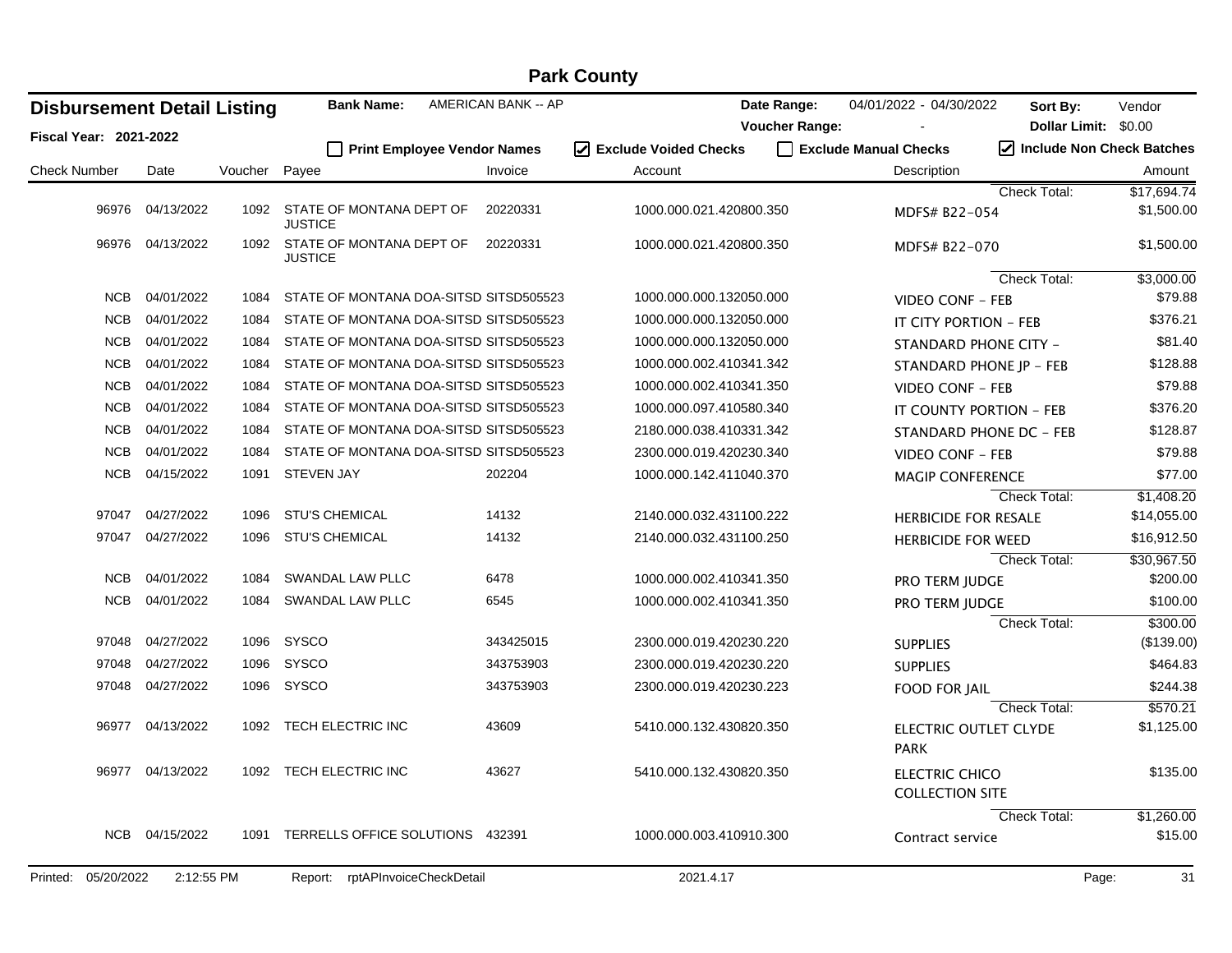| <b>Disbursement Detail Listing</b> |            |         | <b>Bank Name:</b>                  | AMERICAN BANK -- AP | Date Range:             | 04/01/2022 - 04/30/2022 | Sort By:                                    | Vendor                              |
|------------------------------------|------------|---------|------------------------------------|---------------------|-------------------------|-------------------------|---------------------------------------------|-------------------------------------|
| <b>Fiscal Year: 2021-2022</b>      |            |         |                                    |                     | <b>Voucher Range:</b>   |                         |                                             | Dollar Limit: \$0.00                |
|                                    |            |         | Print Employee Vendor Names        |                     | ☑ Exclude Voided Checks | Exclude Manual Checks   |                                             | $\sqrt{}$ Include Non Check Batches |
| <b>Check Number</b>                | Date       | Voucher | Payee                              | Invoice             | Account                 |                         | Description                                 | Amount                              |
| <b>NCB</b>                         | 04/15/2022 | 1091    | TERRELLS OFFICE SOLUTIONS          | 432391              | 1000.000.010.410660.300 |                         | Contract service                            | \$15.00                             |
| <b>NCB</b>                         | 04/01/2022 | 1084    | TERRELLS OFFICE SOLUTIONS          | <b>INV429734</b>    | 2180.000.038.410331.210 |                         | Copy toners HP607                           | \$290.00                            |
| <b>NCB</b>                         | 04/15/2022 | 1091    | TERRELLS OFFICE SOLUTIONS          | INV432060           | 2300.000.018.420110.220 |                         | <b>COPY TONERS SHERIFF</b>                  | \$575.00                            |
| <b>NCB</b>                         | 04/27/2022 | 1095    | TERRELLS OFFICE SOLUTIONS          | <b>INV432705</b>    | 2300.000.018.420110.220 |                         | <b>CONTRACT SERVICE</b><br>KYOCERA/TASKALFA | \$162.00                            |
|                                    |            |         |                                    |                     |                         |                         | <b>Check Total:</b>                         | \$1,057.00                          |
| 96991                              | 04/14/2022 | 1093    | THE UPS STORE #2420                | Mar-22-CC           | 2979.000.079.440190.210 |                         | Shipment to WIC State office                | \$14.69                             |
|                                    |            |         |                                    |                     |                         |                         | Check Total:                                | \$14.69                             |
| 96978                              | 04/13/2022 | 1092    | TOWN & COUNTRY FOODS               | 2224178-030122      | 2300.000.019.420230.223 |                         | <b>SHERIFF JAIL FOOD</b>                    | \$15.54                             |
| 96978                              | 04/13/2022 | 1092    | TOWN & COUNTRY FOODS               | 2224178-030222      | 2300.000.019.420230.220 |                         | Cleaning Supply                             | \$2.15                              |
| 96978                              | 04/13/2022 | 1092    | TOWN & COUNTRY FOODS               | 2224178-030222      | 2300.000.019.420230.223 |                         | SHERIFF JAIL FOOD                           | \$10.36                             |
| 96978                              | 04/13/2022 | 1092    | TOWN & COUNTRY FOODS               | 2224178-030422      | 2300.000.019.420230.223 |                         | SHERIFF JAIL FOOD                           | \$34.68                             |
| 96978                              | 04/13/2022 | 1092    | TOWN & COUNTRY FOODS               | 2224178-031022      | 2300.000.019.420230.223 |                         | SHERIFF JAIL FOOD                           | \$6.98                              |
| 96978                              | 04/13/2022 | 1092    | TOWN & COUNTRY FOODS               | 2224178-031322      | 2300.000.019.420230.223 |                         | <b>FOOD FOR JAIL</b>                        | \$6.98                              |
| 96978                              | 04/13/2022 | 1092    | TOWN & COUNTRY FOODS               | 2224178-031422      | 2300.000.019.420230.223 |                         | <b>FOOD FOR JAIL</b>                        | \$6.14                              |
| 96978                              | 04/13/2022 | 1092    | TOWN & COUNTRY FOODS               | 2224178-032222      | 2300.000.019.420230.223 |                         | <b>FOOD FOR JAIL</b>                        | \$18.13                             |
| 96978                              | 04/13/2022 | 1092    | TOWN & COUNTRY FOODS               | 2224178-032522      | 2300.000.019.420230.223 |                         | <b>FOOD FOR JAIL</b>                        | \$12.95                             |
| 96978                              | 04/13/2022 | 1092    | TOWN & COUNTRY FOODS               | 2224178-033022      | 2300.000.019.420230.223 |                         | <b>FOOD FOR JAIL</b>                        | \$20.87                             |
| 96978                              | 04/13/2022 | 1092    | TOWN & COUNTRY FOODS               | 2224194-030122      | 2285.000.903.450301.360 |                         | Lysol, Kleenex                              | \$27.00                             |
| 96978                              | 04/13/2022 | 1092    | TOWN & COUNTRY FOODS               | 2224194-030122B     | 1000.000.028.450400.210 |                         | PAPER SUPPLIES                              | \$23.36                             |
| 96978                              | 04/13/2022 | 1092    | TOWN & COUNTRY FOODS               | 2224194-031622      | 2110.000.029.430240.220 |                         | <b>CAT FOOD SODA</b>                        | \$18.52                             |
| 96978                              | 04/13/2022 | 1092    | TOWN & COUNTRY FOODS               | 2224194-032122      | 2300.000.019.420230.223 |                         | <b>FOOD FOR JAIL</b>                        | \$11.37                             |
| 96978                              | 04/13/2022 | 1092    | TOWN & COUNTRY FOODS               | 2224194-032822      | 2300.000.019.420230.223 |                         | <b>FOOD FOR JAIL</b>                        | \$26.01                             |
|                                    |            |         |                                    |                     |                         |                         | Check Total:                                | \$241.04                            |
| 96991                              | 04/14/2022 | 1093    | TOWN & COUNTRY FOODS               | Mar-22-CC           | 1000.000.030.430100.220 |                         | Meeting lunch                               | \$5.00                              |
| 96991                              | 04/14/2022 | 1093    | TOWN & COUNTRY FOODS               | Mar-22-CC           | 2300.000.019.420230.220 |                         | Digital timer                               | \$8.58                              |
|                                    |            |         |                                    |                     |                         |                         | Check Total:                                | \$13.58                             |
| 97049                              | 04/27/2022 | 1096    | TOWN OF CLYDE PARK                 | APR22               | 2110.000.029.430240.340 |                         | APR - USUAGE                                | \$52.68                             |
|                                    |            |         |                                    |                     |                         |                         | <b>Check Total:</b>                         | \$52.68                             |
| 96979                              | 04/13/2022 | 1092    | <b>TRACTOR &amp; EQUIPMENT CO</b>  | <b>BLCS077962</b>   | 2110.000.029.430240.220 | <b>FILTERS</b>          |                                             | \$557.57                            |
| Printed: 05/20/2022                | 2:12:55 PM |         | rptAPInvoiceCheckDetail<br>Report: |                     | 2021.4.17               |                         |                                             | 32<br>Page:                         |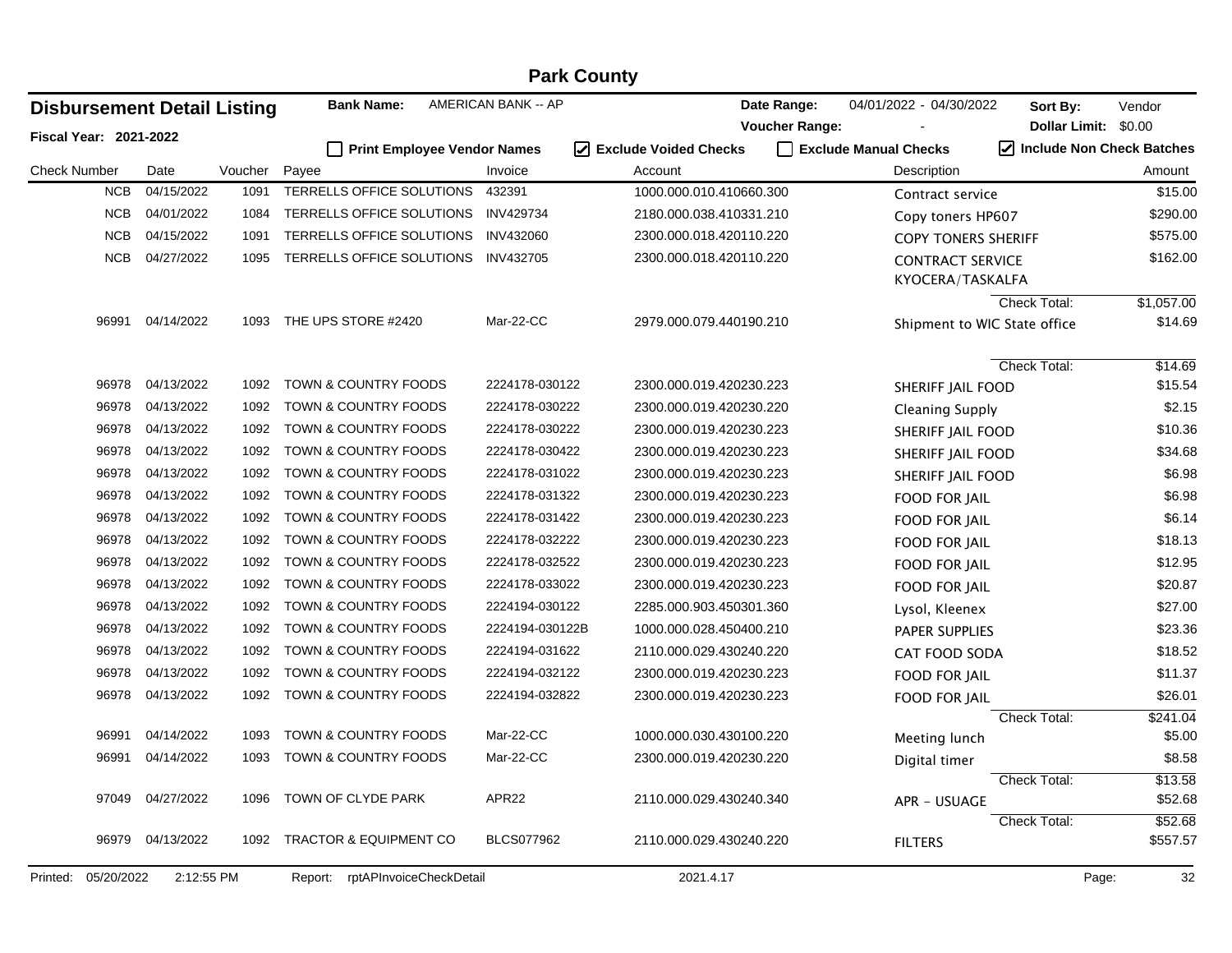|                     | <b>Park County</b>     |                                    |         |                                        |                     |                                  |                       |                             |                           |            |  |
|---------------------|------------------------|------------------------------------|---------|----------------------------------------|---------------------|----------------------------------|-----------------------|-----------------------------|---------------------------|------------|--|
|                     |                        | <b>Disbursement Detail Listing</b> |         | <b>Bank Name:</b>                      | AMERICAN BANK -- AP |                                  | Date Range:           | 04/01/2022 - 04/30/2022     | Sort By:                  | Vendor     |  |
|                     | Fiscal Year: 2021-2022 |                                    |         |                                        |                     |                                  | <b>Voucher Range:</b> |                             | Dollar Limit: \$0.00      |            |  |
|                     |                        |                                    |         | <b>Print Employee Vendor Names</b>     |                     | $\sqrt{ }$ Exclude Voided Checks |                       | Exclude Manual Checks       | Include Non Check Batches |            |  |
| <b>Check Number</b> |                        | Date                               | Voucher | Payee                                  | Invoice             | Account                          |                       | Description                 |                           | Amount     |  |
|                     |                        |                                    |         |                                        |                     |                                  |                       |                             | <b>Check Total:</b>       | \$557.57   |  |
|                     | 96980                  | 04/13/2022                         | 1092    | TRI COUNTY HEATING &<br><b>COOLING</b> | 144920              | 2110.000.029.430240.360          |                       | <b>HEATER REPAIR</b>        |                           | \$1,483.40 |  |
|                     |                        |                                    |         |                                        |                     |                                  |                       |                             | <b>Check Total:</b>       | \$1,483.40 |  |
|                     |                        | 97050 04/27/2022                   | 1096    | TRIPLE L LUMBER CO                     | 3651                | 2130.000.031.430243.400          |                       | <b>WOOD BRIDGE DECK</b>     |                           | \$9,248.00 |  |
|                     |                        |                                    |         |                                        |                     |                                  |                       |                             | Check Total:              | \$9,248.00 |  |
|                     | <b>NCB</b>             | 04/01/2022                         | 1084    | TRUENORTH STEEL INC                    | B100022348          | 2110.000.029.430240.400          |                       | <b>CULVERT</b>              |                           | \$3,541.50 |  |
|                     | <b>NCB</b>             | 04/01/2022                         | 1084    | TRUENORTH STEEL INC                    | BI00000263572       | 2110.000.029.430240.400          |                       | <b>CULVERT</b>              |                           | \$4,236.25 |  |
|                     |                        |                                    |         |                                        |                     |                                  |                       |                             | <b>Check Total:</b>       | \$7,777.75 |  |
|                     | 96981                  | 04/13/2022                         | 1092    | TYLER TECHNOLOGIES INC                 | 025-370151          | 1000.000.005.410540.355          |                       | <b>ITAX WEB HOSTING FEE</b> |                           | \$1,323.00 |  |
|                     |                        |                                    |         |                                        |                     |                                  |                       |                             | <b>Check Total:</b>       | \$1,323.00 |  |
|                     | 96991                  | 04/14/2022                         | 1093    | UNITED STATES POSTAL<br><b>SERVICE</b> | Mar-22-CC           | 2300.000.018.420110.312          |                       | Postage evidence            |                           | \$25.25    |  |
|                     |                        |                                    |         |                                        |                     |                                  |                       |                             | Check Total:              | \$25.25    |  |
|                     | 97051                  | 04/27/2022                         | 1096    | <b>VALERIE UTLEY</b>                   | 20220422            | 2180.000.038.410331.370          |                       | <b>TRAVEL MEALS</b>         |                           | \$43.50    |  |
|                     |                        |                                    |         |                                        |                     |                                  |                       |                             | Check Total:              | \$43.50    |  |
|                     | 97052                  | 04/27/2022                         | 1096    | <b>VERIZON WIRELESS</b>                | APR22-GTACS         | 1000.000.000.132050.000          |                       | DEC G-TACS-COL              |                           | \$533.54   |  |
|                     | 97052                  | 04/27/2022                         | 1096    | <b>VERIZON WIRELESS</b>                | APR22-GTACS         | 1000.000.097.410580.340          |                       | DEC G-TACS                  |                           | \$80.02    |  |
|                     | 97052                  | 04/27/2022                         | 1096    | <b>VERIZON WIRELESS</b>                | APR22-GTACS         | 2300.000.018.420110.356          |                       | DEC G-TACS                  |                           | \$427.04   |  |
|                     | 97052                  | 04/27/2022                         | 1096    | <b>VERIZON WIRELESS</b>                | APR22-GTACS         | 2300.000.018.420110.356          |                       | DEC G-TACS-DTF              |                           | \$66.70    |  |
|                     | 97052                  | 04/27/2022                         | 1096    | <b>VERIZON WIRELESS</b>                | APR22-GTACS         | 2382.000.018.420740.342          |                       | DEC G-TACS-SAR              |                           | \$40.03    |  |
|                     | 97052                  | 04/27/2022                         | 1096    | <b>VERIZON WIRELESS</b>                | APR22-GTACS         | 2850.000.099.420750.342          |                       | DEC G-TACS(911 ASSIST)      |                           | \$413.54   |  |
|                     | 97052                  | 04/27/2022                         | 1096    | <b>VERIZON WIRELESS</b>                | APR22-SMARTPH       | 2300.000.018.420110.342          |                       | <b>CELL PHONES-DTF</b>      |                           | \$41.57    |  |
|                     | 97052                  | 04/27/2022                         | 1096    | <b>VERIZON WIRELESS</b>                | APR22-SMARTPH       | 2300.000.018.420110.342          |                       | <b>CELL PHONES</b>          |                           | \$706.95   |  |
|                     | 97052                  | 04/27/2022                         | 1096    | <b>VERIZON WIRELESS</b>                | APR22-SMARTPH       | 2300.000.019.420230.342          |                       | <b>CELL PHONES</b>          |                           | \$124.71   |  |
|                     | 97052                  | 04/27/2022                         | 1096    | <b>VERIZON WIRELESS</b>                | APR22-SMARTPH       | 2382.000.018.420740.342          |                       | <b>CELL PHONES-SAR</b>      |                           | \$41.57    |  |
|                     |                        |                                    |         |                                        |                     |                                  |                       |                             | <b>Check Total:</b>       | \$2,475.67 |  |
|                     | 97053                  | 04/27/2022                         | 1096    | Veronica Baca                          | 20220310            | 1000.000.028.450400.370          |                       | MILEAGE LEADERSHIP 49       |                           | \$128.70   |  |
|                     |                        |                                    |         |                                        |                     |                                  |                       |                             | Check Total:              | \$128.70   |  |
|                     |                        | NCB 04/01/2022                     |         | 1084 WARREN NEWHOUSE                   | MAR22               | 5410.000.132.430820.370          |                       | N Dak-Truck Pickup          |                           | \$136.71   |  |
|                     |                        |                                    |         |                                        |                     |                                  |                       |                             | Check Total:              | \$136.71   |  |
|                     |                        | 96982 04/13/2022                   | 1092    | <b>WEED MASTERS</b>                    | 033122              | 2285.000.901.450301.350          |                       | Snow removal                |                           | \$60.00    |  |
|                     |                        | 96982 04/13/2022                   | 1092    | <b>WEED MASTERS</b>                    | 033122              | 2285.003.901.450301.200          |                       | Snow removal                |                           | \$60.00    |  |
| Printed:            | 05/20/2022             | 2:12:55 PM                         |         | Report: rptAPInvoiceCheckDetail        |                     | 2021.4.17                        |                       |                             | Page:                     | 33         |  |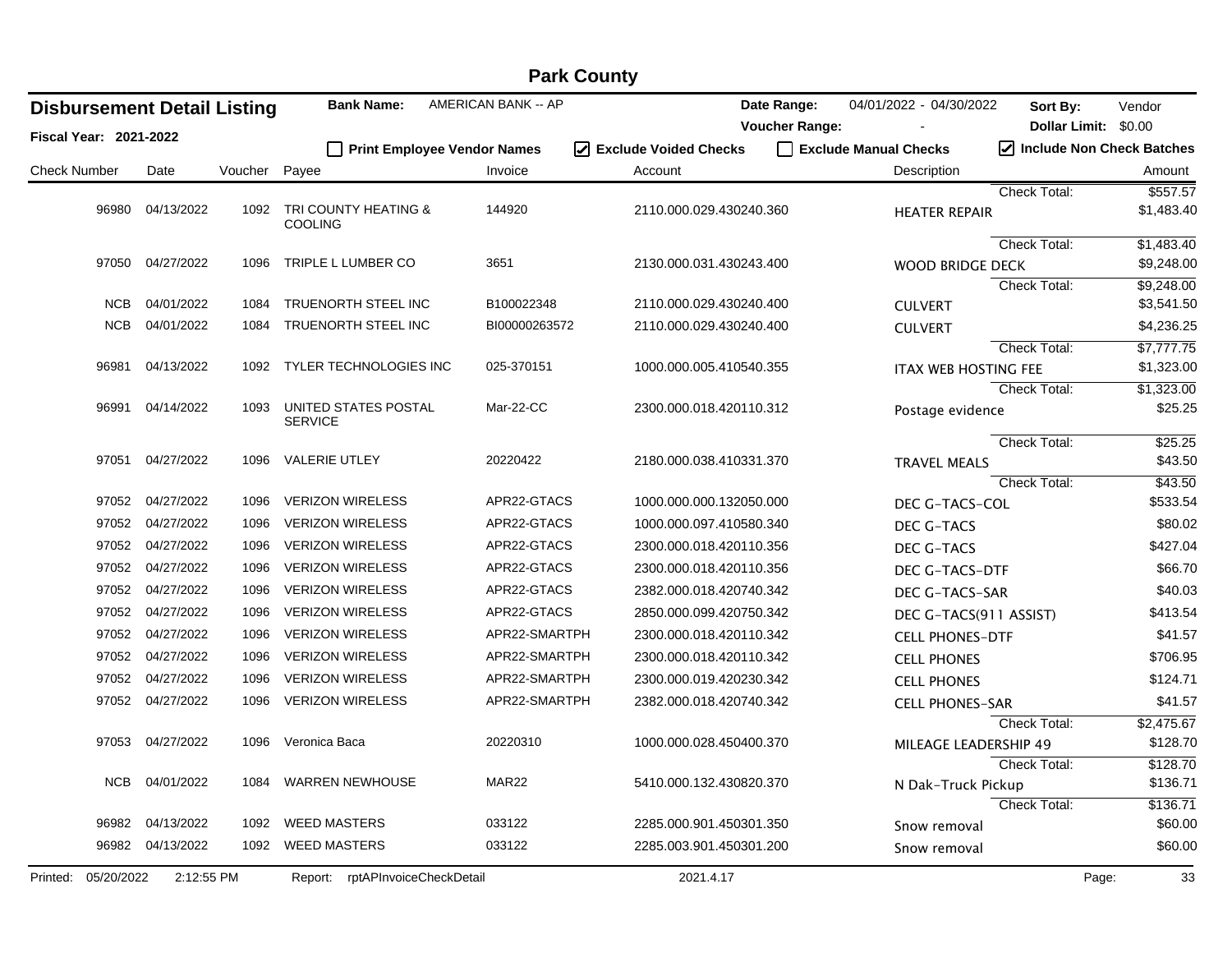|                                    | <b>Park County</b> |         |                                    |                     |                                 |                       |                                        |                           |                        |  |  |  |
|------------------------------------|--------------------|---------|------------------------------------|---------------------|---------------------------------|-----------------------|----------------------------------------|---------------------------|------------------------|--|--|--|
| <b>Disbursement Detail Listing</b> |                    |         | <b>Bank Name:</b>                  | AMERICAN BANK -- AP |                                 | Date Range:           | 04/01/2022 - 04/30/2022                | Sort By:                  | Vendor                 |  |  |  |
| Fiscal Year: 2021-2022             |                    |         |                                    |                     |                                 | <b>Voucher Range:</b> |                                        | Dollar Limit: \$0.00      |                        |  |  |  |
|                                    |                    |         | <b>Print Employee Vendor Names</b> |                     | $\sqrt{}$ Exclude Voided Checks |                       | Exclude Manual Checks                  | Include Non Check Batches |                        |  |  |  |
| <b>Check Number</b>                | Date               | Voucher | Payee                              | Invoice             | Account                         |                       | Description                            |                           | Amount                 |  |  |  |
|                                    |                    |         |                                    |                     |                                 |                       |                                        | Check Total:              | \$120.00               |  |  |  |
| 96983                              | 04/13/2022         | 1092    | <b>WESTAFF HR CONSULTING</b>       | 15748               | 1000.000.096.410810.350         |                       | HR CONSULTING SUPPORT                  |                           | \$2,000.00             |  |  |  |
| 96984                              | 04/13/2022         | 1092    | <b>WESTERN DRUG LONG TERM</b>      | MAR22               | 2300.000.019.420230.351         |                       |                                        | <b>Check Total:</b>       | \$2,000.00<br>\$736.98 |  |  |  |
|                                    |                    |         | <b>CARE PHARMACY</b>               |                     |                                 |                       | SHERIFF JAIL INMATE<br>MEDICAL, DENTAL |                           |                        |  |  |  |
|                                    |                    |         |                                    |                     |                                 |                       |                                        |                           | \$736.98               |  |  |  |
| 96985                              | 04/13/2022         | 1092    | <b>WEX BANK</b>                    | MAR <sub>22</sub>   | 1000.000.012.411230.231         |                       | <b>MAINTENANCE</b>                     | <b>Check Total:</b>       | \$354.72               |  |  |  |
| 96985                              | 04/13/2022         | 1092    | <b>WEX BANK</b>                    | <b>MAR22</b>        | 1000.000.022.440120.231         |                       | SANITARIAN                             |                           | \$277.75               |  |  |  |
| 96985                              | 04/13/2022         | 1092    | <b>WEX BANK</b>                    | MAR22               | 1000.000.023.440110.231         |                       | <b>HEALTH</b>                          |                           | \$438.95               |  |  |  |
| 96985                              | 04/13/2022         | 1092    | <b>WEX BANK</b>                    | MAR <sub>22</sub>   | 1000.000.028.450400.231         |                       | <b>EXTENSION</b>                       |                           | \$77.18                |  |  |  |
| 96985                              | 04/13/2022         | 1092    | <b>WEX BANK</b>                    | MAR22               | 2110.000.029.430240.231         |                       | <b>ROAD</b>                            |                           | \$2,574.77             |  |  |  |
| 96985                              | 04/13/2022         | 1092    | <b>WEX BANK</b>                    | MAR22               | 2140.000.032.431100.231         |                       | <b>WEED Total</b>                      |                           | \$71.73                |  |  |  |
| 96985                              | 04/13/2022         | 1092    | <b>WEX BANK</b>                    | MAR22               | 2281.000.117.450300.231         |                       | <b>ANGEL LINE</b>                      |                           | \$379.47               |  |  |  |
| 96985                              | 04/13/2022         | 1092    | <b>WEX BANK</b>                    | MAR <sub>22</sub>   | 2285.000.901.450301.231         |                       | PC TRANSIT                             |                           | \$1,479.13             |  |  |  |
| 96985                              | 04/13/2022         | 1092    | <b>WEX BANK</b>                    | MAR22               | 2285.003.901.450301.231         |                       | PC RTAP                                |                           | \$382.13               |  |  |  |
| 96985                              | 04/13/2022         | 1092    | <b>WEX BANK</b>                    | MAR <sub>22</sub>   | 2300.000.018.420110.231         |                       | <b>SHERIFF</b>                         |                           | \$10,650.81            |  |  |  |
| 96985                              | 04/13/2022         | 1092    | <b>WEX BANK</b>                    | MAR <sub>22</sub>   | 2300.000.018.420110.231         |                       | SHERIFF - DETENTION                    |                           | \$377.68               |  |  |  |
| 96985                              | 04/13/2022         | 1092    | <b>WEX BANK</b>                    | MAR <sub>22</sub>   | 2300.000.018.420110.231         |                       | <b>SHERIFF - MRDTF</b>                 |                           | \$80.67                |  |  |  |
| 96985                              | 04/13/2022         | 1092    | <b>WEX BANK</b>                    | MAR22               | 2830.000.072.430890.231         |                       | <b>JUNK VEHICLE</b>                    |                           | \$79.69                |  |  |  |
| 96985                              | 04/13/2022         | 1092    | <b>WEX BANK</b>                    | MAR22               | 5410.000.132.430820.231         |                       | <b>REFUSE FACIL</b>                    |                           | \$1,668.16             |  |  |  |
|                                    |                    |         |                                    |                     |                                 |                       |                                        | Check Total:              | \$18,892.84            |  |  |  |
| <b>NCB</b>                         | 04/15/2022         | 1091    | <b>WHISTLER TOWING</b>             | 36564               | 2300.000.018.420110.350         |                       | TOW 13299/05 EXPLORER                  |                           | \$425.00               |  |  |  |
| <b>NCB</b>                         | 04/15/2022         | 1091    | <b>WHISTLER TOWING</b>             | 37249               | 2300.000.018.420110.350         |                       | Tow 17-01                              |                           | \$227.00               |  |  |  |
| <b>NCB</b>                         | 04/15/2022         | 1091    | <b>WHISTLER TOWING</b>             | 37323               | 2300.000.018.420110.350         |                       | Tow 17-01                              |                           | \$95.00                |  |  |  |
| <b>NCB</b>                         | 04/15/2022         | 1091    | <b>WHISTLER TOWING</b>             | 37344               | 2300.000.018.420110.350         |                       | <b>TOW 2017 DODGE 2500</b>             |                           | \$95.00                |  |  |  |
| <b>NCB</b>                         | 04/27/2022         | 1095    | <b>WHISTLER TOWING</b>             | 37500               | 2285.000.903.450301.360         |                       | TOW WR01                               |                           | \$125.00               |  |  |  |
| <b>NCB</b>                         | 04/27/2022         | 1095    | <b>WHISTLER TOWING</b>             | 6867                | 5410.000.132.430820.360         |                       | REPAIR 2016 PETERBILT                  |                           | \$1,352.19             |  |  |  |
|                                    |                    |         |                                    |                     |                                 |                       |                                        | <b>Check Total:</b>       | \$2,319.19             |  |  |  |
| 96986                              | 04/13/2022         | 1092    | <b>WILSALL WATER DISTRICT</b>      | APR22               | 2110.000.029.430240.340         |                       | WATER - WILSALL SHOP                   |                           | \$62.00                |  |  |  |
| 96986                              | 04/13/2022         | 1092    | <b>WILSALL WATER DISTRICT</b>      | APR22               | 2280.000.049.450310.340         |                       | WATER - SV SENIOR CENTER               |                           | \$62.00                |  |  |  |
|                                    |                    |         |                                    |                     |                                 |                       |                                        | Check Total:              | \$124.00               |  |  |  |

Printed: 05/20/2022 2:12:55 PM Report: rptAPInvoiceCheckDetail 2021.4.17 2021.4.17 Page: 34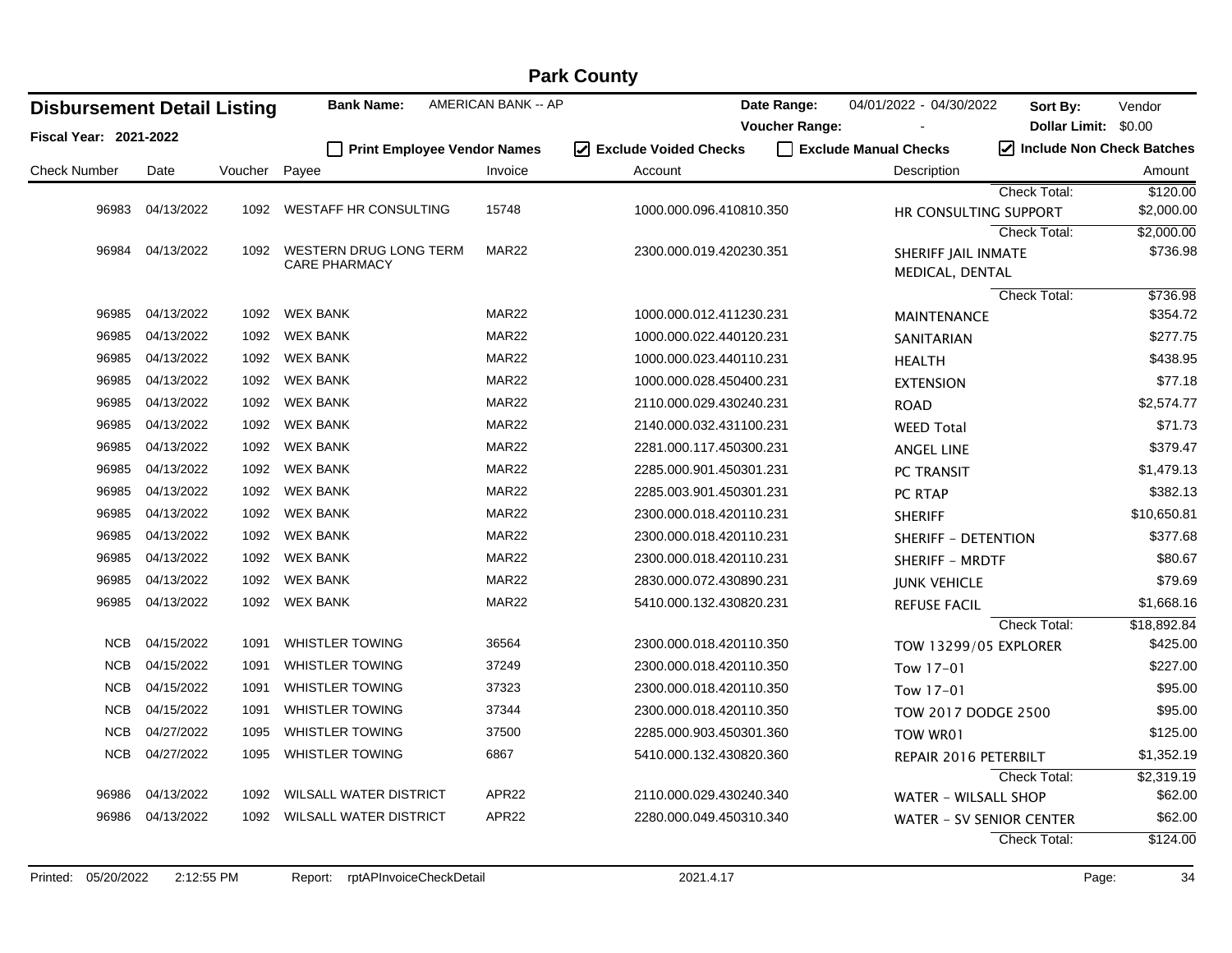|                               |            |                                    |         |                                                          |                            | <b>Park County</b>                       |                       |                         |                           |              |
|-------------------------------|------------|------------------------------------|---------|----------------------------------------------------------|----------------------------|------------------------------------------|-----------------------|-------------------------|---------------------------|--------------|
|                               |            | <b>Disbursement Detail Listing</b> |         | <b>Bank Name:</b>                                        | <b>AMERICAN BANK -- AP</b> |                                          | Date Range:           | 04/01/2022 - 04/30/2022 | Sort By:                  | Vendor       |
| <b>Fiscal Year: 2021-2022</b> |            |                                    |         |                                                          |                            |                                          | <b>Voucher Range:</b> |                         | Dollar Limit: \$0.00      |              |
|                               |            |                                    |         | □ Print Employee Vendor Names                            |                            | $\sqrt{ }$ Exclude Voided Checks         |                       | Exclude Manual Checks   | Include Non Check Batches |              |
| <b>Check Number</b>           |            | Date                               | Voucher | Payee                                                    | Invoice                    | Account                                  |                       | Description             |                           | Amount       |
|                               | 96991      | 04/14/2022                         | 1093    | WISPWEST.NET                                             | Mar-22-CC                  | 2300.000.018.420110.340                  |                       | Internet service Mar-22 |                           | \$73.81      |
|                               |            |                                    |         |                                                          |                            |                                          |                       |                         | Check Total:              | \$73.81      |
|                               |            | 97054 04/27/2022                   | 1096    | YELLOWSTONE AIR SERVICE                                  | MAY22                      | 2170.000.162.430310.350                  |                       | AIRPORT MGR SVCS-MAY    |                           | \$1,000.00   |
|                               |            |                                    |         |                                                          |                            |                                          |                       |                         | Check Total:              | \$1,000.00   |
|                               | 96987      | 04/13/2022                         |         | 1092 YELLOWSTONE COUNTRY<br><b>MOTORS</b>                | 55009                      | 2110.000.029.430240.232                  |                       | OIL CHANGE #418         |                           | \$117.31     |
|                               |            |                                    |         |                                                          |                            |                                          |                       |                         | <b>Check Total:</b>       | \$117.31     |
|                               | 96988      | 04/13/2022                         | 1092    | YELLOWSTONE COUNTY YOUTH SDPARK032231<br>SERVICES CENTER |                            | 1000.000.019.420114.359                  |                       | <b>GEN-ACCTS PAYBL-</b> |                           | \$3,290.00   |
|                               |            |                                    |         |                                                          |                            |                                          |                       |                         | <b>Check Total:</b>       | \$3,290.00   |
|                               |            | 96989 04/13/2022                   | 1092    | YELLOWSTONE SPORTING<br><b>GOODS</b>                     | 79111                      | 2300.000.018.420110.227                  |                       | AMMO SIX MILE SAR       |                           | \$69.90      |
|                               |            |                                    |         |                                                          |                            |                                          |                       |                         | Check Total:              | \$69.90      |
|                               |            | 97055 04/27/2022                   | 1096    | YELLOWSTONE VETERINARY<br><b>SERVICE INC</b>             | APR-JUN22                  | 1000.000.021.420800.220                  |                       | <b>STORAGE RENT</b>     |                           | \$180.00     |
|                               | 97055      | 04/27/2022                         | 1096    | YELLOWSTONE VETERINARY<br><b>SERVICE INC</b>             | JAN-MAR22                  | 1000.000.021.420800.220                  |                       | <b>STORAGE RENT</b>     |                           | \$180.00     |
|                               |            |                                    |         |                                                          |                            |                                          |                       |                         | Check Total:              | \$360.00     |
|                               |            |                                    |         |                                                          |                            |                                          |                       |                         | <b>Bank Total:</b>        | \$744,376.66 |
| <b>Manual Checks Recap</b>    |            |                                    |         |                                                          |                            |                                          |                       |                         |                           |              |
|                               | 96993      | 04/14/2022                         |         | 14262 COOKE CITY SINCLAIR                                |                            | <b>MANUAL</b><br>2382.000.018.420740.231 |                       | SAR GAS, OIL, FUEL      |                           | \$642.82     |
|                               |            |                                    |         |                                                          |                            |                                          |                       |                         | Check Total:              | \$642.82     |
|                               | 96905      | 04/06/2022                         | 14259   | IBS, INC                                                 |                            | MANUAL<br>2110.000.029.430240.220        |                       | ROAD OPERATING SUPPLIES |                           | \$613.11     |
|                               | 96905      | 04/06/2022                         | 14259   | IBS, INC                                                 |                            | MANUAL<br>2110.000.029.430240.220        |                       | ROAD OPERATING SUPPLIES |                           | \$249.62     |
|                               | 96905      | 04/06/2022                         | 14259   | IBS, INC                                                 |                            | MANUAL<br>2110.000.029.430240.220        |                       | ROAD OPERATING SUPPLIES |                           | \$120.55     |
|                               |            |                                    |         |                                                          |                            |                                          |                       |                         | Check Total:              | \$983.28     |
|                               | 96996      | 04/19/2022                         | 14265   | LIVINGSTON FOOD RESOURCE<br><b>CENTER</b>                |                            | <b>MANUAL</b><br>2260.008.911.440430.730 |                       | ARPA 2021 FD RES CNTR   |                           | \$6,165.00   |
|                               |            |                                    |         |                                                          |                            |                                          |                       |                         | Check Total:              | \$6,165.00   |
|                               | 96992      | 04/14/2022                         | 14261   | MT LEGISLATIVE SERVICES<br><b>DIVISION</b>               |                            | MANUAL<br>2300.000.019.420230.220        |                       | SHERIFF JAIL OPERATING  |                           | \$175.00     |
|                               |            |                                    |         |                                                          |                            |                                          |                       |                         | Check Total:              | \$175.00     |
| Printed:                      | 05/20/2022 | 2:12:55 PM                         |         | rptAPInvoiceCheckDetail<br>Report:                       |                            | 2021.4.17                                |                       |                         | Page:                     | 35           |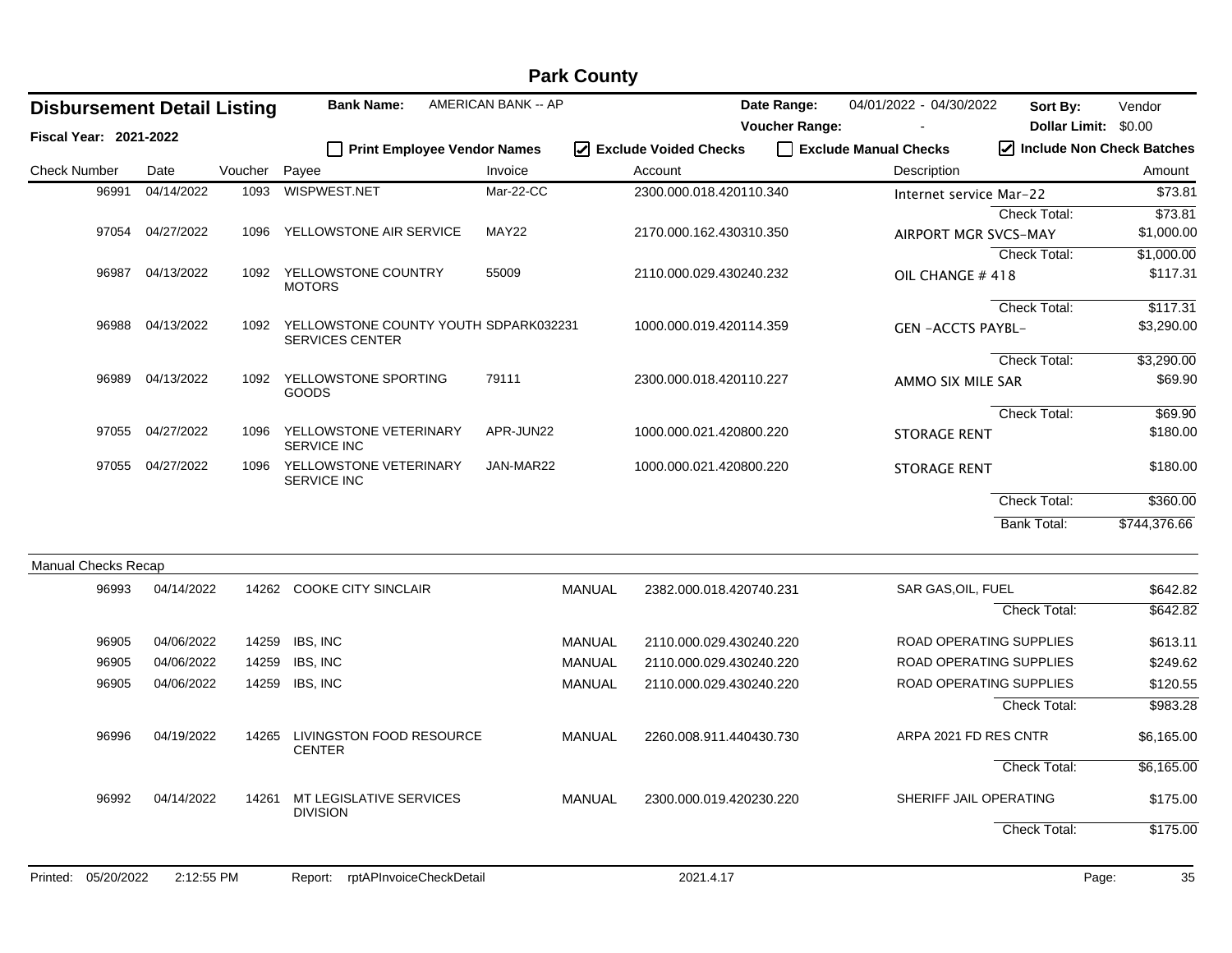|                                    | <b>Park County</b> |         |                                             |                                    |               |                         |                                      |                              |                                     |                  |  |
|------------------------------------|--------------------|---------|---------------------------------------------|------------------------------------|---------------|-------------------------|--------------------------------------|------------------------------|-------------------------------------|------------------|--|
| <b>Disbursement Detail Listing</b> |                    |         | <b>Bank Name:</b>                           | AMERICAN BANK -- AP                |               |                         | Date Range:<br><b>Voucher Range:</b> | 04/01/2022 - 04/30/2022      | Sort By:<br><b>Dollar Limit:</b>    | Vendor<br>\$0.00 |  |
| <b>Fiscal Year: 2021-2022</b>      |                    |         | $\overline{\phantom{a}}$                    | <b>Print Employee Vendor Names</b> |               | I Exclude Voided Checks |                                      | Exclude Manual Checks        | $\sqrt{}$ Include Non Check Batches |                  |  |
| <b>Check Number</b>                | Date               | Voucher | Payee                                       | Invoice                            |               | Account                 |                                      | Description                  |                                     | Amount           |  |
| 96906                              | 04/06/2022         | 14260   | <b>OPTIVIEW</b>                             |                                    | <b>MANUAL</b> | 5410.001.132.430820.940 |                                      |                              | <b>REFUSE CIP CAPITAL OUTLAY</b>    | \$11,906.00      |  |
|                                    |                    |         |                                             |                                    |               |                         |                                      |                              | <b>Check Total:</b>                 | \$11,906.00      |  |
| 96904                              | 04/01/2022         | 14258   | PARK COUNTY ACH CLAIMS<br>(VOID THIS CHECK) |                                    | MANUAL        | 7930.000.000.201100.000 |                                      |                              | <b>CLAIMS CLRING WARRANTS</b>       | \$25,535.98      |  |
|                                    |                    |         |                                             |                                    |               |                         |                                      |                              | <b>Check Total:</b>                 | \$25,535.98      |  |
| 97057                              | 04/28/2022         | 14266   | PARK COUNTY ACH CLAIMS<br>(VOID THIS CHECK) |                                    | MANUAL        | 7930.000.000.101000.000 |                                      | <b>CLAIMS CLRING CASH</b>    |                                     | \$14,368.83      |  |
|                                    |                    |         |                                             |                                    |               |                         |                                      |                              | <b>Check Total:</b>                 | \$14,368.83      |  |
| 96994                              | 04/14/2022         | 14263   | PARK COUNTY ACH CLAIMS<br>(VOID THIS CHECK) |                                    | MANUAL        | 7910.000.000.202100.000 |                                      | <b>PR CLR - ACCTS PAYBL-</b> |                                     | \$33,972.51      |  |
|                                    |                    |         |                                             |                                    |               |                         |                                      |                              | <b>Check Total:</b>                 | \$33,972.51      |  |
|                                    |                    |         |                                             |                                    |               |                         |                                      |                              | Manual Checks Total:                | \$93,749.42      |  |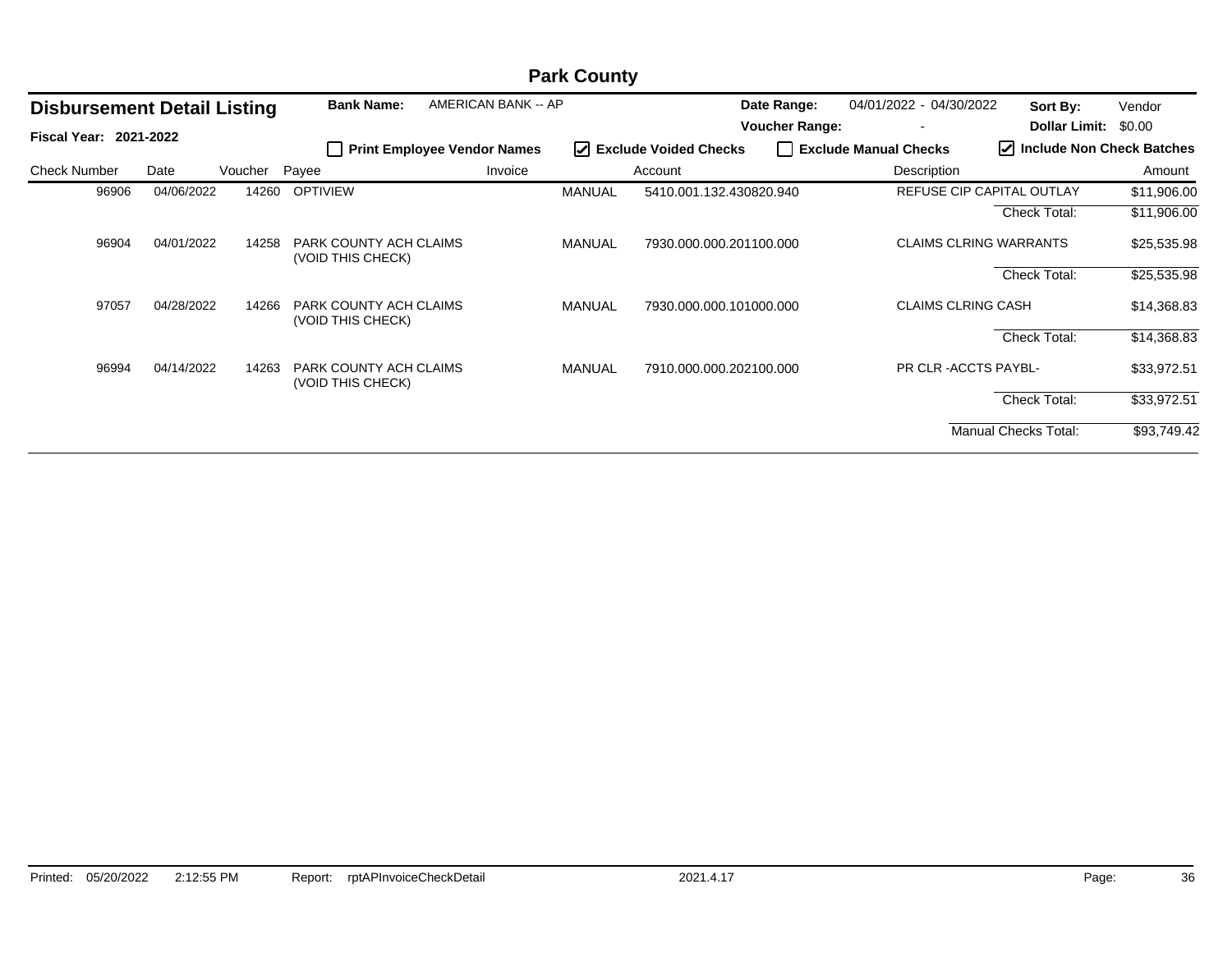| <b>Disbursement Detail Listing</b> |            |         | <b>Bank Name:</b>               | r and Obunly<br>AMERICAN BANK -- AP |                         | Date Range:           | 04/01/2022 - 04/30/2022 | Sort By:                    | Vendor |
|------------------------------------|------------|---------|---------------------------------|-------------------------------------|-------------------------|-----------------------|-------------------------|-----------------------------|--------|
| Fiscal Year: 2021-2022             |            |         |                                 |                                     |                         | <b>Voucher Range:</b> |                         | Dollar Limit: \$0.00        |        |
|                                    |            |         |                                 | Print Employee Vendor Names         | ☑ Exclude Voided Checks |                       | Exclude Manual Checks   | 7 Include Non Check Batches |        |
| <b>Check Number</b>                | Date       | Voucher | Payee                           | Invoice                             | Account                 |                       | Description             |                             | Amount |
| <b>Fund</b>                        |            |         | <b>Amount</b>                   |                                     |                         |                       |                         |                             |        |
| 1000                               |            |         | \$96,306.51                     |                                     |                         |                       |                         |                             |        |
| 2110                               |            |         | \$85,771.57                     |                                     |                         |                       |                         |                             |        |
| 2130                               |            |         | \$9,248.00                      |                                     |                         |                       |                         |                             |        |
| 2140                               |            |         | \$31,596.02                     |                                     |                         |                       |                         |                             |        |
| 2160                               |            |         | \$4,511.04                      |                                     |                         |                       |                         |                             |        |
| 2170                               |            |         | \$1,989.44                      |                                     |                         |                       |                         |                             |        |
| 2180                               |            |         | \$1,463.04                      |                                     |                         |                       |                         |                             |        |
| 2200                               |            |         | \$488.00                        |                                     |                         |                       |                         |                             |        |
| 2250                               |            |         | \$559.65                        |                                     |                         |                       |                         |                             |        |
| 2260                               |            |         | \$40,032.68                     |                                     |                         |                       |                         |                             |        |
| 2280                               |            |         | \$640.58                        |                                     |                         |                       |                         |                             |        |
| 2281                               |            |         | \$631.76                        |                                     |                         |                       |                         |                             |        |
| 2285                               |            |         | \$3,812.88                      |                                     |                         |                       |                         |                             |        |
| 2300                               |            |         | \$91,163.92                     |                                     |                         |                       |                         |                             |        |
| 2340                               |            |         | \$187.05                        |                                     |                         |                       |                         |                             |        |
| 2360                               |            |         | \$4,330.89                      |                                     |                         |                       |                         |                             |        |
| 2382                               |            |         | \$18,683.76                     |                                     |                         |                       |                         |                             |        |
| 2384                               |            |         | \$393.53                        |                                     |                         |                       |                         |                             |        |
| 2393                               |            |         | \$326.38                        |                                     |                         |                       |                         |                             |        |
| 2821                               |            |         | \$17,151.25                     |                                     |                         |                       |                         |                             |        |
| 2830                               |            |         | \$130.82                        |                                     |                         |                       |                         |                             |        |
| 2840                               |            |         | \$502.09                        |                                     |                         |                       |                         |                             |        |
| 2850                               |            |         | \$3,408.44                      |                                     |                         |                       |                         |                             |        |
| 2859                               |            |         | \$8,531.02                      |                                     |                         |                       |                         |                             |        |
| 2870                               |            |         | \$1.15                          |                                     |                         |                       |                         |                             |        |
| 2900                               |            |         | \$39,066.63                     |                                     |                         |                       |                         |                             |        |
| 2940                               |            |         | \$543.49                        |                                     |                         |                       |                         |                             |        |
| 2950                               |            |         | \$585.00                        |                                     |                         |                       |                         |                             |        |
| 2958                               |            |         | \$207.48                        |                                     |                         |                       |                         |                             |        |
| 2973                               |            |         | \$725.94                        |                                     |                         |                       |                         |                             |        |
| 2975                               |            |         | \$219.39                        |                                     |                         |                       |                         |                             |        |
| 05/20/2022<br>Printed:             | 2:12:55 PM |         | Report: rptAPInvoiceCheckDetail |                                     | 2021.4.17               |                       |                         | Page:                       | 37     |